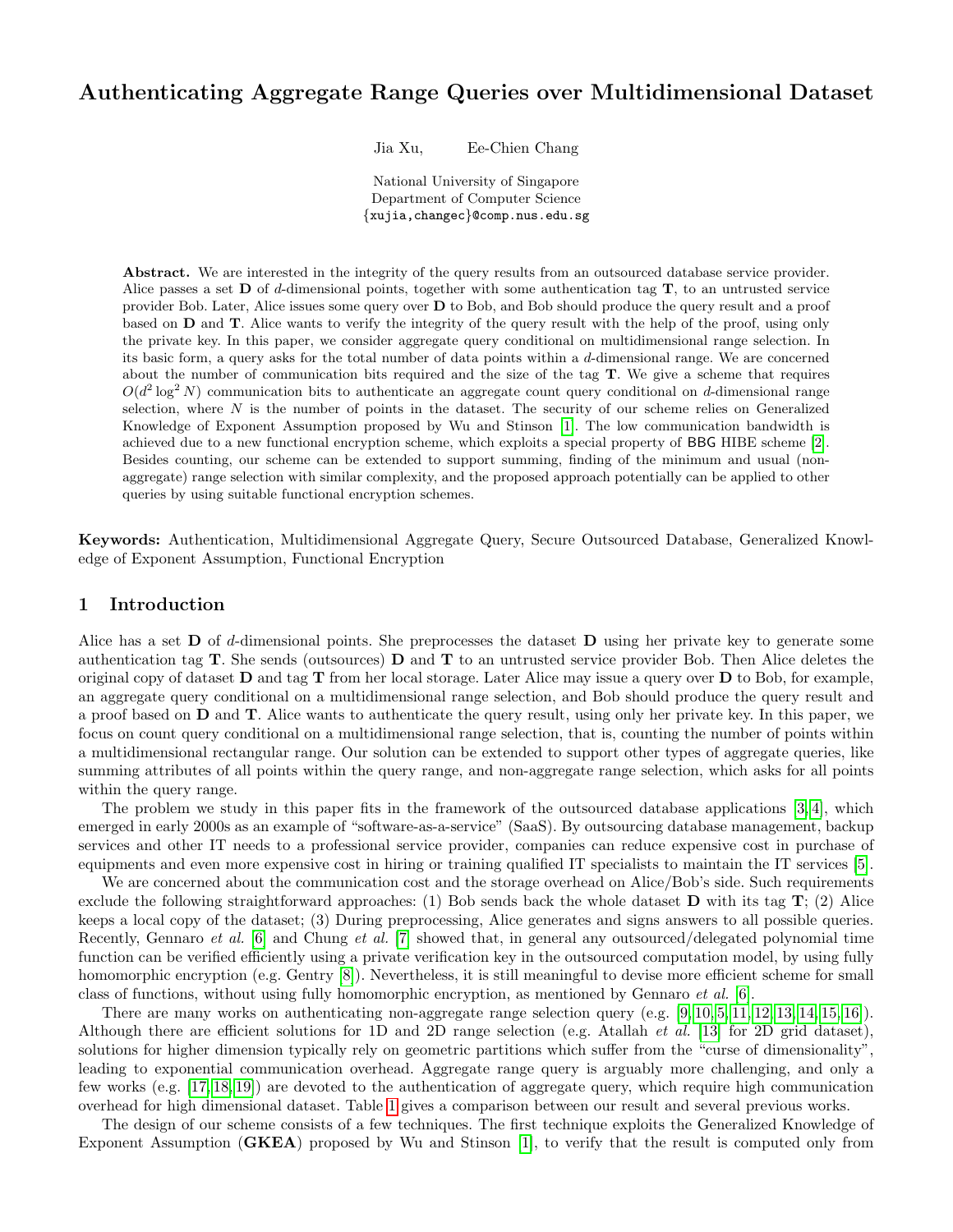<span id="page-1-0"></span>Table 1: Worst case performance of different authentication schemes for aggregate range query or range selection query. This table consists of two parts: the first three rows are for aggregate query; the rest four rows are for range selection query. Note: (1) The symbol "-" indicates that the authors do not provide such information in their paper. (2) We do not include Pang et al. [\[17\]](#page-16-10) and Cheng et al. [\[11\]](#page-16-4) in this table, since no concise asymptotic bound are provided. Nevertheless, their performances are limited by their data structure, i.e. KD-tree [\[17\]](#page-16-10) and R-Tree [\[11\]](#page-16-4), which require exponential (in dimension) communication overhead in the worst case. (3) Our scheme supports private key verification, while the other works in this table support public key verification. (4) Our scheme can be extended to provide similar privacy protection like PDAS [\[18\]](#page-16-11) (the extension is in our technique report [\[20\]](#page-16-13)).

| Scheme                     |             | Dimension Communica-        | Storage over-Computation |                               | Computation                              | Query                           | Techniques                                      |
|----------------------------|-------------|-----------------------------|--------------------------|-------------------------------|------------------------------------------|---------------------------------|-------------------------------------------------|
|                            |             | tion overhead head          |                          | (Verifier Alice)              | (Prover Bob)                             |                                 |                                                 |
|                            |             | (bits)                      |                          |                               |                                          |                                 |                                                 |
| <b>PDAS</b> [18]           | $d=1$       | $O( S \log N)$              | O(N)                     | $O( S \log N)$                | $ O( S +K^2)$                            | SUM, COUNT                      | commitment<br>Aggregated                        |
|                            |             |                             |                          |                               |                                          |                                 | Shamir's<br>Secret-Sharing                      |
|                            |             |                             |                          |                               |                                          |                                 | Scheme                                          |
| Li $et$ al. [19]           | $d \geq 1$  | $O(dN+2^d)$                 | $\Omega(dN)$             | $O(dN+2^d)$                   | $\left \Omega(N^{1-\frac{1}{d}})\right $ | SUM or COUNT or MIN or MHT-like | authentication                                  |
|                            |             |                             |                          |                               |                                          |                                 | MAX (One authentica-structure for B-Tree/R-Tree |
|                            |             |                             |                          |                               |                                          | tion data structure per         |                                                 |
|                            |             |                             |                          |                               |                                          | query type)                     |                                                 |
| This paper and ex- $d > 1$ |             | $O(d^2 \log^2 \mathcal{Z})$ | O(dN)                    | $O(d^2 \log^2 \mathcal{Z})$ † | $O(dN \log \mathcal{Z})$ :               | SUM, COUNT, MIN, MAX,           | designed)<br>func-<br>(customer)                |
| tension in our tech.       |             |                             |                          |                               |                                          | <b>MEDIAN</b>                   | tional encryption $+$ GKEA                      |
| report [20]                |             |                             |                          |                               |                                          |                                 | based homomorphic tag                           |
| Atallah et al. [13]        | $d = 1, 2$  | O(1)                        | O(N)                     | O( S )                        | O(1)                                     | Range Selection                 | $Precomputed$ prefix sum $+$                    |
|                            |             |                             |                          |                               |                                          |                                 | <b>BLS</b> signature                            |
| Martel $et \ al.$ [9]      | d>1         | $O(\log^{d-1} N)$           |                          |                               |                                          | Range Selection                 | Authentication Data Struc-                      |
|                            |             | $+ S $                      |                          |                               |                                          |                                 | $ true + Geometry$ Partition                    |
| Chen et al. $[21]$         | $d \geq 1$  | $O(\log^d Z)$               | $O(N \log^d Z)$          | $O(\log^d Z)$                 | $O(\log^d Z)$                            | Range Selection                 | Authentication Tree Struc-                      |
|                            |             |                             |                          |                               |                                          |                                 | $ true + Access Control$                        |
| This paper                 | $(Sec- d>1$ | $O(d^2 \log^2 \mathcal{Z})$ | O(dN)                    | $O(d^2 \log^2 \mathcal{Z})$   | $+ O(dN \log \mathcal{Z}) $              | $+$ Range Selection             | (customer designed)<br>func-                    |
| tion $8.2$ )               |             |                             |                          | $ S $ )†                      | $ S $ )‡                                 |                                 | tional encryption $+$ GKEA                      |
|                            |             |                             |                          |                               |                                          |                                 | based homomorphic tag                           |

 $\uparrow$ :  $O(d^2)$ 

N: The number of tuples in the dataset.<br>  $\mathcal{S}$ : The set of tuples satisfying the query condition.<br>  $\mathcal{S}$ : The domain size of attributes/points in one din

 $\mathcal{Z}$ : The domain size of attributes/points in one dimension.

 $\ddagger$ :  $O(dN \log Z)$  bilinear map operations.

data points within the query range. This is achieved by first associating a secret number with each location in the space. Next, a homomorphic tag is computed by Alice from the secret number for each data point and kept in Bob's storage. To authenticate a query, Alice generates and sends to Bob another homomorphic tag for each location within the query range, based on the associated secret number and a random nonce. Bob aggregates these two types of tags for all data points within the query range, and sends the resulting aggregated values together with the query result to Alice. The aggregated values can be verified due to homomorphism, and it is difficult to forge the aggregated values using data points outside the query range, under Computational Diffie Hellman assumption and GKEA.

However, there are two main drawbacks if the above mentioned technique is employed by itself. Firstly, the validity of the aggregated tags do not rule out "over-counting" (where a data point is used more than once by Bob) and "under-counting" (where a data point is omitted by Bob). To prevent over-counting and under-counting, we further query for data points outside the original query range, and check for consistency between proofs and results of the queries.

The second drawback is the high communication overhead required—Alice has to send a tag for each location within the query range. In order to lower the communication complexity, we design a functional encryption scheme by exploiting a special property of BBG HIBE scheme [\[2\]](#page-15-1). Using this functional encryption scheme, Alice encrypts secret numbers associated with each data point, and sends the resulting ciphertexts to Bob during the setup. For each query, from the query range and the random nonce, Alice can generate a short decryption key. From the decryption key, Bob can decrypt those ciphertexts to obtain the tags for data points within the query range as the decrypted values, and learn nothing for data points outside the range, due to the property of our functional encryption scheme.

Contribution Our main contributions can be summarized as below:

1. We propose a functional encryption scheme in Section [5,](#page-7-0) by exploiting a special property (we call it "polymorphic property") of the BBG HIBE scheme [\[2\]](#page-15-1). Under this functional encryption scheme, given a message Msg and an identity x, which is a d-dimensional point in domain  $[1, \mathcal{Z}]^d$  where Z is an integer, a ciphertext can be generated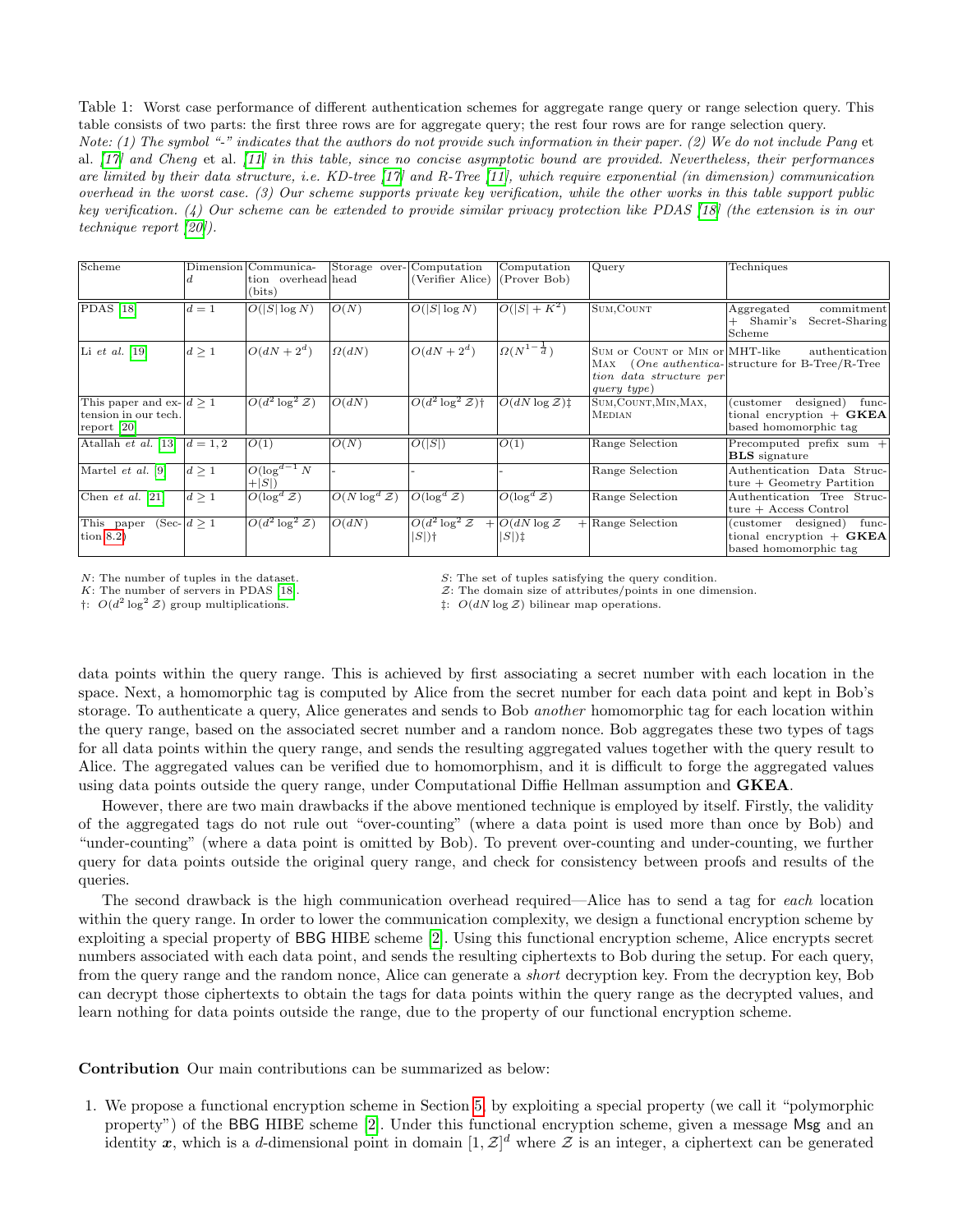using the private<sup>[1](#page-2-0)</sup> key. A decryption key w.r.t. a d-dimensional rectangular range **R** and a random nonce  $\rho$  can also be derived from the private key. With this decryption key and the ciphertext for message Msg under identity x, the decryption algorithm will output  $\Omega^{\rho\text{-Msg}}$  iff  $x \in \mathbf{R}$ , where  $\Omega$  is a part of key of the functional encryption scheme. The size<sup>[2](#page-2-1)</sup> of a private key is in  $O(1)$ , the size of a ciphertext is in  $O(d)$ , and the size of a decryption key is in  $O(d \log^2 \mathcal{Z})$ .

- 2. We prove that the proposed functional encryption scheme is weak-IND-sID-CPA secure (as defined in Section [5.3\)](#page-8-0), if BBG HIBE scheme [\[2\]](#page-15-1) is IND-sID-CPA secure (See Theorem [2\)](#page-8-1).
- 3. We propose a scheme for aggregate count query in Section [6,](#page-9-0) by incorporating the functional encryption scheme into the preliminary scheme presented in Section [3.](#page-3-0) The resulting scheme is efficient. For a dataset  $\bf{D}$  with N points in  $[1, \mathcal{Z}]^d$  and a d-dimensional rectangular query range, round complexity is one per query, communication overhead is  $O(d^2 \log^2 \mathcal{Z})$  bits per query, and the storage overheads on Alice/Bob's side are  $O(1)$  and  $O(dN)$ , respectively. If the dataset **D** is normalized<sup>[3](#page-2-2)</sup> [\[24\]](#page-16-15), then  $\mathcal{Z} = N$  and  $O(d^2 \log^2 \mathcal{Z})$  is sublinear in N and polynomial in d. To the best of our knowledge, this is the first solution with worst case communication overhead sublinear in the number of points in the dataset and with polynomial storage overhead on server side, without using fully homomorphic encryption scheme [\[8,](#page-16-1) [25\]](#page-16-16). We compare our result with several previous works in Table [1.](#page-1-0)
- 4. We prove that the proposed scheme is *correct* and *sound* (Theorem [3\)](#page-12-0) under reasonable assumptions (Computational Diffie Hellman assumption, **GKEA** and  $\ell$ -wBDHI assumption [\[2\]](#page-15-1)). We describe our proof strategy in Section [7](#page-12-1) and illustrate it by proving that the preliminary scheme in Section [3](#page-3-0) is *correct* and *sound*. The full proof is in appendix.
- 5. Our scheme for count query leads to an efficient solution that authenticates multidimensional non-aggregate range selection query, with communication overhead  $O(d^2 \log^2 \mathcal{Z})$ . The method is described in Section [8.2](#page-15-6) and performance is listed in Table [1.](#page-1-0)

For the clarity in presentation, although we focus on counting in this paper, our scheme can be extended to support other types of aggregate range query with similar complexity, including summing, and finding of minimum, maximum or median. Furthermore, our scheme can also be augmented to support dynamic dataset, provide privacy protection on data points, and prevent Alice from framing Bob. All of these extensions are reported in our technique report [\[20\]](#page-16-13).

Organization The rest of this paper is organized as follows: Section [2](#page-2-3) reviews related works. Section [3](#page-3-0) gives a more detailed overview of our scheme. The problem formulation and security definition are presented in Section [4.](#page-5-0) We propose the functional encryption scheme in Section [5](#page-7-0) and our authentication scheme in Section [6.](#page-9-0) We give the main theorem on the security of our authentication scheme and its proof outline in Section [7.](#page-12-1) After that, we analyze the performance of our authentication scheme in Section [8,](#page-14-0) and conclude the paper with Section [9.](#page-15-7)

### <span id="page-2-3"></span>2 Related work

Researches in secure outsourced database focus on two major aspects: (1) privacy (i.e. protect the data confidentiality against both the service provider and any third party) e.g. [\[4,](#page-15-3)[26,](#page-16-17)[27,](#page-16-18)[28\]](#page-16-19), and (2) integrity (i.e. authenticate the soundness and completeness of query results returned by the service provider) e.g. [\[3,](#page-15-2) [9,](#page-16-2) [29,](#page-16-20) [10,](#page-16-3) [5,](#page-15-4) [17,](#page-16-10) [30,](#page-16-21) [11,](#page-16-4) [12,](#page-16-5) [31,](#page-16-22) [13,](#page-16-6) [32,](#page-16-23) [14,](#page-16-7) [15,](#page-16-8) [16,](#page-16-9) [18,](#page-16-11) [19\]](#page-16-12). In the latter aspect, a lot of works are done for "identity query" [\[30\]](#page-16-21), i.e. the query result is a subset of the database. Aggregate range query is arguably more challenging and only a few works (e.g. [\[17,](#page-16-10) [18,](#page-16-11) [19\]](#page-16-12)) are devoted to the authentication of aggregate query.

There are roughly four categories of approaches for outsourced database authentication in the literature [\[3,](#page-15-2) [9,](#page-16-2) [29,](#page-16-20) [10,](#page-16-3)[5,](#page-15-4)[17,](#page-16-10)[30,](#page-16-21)[11,](#page-16-4)[12,](#page-16-5)[31,](#page-16-22)[13,](#page-16-6)[32,](#page-16-23)[14,](#page-16-7)[15,](#page-16-8)[16\]](#page-16-9). (1) Cryptographic primitives, like collision-resistant hash, (homomorphic and/or aggregatable) digital signature/commitment [\[5,](#page-15-4)[33,](#page-16-24)[18\]](#page-16-11). (2) Geometry partition and authenticated data structure [\[9,](#page-16-2)[11,](#page-16-4) [13,](#page-16-6)[14,](#page-16-7)[12,](#page-16-5)[19\]](#page-16-12). For example, Merkle Hash Tree (typically for 1D case) and variants, KD-tree with chained signature [\[17\]](#page-16-10), R-Tree with chained signature [\[11\]](#page-16-4), and MHT-like authenticated B-Tree/R-Tree [\[19\]](#page-16-12). (3) Authenticated precomputed

<span id="page-2-0"></span> $1$  Unlike  $[22, 23]$  $[22, 23]$ , our functional encryption scheme is a symmetric key encryption system.

<span id="page-2-1"></span><sup>&</sup>lt;sup>2</sup> Since the private key contains  $O(d)$  random elements from  $\mathbb{Z}_p^*$  and  $O(\ell)$  random elements from  $\widetilde{\mathbb{G}}$ , its size can be reduced from  $O(\ell + d)$  to  $O(1)$  (precisely,  $O(1)$  number of secret seeds, and each seed with length equal to the security parameter  $\kappa$ ), using a pseudorandom function.

<span id="page-2-2"></span><sup>&</sup>lt;sup>3</sup> For any dataset with size N, one can normalized [\[24\]](#page-16-15) it by sorting the dataset along each dimension, so that the normalized dataset is a subset of  $[1, N]^d$ . We remark that such normalization will not loss generality: queries over the original dataset can be translated into queries over normalized dataset online by Bob and Alice can verify this translation by checking some authentication tags.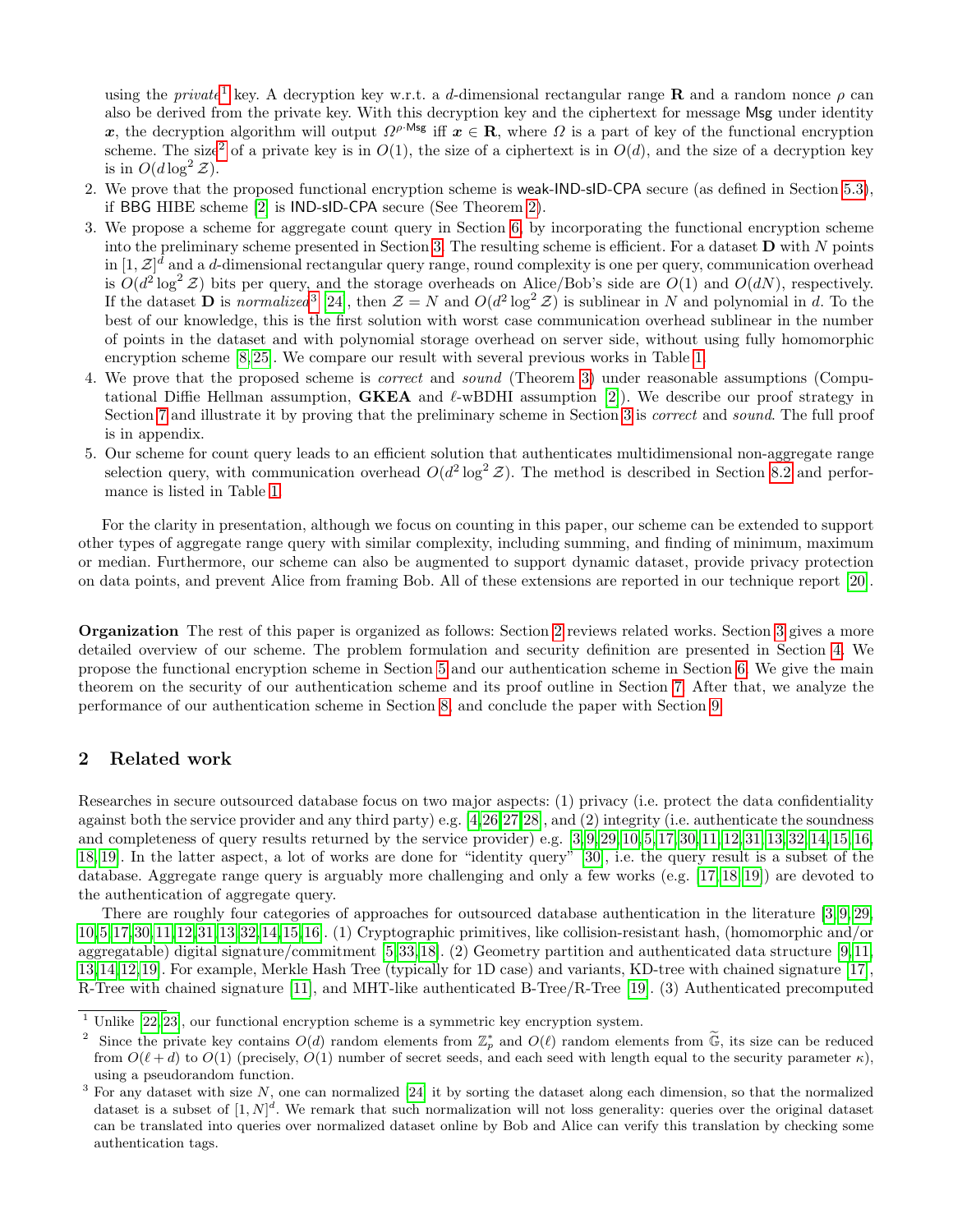partial result, e.g. authenticated prefix sum [\[13,](#page-16-6) [19\]](#page-16-12) (the static case solution in [\[19\]](#page-16-12)) and authenticated partial sum hierarchy [\[17\]](#page-16-10). (4) Inserting and auditing fake tuples [\[31\]](#page-16-22).

To the best of our knowledge, the existing few works (e.g. [\[17,](#page-16-10) [18,](#page-16-11) [19\]](#page-16-12)) on authentication of aggregate query either only deal with 1D case, or have communication overhead linear (or even superlinear) w.r.t. the number of data points in the query range, and are suffering from the "curse of dimensionality". Even for multidimensional (non-aggregate) range selection query, the communication overhead is still in  $O(\log^{d-1} N + |S|)$  (Martel *et al.* [\[9\]](#page-16-2), Chen *et al.* [\[21\]](#page-16-14)), where S is the set of data points within the query range,  $N$  is the number of data points in the dataset, and  $d$  is the dimension.

Recently, Gennaro et al. [\[6\]](#page-15-5) and Chung et al. [\[7\]](#page-16-0) proposed methods to authenticate any outsourced (or delegated) polynomial time function, based on fully homomorphic encryption [\[8,](#page-16-1)[25,](#page-16-16)[34\]](#page-16-27). They [\[6,](#page-15-5)[7\]](#page-16-0) also gave a good discussion on why previous techniques (e.g. interactive proofs, probabilistic checkable proof (PCP), and interactive arguments ) are insufficient for authenticating outsourced function from the performance point of view. If a function has input size  $\Gamma_1$ and output size  $\Gamma_2$ , then both Gennaro *et al.* [\[6\]](#page-15-5) and Chung *et al.* [\[7\]](#page-16-0) have communication overhead in  $\Omega(\Gamma_1 + \Gamma_2)$  to authenticate this function, where the hidden constant behind the big- $\Omega$  notation could be huge. The difference between their solutions and our work may become more clear when authenticating non-aggregate range selection query: Both Gennaro et al. [\[6\]](#page-15-5) and Chung et al. [\[7\]](#page-16-0) will require linear communication overhead, while our solution (the extension in Section [8.2\)](#page-15-6) still requires  $O(d^2 \log^2 \mathcal{Z})$  communication overhead.

Shi et al. [\[35\]](#page-16-28) proposed a predicate encryption scheme called MRQED (Multi-dimensional Range Query over Encrypted Data). Under their scheme, given a message and an identity, which is a d-dimensional point, a ciphertext can be generated. A short decryption key for a d-dimensional rectangular range can be generated from the master secret key. From this decryption key and the ciphertext, the original message can be decrypted, iff the identity point associated with the ciphertext is within the range. There is a subtle but crucial difference between MRQED scheme and our implementation of functional encryption scheme [\[22,](#page-16-25)[23,](#page-16-26)[36,](#page-16-29)[37\]](#page-16-30): After a successful decryption, MRQED scheme reveals the message, whereas our functional encryption scheme reveals only a function value of the message and a nonce. As the nonce plays a crucial role in preventing replay attack, it is not suitable to adopt MRQED for our problem. On the other hand, MRQED has its own advantages over our functional encryption scheme, including that MRQED is a public key encryption scheme and has a stronger security model.

Several works [\[38,](#page-17-0) [39,](#page-17-1) [40,](#page-17-2) [41,](#page-17-3) [42,](#page-17-4) [43\]](#page-17-5) in verification of integrity of data stored in remote storage server also adopted some homomorphic and/or aggregatable verification tags to achieve efficient communication cost.

### <span id="page-3-0"></span>3 Overview of Our Scheme

We illustrate our main ideas in two parts: (1) The first part presents a preliminary scheme that authenticates count query. This preliminary scheme is secure (Theorem [4\)](#page-13-0) under Computational Diffie Hellman assumption and GKEA. However, it requires high communication and computation cost. (2) The second part describes the technique that reduces the communication and computation cost. In particular, the reduction is achieved using a functional encryption scheme which is constructed by exploiting a special property of BBG HIBE scheme [\[2\]](#page-15-1).

#### 3.1 Preliminary Scheme

Let  $\mathbf{D} \subset [1, \mathcal{Z}]^d$  be a set of d-dimensional points. Let G be a cyclic multiplicative group of prime order p and  $\{\mathsf{F}_s: [1,\mathcal{Z}]^d \to G\}_{s \in \{0,1\}^{\kappa}}$  be a pseudorandom function. During setup, Alice chooses at random  $\beta \in \mathbb{Z}_p^*, \theta \in G$ , and  $s \in \{0,1\}^{\kappa}$  as the private key. From the private key, Alice generates a tag value  $t_x = (t_{x,1}, t_{x,2}) = (\theta \mathsf{F}_s(x), \mathsf{F}_s(x)^\beta)$ for each data point  $x \in \mathbf{D}$ . Alice also computes a value  $\Delta = \prod_{x \in \mathbf{D}} t_{x,2}$ . Next, Alice sends dataset  $\mathbf{D}$  and tag values  $\mathbf{T} = \{t_x : x \in \mathbf{D}\}\$ to Bob and deletes everything except  $\Delta$  and the private key  $(\beta, \theta, s)$  from her storage.

Consider a count query conditional on a range  $\mathbf{R} \subset [1, \mathcal{Z}]^d$ , which asks for the size of  $\mathbf{D} \cap \mathbf{R}$ . Bob is expected to send to Alice a number X as the query result, and a proof to show that indeed  $X = |D \cap R| \pmod{p}$ .

To authenticate this query, Alice chooses two random nonces<sup>[4](#page-3-1)</sup>  $\rho$  and  $\hat{\rho}$ , computes and sends auxiliary messages (called as *challenge-message*)  $\Phi = {\mathsf{F}_s}(x)^\rho : x \in \mathbb{R}$  and  $\hat{\Phi} = {\mathsf{F}_s}(x)^\rho : x \in \mathbb{R}^\complement$  to Bob, where  $\mathbb{R}^\complement = \{x \in [1, \mathcal{Z}]^d : x \notin \mathbb{R}^\complement\}$  $\mathbf{R}$ } is the complement set of range **R**. Bob is expected to compute  $X = |\mathbf{D} \cap \mathbf{R}|$  and  $\hat{X} = |\mathbf{D} \cap \mathbf{R}^{\complement}|$ , and generate the proof  $(\Psi_1, \Psi_2, \dot{\Psi}_3, \hat{\Psi}_1, \hat{\Psi}_2, \hat{\Psi}_3)$  as below:

Step B1: Bob multiplies all tags  $t_x$  for point  $x \in D \cap R$  to obtain  $\Psi_1, \Psi_2$ 

$$
\Psi_1 \leftarrow \prod_{x \in \mathbf{D} \cap \mathbf{R}} t_{x,1} = \theta^X \prod_{x \in \mathbf{D} \cap \mathbf{R}} \mathsf{F}_s(x); \quad \Psi_2 \leftarrow \prod_{x \in \mathbf{D} \cap \mathbf{R}} t_{x,2} = \prod_{x \in \mathbf{D} \cap \mathbf{R}} \mathsf{F}_s(x)^{\beta}.
$$

<span id="page-3-1"></span><sup>&</sup>lt;sup>4</sup> Here the secret random nonces prevent Bob from abusing this challenge-message for other queries.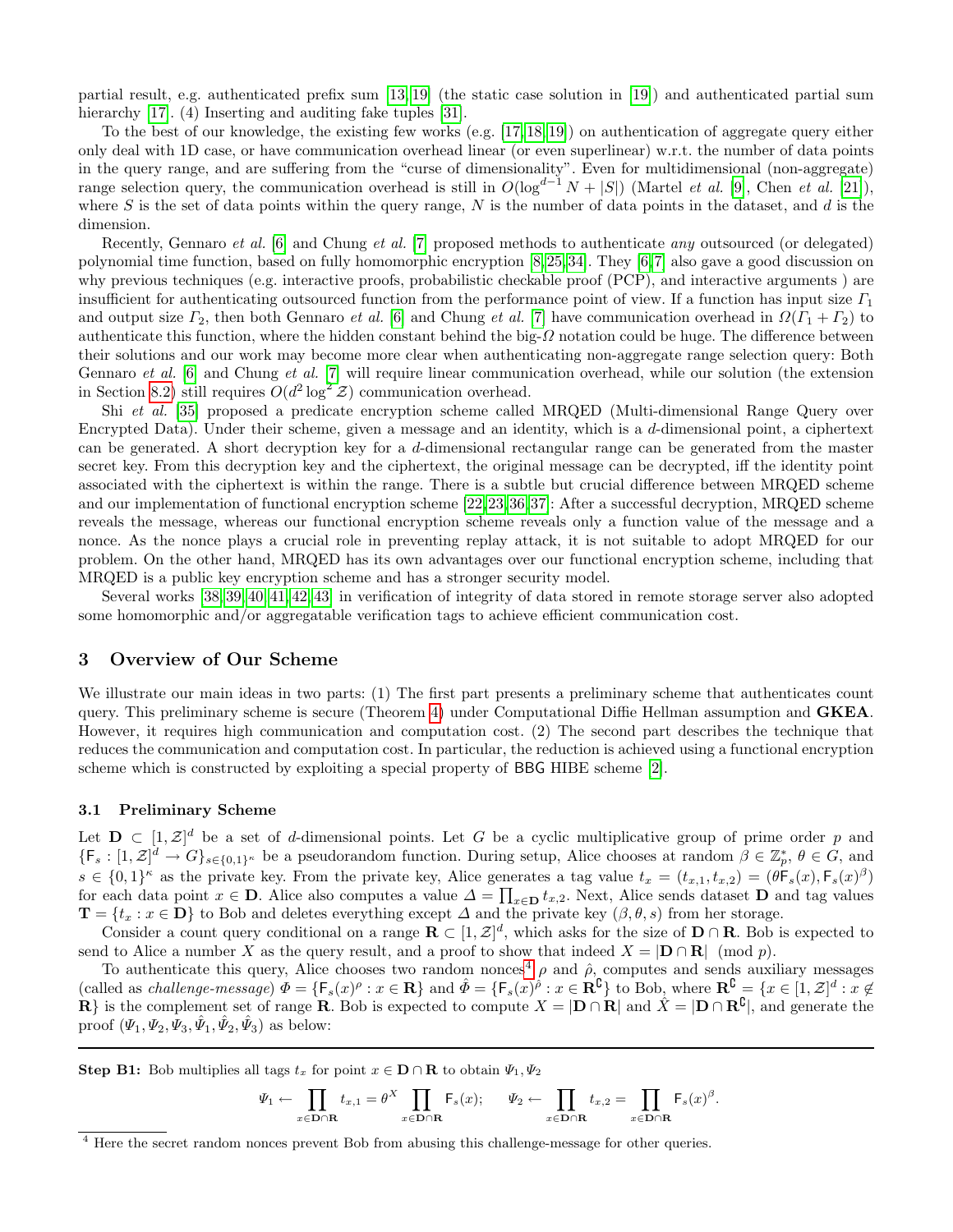**Step B2:** Bob multiplies all values  $\mathsf{F}_s(x)^\rho$  from the challenge-message  $\Phi$  for point  $x \in \mathbf{D} \cap \mathbf{R}$  to obtain  $\Psi_3$ :

$$
\Psi_3 \leftarrow \prod_{x \in \mathbf{D} \cap \mathbf{R}} \mathsf{F}_s(x)^\rho
$$

.

Step B3: Bob repeats Step B1 and Step B2 for data points  $x \in \mathbf{D} \cap \mathbf{R}^{\mathcal{C}}$  using challenge-message  $\hat{\phi}$  to obtain  $\hat{\psi}_1, \hat{\psi}_2, \hat{\psi}_3$ correspondingly.

Bob sends back  $(X,\Psi_1,\Psi_2,\Psi_3;\hat{X},\hat{\Psi}_1,\hat{\Psi}_2,\hat{\Psi}_3)$  to Alice, and Alice verifies the returned message using the private key  $(\beta, \theta, s)$ , the secret random nonces  $\rho$ ,  $\hat{\rho}$ , and value  $\Delta$  in this way:

Step A1: Is  $(\Psi_1, \Psi_2)$  indeed an aggregated multiplication of valid tags?

$$
\left(\frac{\Psi_1}{\theta^X}\right)^{\beta} \stackrel{?}{=} \Psi_2.
$$

Step A2: Is  $\Psi_2$  computed using *only* points inside  $D \cap \mathbb{R}^2$ ?

 $\Psi _{2}^{\rho }\stackrel{?}{=}\Psi _{3}^{\beta }.$ 

Step A3: Repeat Step A1 and Step A2 to verify  $(\hat{X}, \hat{\Psi}_1, \hat{\Psi}_2, \hat{\Psi}_3)$  using private key and secret random nonce  $\hat{\rho}$ . Step A4: Is every point counted for exactly once?

> $\Psi_2 \cdot \hat{\Psi}_2 \stackrel{?}{=} \Delta.$  $\stackrel{?}{=} \Delta.$  (1)

If all of above verifications succeed, Alice accepts that  $X$  is the correct query result.

#### Remark.

- In the computations of  $\Psi_1, \Psi_2$  and  $\Psi_3$ , an adversary (playing the role of Bob) may try to multiply tags for some points within  $D \cap R$  multiple times, and/or ignore some points within  $D \cap R$ . That is, the adversary tries to find integers  $\mu_x$ 's for each point  $x \in \mathbf{D}$ , treat  $(t_{x,1}^{\mu_x}, t_{x,2}^{\mu_x})$  as the tag of point  $x \in \mathbf{D}$  in the computations of  $\Psi_1$  and  $\Psi_2$ , treat  $\{F_s(x)^{\rho \cdot \mu_x} : x \in \mathbf{D} \cap \mathbf{R}\}\$ as the challenge-message in the computation of  $\Psi_3$ , and compute the query result  $X = \sum_{x \in \mathbf{D} \cap \mathbf{R}} \mu_x$ . Here  $\mu_x > 1$  indicates that the point x is *over-counted*,  $\mu_x < 1$  indicates that the point x is under-counted, and  $\mu_x$  might take negative integer value. By doing so, the adversary can pass the verifications in Step A1, A2 and A3. However, if such adversary succeeds in passing Step A4, i.e. he can find integers  $\mu_x$ 's, for each  $x \in \mathbf{D}$ , such that  $\prod_{x \in \mathbf{D}} t_{x,2}^{u_x} = \Delta = \prod_{x \in \mathbf{D}} t_{x,2}$ , then he can solve  $\mathbf{DLP}$  (Discrete Log Problem).
- The above attack is "restrictive". A stronger adversary may performance something else to pass the verifications. Fortunately, under **GKEA**, we can show that it is not restrictive: (informally) for any efficient adversary, undercounting and/or over-counting are his only ways to pass verifications in Step A1, A2 and A3.
- In the preliminary scheme, the size of challenge-message is linear w.r.t.  $|\mathbf{R}|$ , which can be very large, leading to large computation and communication cost.
- The second component  $t_{x,2} = \mathsf{F}_s(x)^\beta$  in a tag  $t_x$  is required to deal with adaptive adversary: An adversary does not gain additional knowledge from adaptive learning, since it can generate challenge-message by itself from  $\{\mathsf{F}_s(x)^\beta : x \in \mathbf{D}\}\$ , and the forged challenge-message is identically distributed as the challenge-message generated by Alice.

#### 3.2 Deliver challenge-message efficiently and securely

To reduce complexity, Alice needs a way to deliver the information  $\Phi = {\mathsf{F}_s}(x)^\rho : x \in \mathbb{R}$  (actually the subset  $\{F_s(x)^\rho : x \in D \cap \mathbf{R}\}\$ is sufficient to serve the purpose) to Bob by sending some auxiliary data of much smaller size, and Bob must not know the value of  $\mathsf{F}_s(x)^\rho$  for point  $x \notin \mathbf{R}$ . We design such delivery method by exploiting a special property of existing HIBE scheme.

Polymorphic Property. We observe that some (HIBE) encryption scheme (KeyGen, Enc, Dec), e.g. BBG HIBE scheme [\[2\]](#page-15-1), satisfies a polymorphic property: From a pair of keys  $(pk, sk) \in \mathsf{KeyGen}(1^{\kappa})$ , a plaintext M, an identity id, and a random coin r, one can efficiently find multiple tuples  $(pk_i, sk_i, M_i, r_j), 1 \leq j \leq n$ , such that for any  $1 \leq j \leq n$ ,  $(pk_j, sk_j) \in \mathsf{KeyGen}(1^{\kappa})$  is a valid key pair and

$$
\mathsf{Enc}_{pk}(\mathsf{id}, M; r) = \mathsf{CT} = \mathsf{Enc}_{pk_j}(\mathsf{id}, M_j; r_j).
$$

From the opposite point of view, a ciphertext  $CT$  can be decrypted into different values  $M_i$ 's using different decryption keys. We can view these decrypted values  $M_i$ 's as a function of the original plaintext M which is used to produce the ciphertext CT. Hence, such polymorphic property may lead to a new way to construct functional encryption schemes [\[22,](#page-16-25) [23,](#page-16-26) [36,](#page-16-29) [37\]](#page-16-30).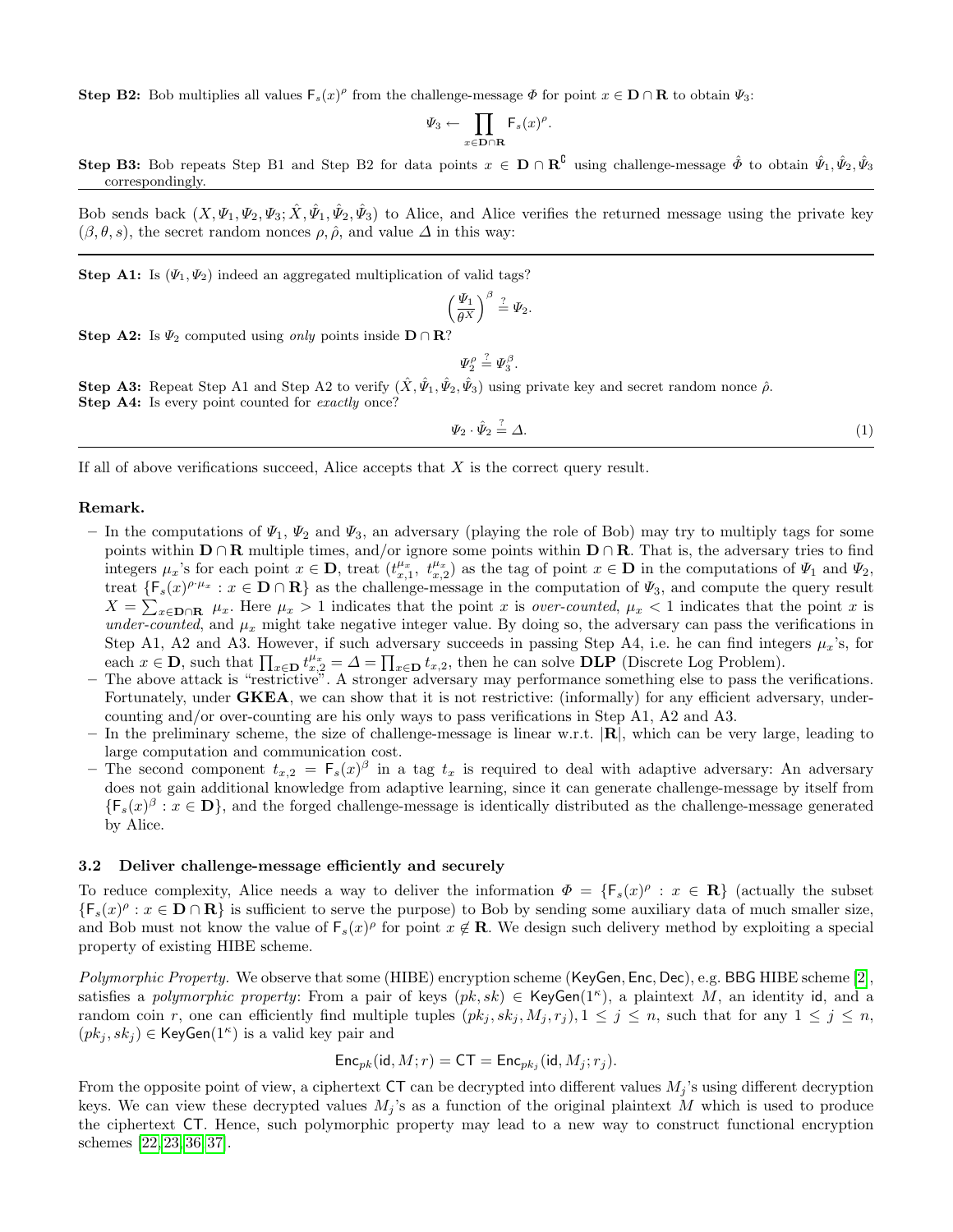Overview of the Delivery Method. Alice can deliver the challenge-message  $\{F_s(x)^\rho : x \in D \cap \mathbf{R}\}\$ in this way: For simplicity, assume the dataset  $D \subset [1, \mathcal{Z}]$  consists of N 1D data points. Each point x in the domain is associated with an identity  $\mathsf{ID}(x)$ , which corresponds to a leaf node in the identity hierarchy tree. In the setup phase, for each data point  $x_i \in \mathbf{D}$ , Alice computes a ciphertext  $c_i$ , which can be considered as encryption of  $M_{i,j}$  under key  $(pk_j, sk_j), j = 1, 2, 3, \ldots$  Alice sends these N ciphertexts  $\{c_i : 1 \le i \le N\}$  to Bob at the end of setup phase. Later, for a query range R, Alice chooses a random nonce  $\rho$  and derives the delegation key  $\delta$  w.r.t. the set  $S = \{ID(x) : x \in \mathbb{R}\}\$  of identities from the key pair  $(pk_o, sk_o)$ , and sends  $\delta$  as challenge-message to Bob. With this delegation key, Bob is able to decrypt ciphertext  $c_i$  to obtain  $M_{i,o}$  if  $x_i \in \mathbf{D} \cap \mathbf{R}$ . By carefully choosing parameters, we may have  $M_{i,o} = F_s(x_i)^{\rho}$ as desired.

The tree structure of the identity hierarchy of HIBE scheme facilitates short description of the delegation key, and thus the challenge-message, which originally contains  $Z$  subkeys in the worst case, can now be expressed with only  $O(\log \mathcal{Z})$  subkeys.

For high dimensional cases, we perform the above procedure for each dimension, and combines the challenge-messages for all dimensions. The security of this method can be reduced to the IND-sID-CPA security of the underlying HIBE scheme.

### <span id="page-5-0"></span>4 Formulation

In this section, we formalize the problem and security model, and describe the security assumptions formally.

#### <span id="page-5-1"></span>4.1 Dataset and Query

The dataset **D** is a set of N d-dimensional points  $x_1, x_2, \ldots, x_N$  from the domain  $[1, \mathcal{Z}]^d$  where Z can be a large integer (e.g. 64 bits integer). Let  $\mathbf{R} = [a_1, b_1] \times [a_2, b_2] \times \ldots \times [a_d, b_d] \subseteq [1, \mathcal{Z}]^d$  be a *d*-dimensional rectangular range. In this paper, we focus on queries that count the number of points in  $\mathbf{D} \cap \mathbf{R}$ . Let us define function F:

$$
F(\mathbf{D}, \mathbf{R}) \stackrel{\text{def}}{=} |\mathbf{D} \cap \mathbf{R}| = |\mathbf{D} \cap \mathbf{R}| \mod p,
$$

where p is a large prime. Note that p is exponential in the security parameter  $\kappa$  and N is polynomial in  $\kappa$ .

We write an integer interval  $[1, n] = \{1, 2, 3, \ldots, n\}$  as  $[n]$  for abbreviation, where n is some positive integer.

#### 4.2 Security Model

We formulize our problem, as a variant of *Verifiable Computation* proposed by Gennaro *et al.* [\[6\]](#page-15-5). Let us view a query on a dataset as the function  $F: \mathbb{D} \times \mathbb{R} \to \{0,1\}^*$ , where  $\mathbb{D}$  is the domain of datasets,  $\mathbb{R}$  is the set of all possible queries, and the output of  $F$  is represented by a binary string. We define a *remote computing* protocol as follows:

**Definition 1** ( $RC$ ) A Remote Computing ( $RC$ ) protocol for a function  $F : \mathbb{D} \times \mathbb{R} \to \{0,1\}^*$ , between Alice and Bob, consists of a setup phase and a query phase. The setup phase consists of a key generating algorithm KGen and data encoding algorithm DEnc; the query phase consists of a pair of interactive algorithms, namely the evaluator Eval and the extractor Ext. These four algorithms  $(KGen, DEnc, \langle Eval, Ext \rangle)$  run in the following way:

#### Setup Phase :

1. Given security parameter  $\kappa$ , Alice generates a key  $K: K \leftarrow \mathsf{KGen}(1^{\kappa})$ .

2. Alice encodes dataset  $\mathbf{D} \in \mathbb{D}$ :  $(\mathbf{D}_B, \mathbf{D}_A) \leftarrow \mathsf{DEnc}(\mathbf{D}, K)$ , then sends  $\mathbf{D}_B$  to Bob and keeps  $\mathbf{D}_A$ .

Query Phase: The query phase consists of multiple query sessions. In each query session, Alice and Bob interact as below.

- 1. Alice selects a query  $\mathbf{R} \in \mathbb{R}$ .
- 2. Algorithm  $\textsf{Ext}(\mathbf{D}_\mathtt{A}, \mathbf{R}, K)$  on Alice's side, interacts with algorithm  $\textsf{Eval}(\mathbf{D}_\mathtt{B})$  on Bob's side to compute  $(\zeta, X, \Psi)$   $\leftarrow$  $\langle \text{Eval}(\mathbf{D}_{\mathbf{B}}), \text{Ext}(\mathbf{D}_{\mathbf{A}}, \mathbf{R}, K) \rangle$ , where  $\zeta \in \{\text{accept}, \text{reject}\}\$  and  $\Psi$  is the proof of result X. If  $\zeta = \text{reject},\$  then Alice rejects. Otherwise, Alice accepts that X is equal to  $F(D, R)$ .

We are interested in efficient  $\mathcal{RC}$  protocol where the sizes of  $K, D_A, D_B$ , and the communication overhead are all small.

One of the main differences between  $\mathcal{RC}$  model and Verifiable Computation model [\[6\]](#page-15-5) is that:  $\mathcal{RC}$  allows multiple rounds of communication between Alice and Bob to compute a function value in a query session; in contrast, Verifiable Computation model [\[6\]](#page-15-5) allows only one round of communication. Although in this paper, both the scheme for count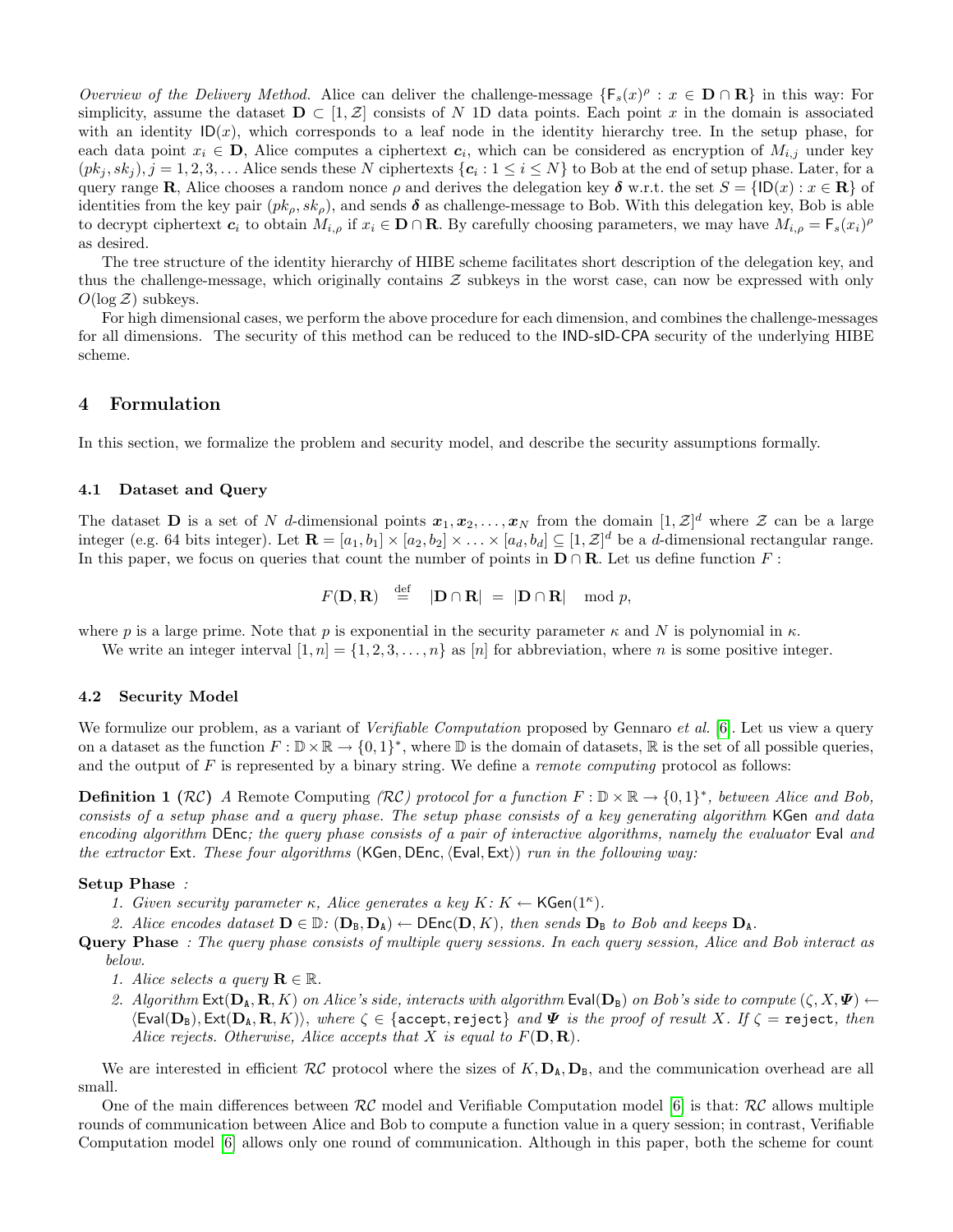query in Section [6](#page-9-0) and the extension for range selection query in Section [8.2](#page-15-6) requires only one round of communication due to parallelism, our extension for min/max query in our technique report requires at least two rounds of communication, since dependencies between different rounds prevent parallelism.

We say a  $\mathcal{RC}$  protocol is verifiable, if the following conditions hold: (1) Alice always accepts, when Bob follows the protocol honestly; (2) Alice rejects with o.h.p. (overwhelming high probability), when Bob returns a wrong result. Here we consider adversaries, i.e. malicious Bob, who are allowed to interact with Alice and learn for polynomial number of query sessions, before launching the attack. During the learning, the adversary may store whatever it has seen or learnt in a state variable.

<span id="page-6-3"></span>**Definition 2** (VRC) Let  $\kappa$  be the security parameter. We call a RC protocol  $\mathcal{E} =$  (KGen, DEnc,  $\langle$ Eval, Ext $\rangle$ ) w.r.t. function  $F: \mathbb{D} \times \mathbb{R} \to \{0,1\}^*$  a Verifiable Remote Computing (VRC) protocol, if the following two conditions hold:

- correctness: for any  $D \in D$ , any  $K \leftarrow \mathsf{KGen}(1^\kappa)$  and any  $\mathbf{R} \in \mathbb{R}$ , it holds that  $\langle \mathsf{Eval}(\mathbf{D}_B), \mathsf{Ext}(\mathbf{D}_A, \mathbf{R}, K) \rangle =$ (accept,  $F(\mathbf{D}, \mathbf{R})$ ,  $\Psi$ ) for some  $\Psi$ , where  $(\mathbf{D}_B, \mathbf{D}_A) \leftarrow \mathsf{DEnc}(\mathbf{D}, K)$ .
- soundness: for any adaptive PPT adversary A, the advantage  $\mathsf{Adv}_{\mathcal{E},\mathcal{A}}(1^{\kappa}) \leq negl(\kappa)$ ,

where  $\mathsf{Adv}_{\mathcal{E},\mathcal{A}}(1^{\kappa})$  is defined as

AdvE,A(1<sup>κ</sup> ) def <sup>=</sup> Pr (ζ, X, Ψ, view<sup>E</sup> <sup>A</sup>, D, R) ← Exp<sup>E</sup> A(1<sup>κ</sup> ) : ζ = accept ∧ X 6= F(D, R) ;

**Experiment** 
$$
\text{Exp}^{\mathcal{E}}_{\mathcal{A}}(1^{\kappa})
$$
\n $\mathbf{D} \leftarrow \mathcal{A}(\text{view}^{\mathcal{E}}_{\mathcal{A}});$ \n $K \leftarrow \text{KGen}(1^{\kappa});$ \n $(D_B, D_A) \leftarrow \text{DEnc}(\mathbf{D}, K);$ \n*loop until*  $\mathcal{A}(\text{view}^{\mathcal{E}}_{\mathcal{A}}) \text{ decides to stop}$ \n $\mathbf{R}_i \leftarrow \mathcal{A}(\mathbf{D}_B, \text{view}^{\mathcal{E}}_{\mathcal{A}});$ \n $(\zeta_i, X_i, \Psi_i) \leftarrow \langle \mathcal{A}(\mathbf{D}_B, \text{view}^{\mathcal{E}}_{\mathcal{A}}), \text{Ext}(\mathbf{D}_A, \mathbf{R}_i, K) \rangle;$ \n $\mathbf{R} \leftarrow \mathcal{A}(\mathbf{D}_B, \text{view}^{\mathcal{E}}_{\mathcal{A}});$ \n $(\zeta, X, \Psi) \leftarrow \langle \mathcal{A}(\mathbf{D}_B, \text{view}^{\mathcal{E}}_{\mathcal{A}}), \text{Ext}(\mathbf{D}_A, \mathbf{R}, K) \rangle;$ \n*Output*  $(\zeta, X, \Psi, \text{view}^{\mathcal{E}}_{\mathcal{A}}, \mathbf{D}, \mathbf{R}).$ 

The probability is taken over all random coins used by related algorithms, negl( $\cdot$ ) is some negligible function, and view $_{\cal A}^{\cal E}$ is a state variable<sup>[5](#page-6-0)</sup> describing all random coins chosen by  $A$  and all messages  $A$  can access during previous interactions with E.

#### 4.3 Assumptions

Throughout the whole paper, let p be a  $\kappa$  bits safe prime, and  $e : \mathbb{G} \times \mathbb{G} \to \widetilde{\mathbb{G}}$  be a bilinear map, where  $\mathbb{G}$  and  $\widetilde{\mathbb{G}}$  are two cyclic multiplicative groups of order p.

<span id="page-6-2"></span>Assumption 1 (Computational Diffie Hellman Assumption) For any PPT algorithm A, it holds that

$$
\Pr\left[\mathcal{A}(g, g^a, g^b) = g^{ab}\right] \leq \nu_1(\kappa),
$$

where g is chosen at random from  $\widetilde{\mathbb{G}}$ , a and b are chosen at random from  $\mathbb{Z}_p^*$ , and  $\nu_1(\cdot)$  is some negligible function.

The assumption GKEA is an extension of KEA1 [\[44,](#page-17-6) [45,](#page-17-7) [46,](#page-17-8) [47,](#page-17-9) [48\]](#page-17-10) and KEA3 [\[49\]](#page-17-11), and proposed by Wu and Stinson [\[1\]](#page-15-0). Roughly, GKEA assumption can be described as below:

For any adversary A that takes input  $\{(u_i, u_i^{\beta}) : 1 \leq i \leq m\}$  and returns  $(U_1, U_2)$  with  $U_1^{\beta} = U_2$ , there exists an "extractor"  $\overline{A}$ , which given the same inputs as  $A$  returns  $\{\mu_i : 1 \leq i \leq m\}$ , such that  $\prod_{i=1}^{m} u_i^{\mu_i} = U_1$ .

<span id="page-6-1"></span>**Assumption 2 (Generalized KEA** [\[44,](#page-17-6) [49,](#page-17-11) [1,](#page-15-0) [50\]](#page-17-12)) Let A and  $\overline{A}$  be two algorithms. We define the **GKEA**-advantage of  $A$  against  $\overline{A}$  as

$$
\mathsf{Adv}_{\mathcal{A},\bar{\mathcal{A}}}^{\mathbf{GKEA}}(\kappa) \stackrel{\text{def}}{=} \mathsf{Pr}\left[\begin{array}{l} W_m = \{(u_i, u_i^{\beta}) : i \in [m], u_i \stackrel{\$}{\leftarrow} \widetilde{\mathbb{G}}, \beta \stackrel{\$}{\leftarrow} \mathbb{Z}_p^* \} \\ (U_1, U_2) \leftarrow \mathcal{A}(W_m; r); \\ (\mu_1, \mu_2, \dots, \mu_m) \leftarrow \bar{\mathcal{A}}(W_m; r, \bar{r}) : \\ U_1^{\beta} = U_2 \ \wedge \ U_1 \neq \prod_{j=1}^m u_j^{\mu_j} \end{array}\right],\right\} \tag{2}
$$

<span id="page-6-0"></span> $5$  The adaptive adversary  $A$  may keep updating this state variable.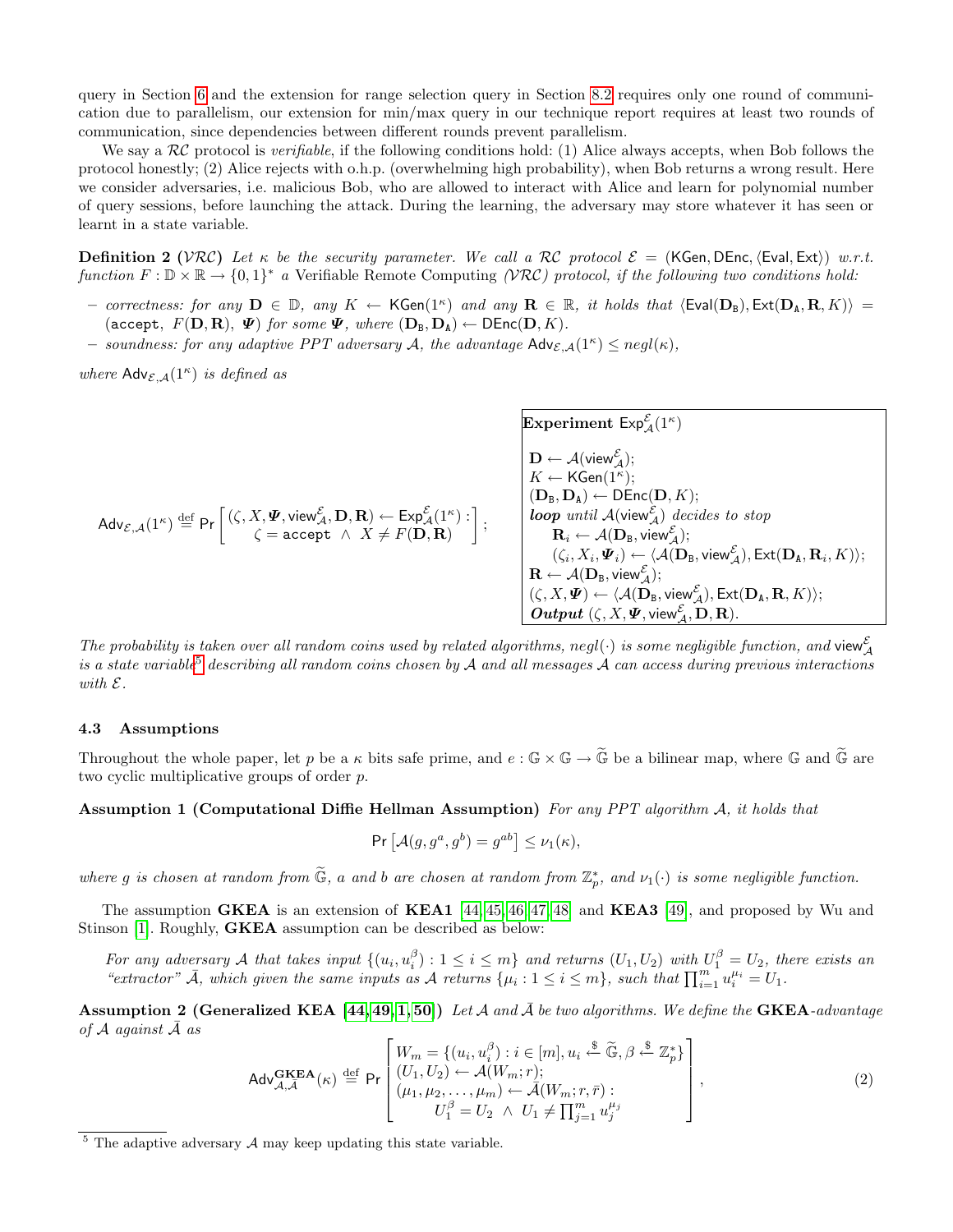where the probability is taken over all random coins used and with m fixed (Here the notation  $\stackrel{\$}{\leftarrow}$  denotes uniformly randomly sampling from a set. E.g. the expression  $x \stackrel{\$}{\leftarrow} S$  means that x is uniformly randomly chosen from the set S). For any PPT algorithm A (called as adversary), there exists PPT algorithm  $\overline{A}$  (called as extractor), such that the GKEA-advantage of A against  $\overline{A}$  is upper bounded by some negligible function  $\nu_2(\kappa)$ , i.e. Adv ${}_{\mathcal{A},\overline{A}}^{GKEA}(\kappa) \leq \nu_2(\kappa)$ , where m is polynomial in  $\kappa$ .

### Remark.

- GKEA is a natural extension of KEA1 and KEA3, in the sense that GKEA  $\Rightarrow$  KEA3  $\Rightarrow$  KEA1. M. Abe and S. Fehr [\[51\]](#page-17-13) proved KEA1 and KEA3 in *generic group model*. Following their techniques, GKEA can be proved in generic group model.
- If  $u_i = g^{x^i}$  for each i with some random g and x, then Assumption [2](#page-6-1) will become the q-PKE assumption proposed by J. Groth [\[50\]](#page-17-12).

Furthermore, the (Decision)  $\ell$ -wBDHI Assumption [\[2\]](#page-15-1) is required for the IND-sID-CPA security of the underlying BBG HIBE scheme.

### <span id="page-7-0"></span>5 Functional Encryption Scheme

We construct a functional encryption [\[22,](#page-16-25)[23\]](#page-16-26) scheme by exploiting the polymorphic property of BBG HIBE scheme [\[2\]](#page-15-1), following the overview given in Section [3.](#page-3-0)

### 5.1 Polymorphic Property of BBG HIBE Scheme

We observe that the BBG HIBE scheme  $[2]$  satisfies the polymorphic property: An encryption of a message  $M$  can be viewed as the encryption of another message  $\tilde{M}$  under different key. Precisely, let CT and  $\tilde{CT}$  be defined as follows, we have  $CT = \widehat{CT}$ :

$$
CT = \text{Encrypt}(\text{params}, \text{id}, M; s) = \left(\Omega^s \cdot M, g^s, \left(h_1^{I_1} \cdots h_k^{I_k} \cdot g_3\right)^s\right)
$$
  
under key:  $\text{params} = (g, g_1, g_2, g_3, h_1, \dots, h_\ell, \Omega = e(g_1, g_2)), \text{ master-key} = g_2^\alpha$   

$$
\widehat{CT} = \text{Encrypt}(\widehat{\text{params}}, \text{id}, \widehat{M}; sz) = \left(\Omega^{sz} \cdot \widehat{M}, \widehat{g}^{sz}, \left(\widehat{h}_1^{I_1} \cdots \widehat{h}_k^{I_k} \cdot \widehat{g}_3\right)^{sz}\right),
$$
  
under key:  $\widehat{\text{params}} = (\widehat{g}, g_1, g_2, \widehat{g}_3, \widehat{h}_1, \dots, \widehat{h}_\ell, \Omega = e(g_1, g_2)), \text{ master-key} = g_2^{\alpha z}$  (3)

where  $\ell$  is the maximum depth of the HIBE scheme,  $k \leq \ell$  is the length of identity id,  $\widehat{M} = M\Omega^{s(1-z)}$ ,  $\widehat{g} = g^{z^{-1} \mod p}$ ,  $\hat{g}_3 = g_3^{z^{-1} \mod p}, \hat{h}_i = h_i^{z^{-1} \mod p}$  for  $1 \leq i \leq \ell$  and identity  $\mathsf{id} = (I_1, \ldots, I_k) \in (\mathbb{Z}_p^*)^k$ . To be self-contained, the description of this **BBC** HIBE schome is given in Appendix A. One can verify the above equ description of this BBG HIBE scheme is given in Appendix [A.](#page-17-14) One can verify the above equality easily.

### <span id="page-7-1"></span>5.2 Define Identities based on Binary Interval Tree

An identity is a sequence of elements from  $\mathbb{Z}_p^*$ . To apply HIBE scheme, we intend to construct two mappings to associate identities to integers or integer intervals: (1)  $\mathsf{ID}(\cdot)$  maps an integer  $x \in [\mathcal{Z}]$  into an identity  $\mathsf{ID}(x) \in (\mathbb{Z}_p^*)^{\ell}$ , where  $\ell = \lceil \log \mathcal{Z} \rceil$  is the height of identity hierarchy tree of the BBG HIBE scheme. (2) IdSet( $\cdot$ ) maps an integer interval  $[a, b] \subseteq [\mathcal{Z}]$  into a set of  $O(\ell)$  identities, where each identity is a sequence of at most  $\ell$  elements from  $\mathbb{Z}_p^*$ . The two mappings ID and IdSet are required to satisfy the property: For any  $x \in [a, b] \subseteq [\mathcal{Z}]$ , there is a unique identity id in the set IdSet([a, b]), such that identity id is a prefix of identity  $\mathsf{ID}(x)$ . If  $x \notin [a, b]$ , then there is no such identity id in IdSet([a, b]). For each dimension  $\iota \in [d]$ , we will construct such mappings ID<sub> $\iota$ </sub> and IdSet<sub> $\iota$ </sub> using a *binary interval* tree [\[35\]](#page-16-28). The resulting mappings are made public.

Binary Interval Tree. The binary interval tree is constructed as below: First, we build a complete ordered binary tree with  $2^{\ell}$  leaf nodes. Next, we associate an integer interval to each tree node in a bottom-up manner: (1) Counting from the leftmost leaf, the j-th leaf is associated with interval  $[j, j]$ ; (2) For any internal node, the associated interval is the union of the two intervals associated to its left and right children respectively. As a result, the interval associated to the root node is  $[1, 2^{\ell}].$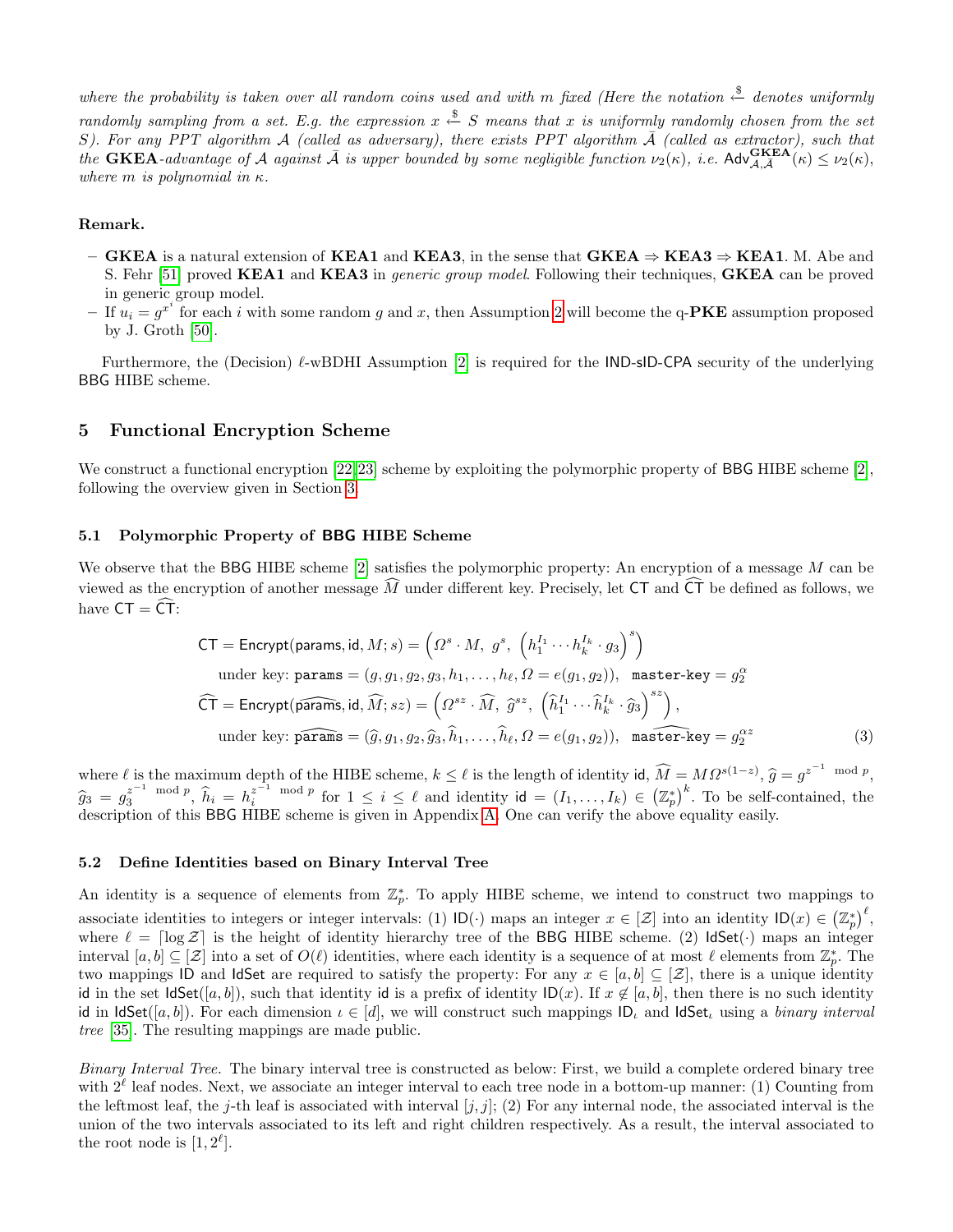Constructions of Mappings  $ID_t$  and IdSet<sub>t</sub> for dimension  $\iota$ . Let  $\mathcal{H} : \mathbb{Z}_{2^{\ell}+1} \times \mathbb{Z}_{2^{\ell}+1} \times [d] \to \mathbb{Z}_p^*$  be a collision resistant hash function. Let  $(v_1, v_2, \ldots, v_m)$  be the path from the root node  $v_1$  to the node  $v_m$  in the binary interval tree. We associate to node  $\mathbf{v}_m$  the identity  $(\mathcal{H}(a_1, b_1, \iota), \dots, \mathcal{H}(a_m, b_m, \iota)) \in (\mathbb{Z}_p^*)^m$ , where  $[a_j, b_j]$  is the interval associated to node  $v_j, 1 \leq j \leq m$ .

For any  $x \in [\mathcal{Z}]$ , we define  $\mathsf{ID}_\iota(x)$  as the identity associated to the x-th leaf node (counting from the left). For any interval  $[a, b] \subseteq [\mathcal{Z}]$ , we find the minimum set  $\{v_j : v_j \text{ is a tree node}, 1 \le j \le n\}$  such that the intervals associated to  $v_j$ 's form a partition of [a, b], and define  $\mathsf{IdSet}_t([a, b])$  as the set  $\{\mathsf{id}_i : \mathsf{id}_j : \mathsf{id}_j\}$  is the identity associated to node  $\mathsf{v}_i, 1 \leq j \leq n\}$ . One can verify that the newly constructed mappings  $|D_i|$  and  $|dSet_i|$  satisfy the property mentioned in the beginning of Section [5.2.](#page-7-1) Furthermore, the set  $\textsf{IdSet}_{\ell}([a, b])$  contains  $O(\ell)$  identities and each identity is a sequence of at most  $\ell$ elements from  $\mathbb{Z}_p^*$ .

### <span id="page-8-0"></span>5.3 Construction of Functional Encryption Scheme based on HIBE

Let (Setup, KeyGen, Encrypt, Decrypt) be the BBG Hierarchical Identity Based Encryption (HIBE) scheme proposed by Boneh *et al.* [\[2\]](#page-15-1) (the description of this scheme is in Appendix [A\)](#page-17-14). Based on this HIBE scheme, we construct a functional encryption scheme  $FE = (fSetup, fEnc, fKeyGen, fDec, Mult)$  as in Figure [1.](#page-10-0)

Let us define a key-ed function family  $\{f_\rho:\mathbb{Z}_p^*\to \widetilde{\mathbb{G}}\}_{\rho\in\mathbb{Z}_p^*}$  as below: Let  $\Omega\in\widetilde{\mathbb{G}}$  be as in  $f$ Setup of Figure [1.](#page-10-0)

$$
f_1(\mathsf{Msg}) = \Omega^{\mathsf{Msg}}; \qquad \forall \rho \in \mathbb{Z}_p^*, \ f_\rho(\mathsf{Msg}) = f_1(\mathsf{Msg})^\rho. \tag{4}
$$

<span id="page-8-2"></span>Lemma 1 The functional encryption scheme FE described in Figure [1](#page-10-0) satisfies these properties:

(a) For any  $(pk, sk) \leftarrow f$ Setup $(1^{\kappa}, d, \mathcal{Z})$ , for any message  $\mathsf{Msg} \in \mathbb{Z}_p^*$ , for any point  $\boldsymbol{x} \in [\mathcal{Z}]^d$ , for any rectangular range  $\mathbf{R} \subseteq [\mathcal{Z}]^d$ , if  $\mathsf{CT} \leftarrow f\mathsf{Enc}(\mathsf{Msg}, \bm{x}, sk)$  and  $\bm{\delta} \leftarrow f\mathsf{KeyGen}(\mathbf{R}, \rho, sk)$ , then

$$
f\text{Dec}(\text{CT}, x, \text{R}, \delta, pk) = \begin{cases} f_{\rho}(\text{Msg}) & (if x \in \text{R}) \\ \perp & (otherwise) \end{cases} \tag{5}
$$

(b) For any  $(pk, sk) \leftarrow f$ Setup $(1^{\kappa}, d, \mathcal{Z})$ , for any message  $\mathsf{Msg} \in \mathbb{Z}_p^*$ , for any point  $\boldsymbol{x} \in [\mathcal{Z}]^d$ , for any rectangular range  $\mathbf{R} \subseteq [\mathcal{Z}]^d$ , for any  $y \in \widetilde{\mathbb{G}}$ , if  $\mathsf{CT} \leftarrow f\mathsf{Enc}(\mathsf{Msg}, x, sk)$  and  $\boldsymbol{\delta} \leftarrow f\mathsf{KeyGen}(\mathbf{R}, \rho, sk)$ , then

$$
f\text{Dec}(\text{Mult}(\text{CT}, y, pk), \mathbf{x}, \mathbf{R}, \delta, pk) = \begin{cases} y \cdot f_{\rho}(\text{Msg}) & (if \ \mathbf{x} \in \mathbf{R}) \\ \perp & (otherwise) \end{cases} \tag{6}
$$

(The proof is in Appendix [C.](#page-18-0))

We formulize the security requirement of our functional encryption scheme by modifying the IND-sID-CPA security game [\[2\]](#page-15-1). The resulting weak-IND-sID-CPA security game between an adversary A and a challenger C is defined as below:

**Commit:** The adversary A chooses the target identity  $x^*$  from the identity space  $[\mathcal{Z}]^d$  and sends it to the challenger  $\mathcal{C}$ 

**Setup:** The challenger C runs the setup algorithm f Setup and gives A the resulting system parameters  $pk$ , keeping the secret key sk to itself.

**Challenge:** C chooses two plaintexts  $\mathsf{Msg}_0$ ,  $\mathsf{Msg}_1$  at random from the message space  $\mathbb{Z}_p^*$ , and a random bit  $b \in \{0,1\}$ . C sets the challenge ciphertext to  $\mathsf{CT}=f\mathsf{Enc}(\mathsf{Msg}_b,\bm{x}^*,sk)$ , and sends  $(\mathsf{CT},f_1(\mathsf{Msg}_0),\hat{f_1}(\mathsf{Msg}_1))$  to A. **Learning Phase:** A adaptively issues queries to  $\mathcal{C}$ , where each query is one of the following:

- Delegation key query  $(\mathbf{R}, \rho)$ , where  $x^* \notin \mathbf{R}$ : C responds by running algorithm  $f$ KeyGen $(\mathbf{R}, \rho, sk)$  to generate the delegation key  $\delta$ , and sends  $\delta$  to  $\mathcal{A}$ .
- Anonymous delegation key query (R): C responds by choosing  $\rho$  at random from the function key space  $\mathbb{Z}_p^*$  and running algorithm f KeyGen $(\mathbf{R}, \rho, sk)$  to generate the delegation key  $\delta$ , and sends  $\delta$  to A.
- Encryption query (Msg, x): C responds by running f Enc(Msg, x, sk) to obtain a ciphertext, and sends the ciphertext to A.

**Guess:** Finally, the adversary A outputs a guess  $b' \in \{0, 1\}$  and wins if  $b = b'$ .

<span id="page-8-1"></span>We refer to such an adversary A as a weak-IND-sID-CPA adversary. We define the advantage of the adversary  $A$  in attacking the scheme FE as

$$
Adv_{\mathsf{FE}, \mathcal{A}}^{\mathsf{weak}\text{-}\mathsf{IND}\text{-}\mathsf{sID}\text{-}\mathsf{CPA}} = \left| \mathsf{Pr}[b = b'] - \frac{1}{2} \right|.
$$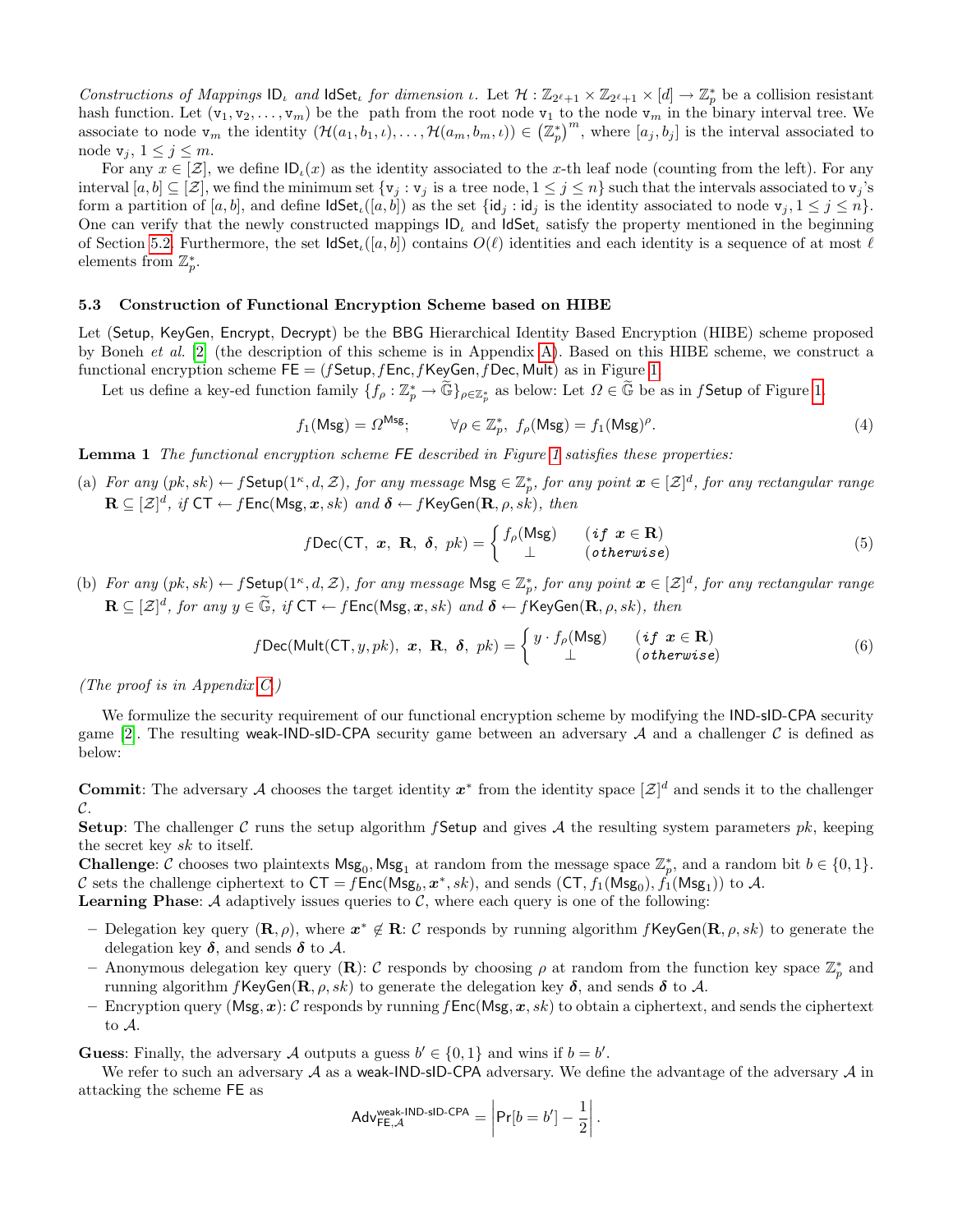**Theorem 2** (Informal) If the BBG HIBE scheme is **IND-sID-CPA** secure (as defined in [\[2\]](#page-15-1)), then the functional encryption scheme FE constructed in Figure [1](#page-10-0) is weak-IND-sID-CPA secure. That is, there is no PPT adversary that can win the weak-IND-sID-CPA game against the scheme FE with non-negligible advantage  $Adv_{FE,A}^{weak-IND-SD-CPA}$ . (The formal statement of this theorem and its proof appear in Appendix [D\)](#page-20-0).

Most of previous functional encryption schemes (e.g. attribute-based encryption [\[52\]](#page-17-15), and predicate encryption [\[53\]](#page-17-16)), if not all, allow the decryptor to obtain the original plaintext Msg in "good" case (e.g. if the attribute of plaintext and/or the decryption key satisfy the designated predicate) from a ciphertext of Msg, and nothing otherwise. In contrast, our functional encryption scheme FE only allows the decryptor to obtain  $f_1(Msg)^{\rho}$  in "good" case, from a ciphertext of Msg. Unlike [\[22,](#page-16-25) [23\]](#page-16-26), our functional encryption scheme is a symmetric key system. Our security formulation is weaker than previous works (e.g. [\[22,](#page-16-25) [23\]](#page-16-26)), but it is sufficient for our main result in Theorem [3.](#page-12-0)

### <span id="page-9-0"></span>6 The Main Construction

By incorporating the newly constructed functional encryption scheme FE into the preliminary scheme presented in Section [3,](#page-3-0) we construct a  $\mathcal{RC}$  protocol  $\mathcal{E} = (KGen, DEnc, \langle Eval, Ext \rangle)$  in Figure [2,](#page-11-0) to authenticate aggregate count query over multidimensional dataset.

### Remark.

1. To understand the verifications in CollRes, one may consider a homomorphic tag function Tag defined as below: Let y be the input,  $\mathcal{K} = (\beta, \gamma, \theta)$  be the key, and v, w be random coins.

$$
\mathsf{Tag}_\mathcal{K}(y; v, w) = (\theta^y v, v^\beta, w, v^\gamma w^\rho);
$$
  

$$
\prod_i \mathsf{Tag}_\mathcal{K}(y_i; v_i, w_i) = \mathsf{Tag}_\mathcal{K}\left(\sum_i y_i; \prod_i v_i, \prod_i w_i\right).
$$

Note that the first three component of  $\text{Tag}_{\mathcal{K}}(1; v_i, w_i)$  are just the three components of vector  $t_i$  generated in equation [\(8\)](#page-11-1), and the fourth component  $v^{\gamma}w^{\rho}$  is the output of  $fDec(CT_i, x_i, R, \delta, pk)$  w.r.t. the random nonce  $\rho$ (i.e.  $\delta \leftarrow f$ KeyGen( $\mathbf{R}, \rho, sk$ )). In the algorithm CollRes, Bob computes the product of Tag values of data points within the query range as the proof of the query result X. Next, Alice verifies whether the proof  $(\Psi_1, \Psi_2, \Psi_3, \Psi_4)$  is a valid Tag value for X, with key K and without knowing the values of random coins  $v_j$ 's and  $w_j$ 's.

2. A simple alternative construction of Tag is as follows, as in the preliminary scheme in Section [3:](#page-3-0)

$$
\mathsf{Tag'}_{\mathcal{K}}(y; v) = (\theta^y v, v^\beta, v^\rho),
$$

where  $v^{\rho}$  is the output of f Dec. However, we encounter difficulty in proving the security of the constructed scheme if we adopt  $Tag'$ . Thus we introduce a new random coin w and change  $Tag'$  to  $Tag$ . It is not clear whether such additional component plays a crucial role in achieving security or simply helps in simplifying the proof. The role of the additional random coin  $w_i$  is as follows: In our proof, given the first two components  $\{(\theta^{y_i}v_i, v_i^{\beta}) : i \in [N]\}$  of all tag values, a simulator can simulate Alice in our scheme. Next, the simulator invokes a malicious Bob to interact with Alice to produce a forgery. For the alternative construction with Tag', to simulate DEnc, the simulator has to find a ciphertext for some message  $W_i \in \mathbb{Z}_p^*$ , such that  $f_1(W_i) = \Omega^{W_i} = v_i^{\beta}$ , which could be infeasible due to **DLP** (Discrete Log Problem). In our construction with  $\text{Tag}$ , since the additional term  $w_i$  is independent on the first two components of tag  $t_i$ , the simulator can choose  $W_i$  freely, and generate  $w_i \leftarrow f_1(W_i)$  and the ciphertext  ${\sf CT}_i \leftarrow {\sf Mult}\left(\right.f{\sf Enc}\left(W_i,{\bm x}_i,sk\right),\;v^{\beta\cdot \gamma'}_i\right)$  $\binom{\beta \cdot \gamma'}{i}$ ,  $pk$ ) where  $\gamma' \in \mathbb{Z}_p^*$  is randomly chosen. Consequently, if  $x_i \in \mathbf{R}$ , then by Lemma [1,](#page-8-2)  $f$ Dec (CT<sub>i</sub>,  $\boldsymbol{x}_i$ , R,  $f$ KeyGen(R,  $\rho$ ,  $sk$ ),  $pk$ ) =  $v_i^{\beta\gamma'}f_\rho(W_i) = v_i^{\gamma}w_i^{\rho}$  as desired (taking  $\gamma$  as  $\beta\gamma'$ ). Thus the simulation of DEnc can be done.

- 3. To ensure completeness and prevent over-counting or under-counting, we need to run CollRes on the complement query range  $\mathbb{R}^{\hat{\mathbb{C}}}$ . Since our functional encryption scheme FE only supports high dimensional *rectangular* ranges, we have to divide range  $\mathbb{R}^{\mathbb{C}}$  into multiple high dimensional rectangular ranges, and then run CollRes on each of them.
- 4. The  $(2d+1)$  invocations of CollRes can be executed in parallel. As a result, the round complexity of our scheme is exactly 1.
- 5. In Step 2 of ProVer, in the extreme case that  $\mathbf{R}_{\ell} = \emptyset$ , Alice can save the execution of CollRes on range  $\mathbf{R}_{\ell}$ , since Alice can predict the correct result  $(\zeta_\ell = \text{accept}, X_\ell = 0, \Psi_1 = \Psi_2 = \Psi_3 = \Psi_4 = 1 \in \mathbb{G}).$
- 6. Like [\[6,](#page-15-5) [7\]](#page-16-0), in our scheme, Alice's accept/reject decisions are hidden from Bob.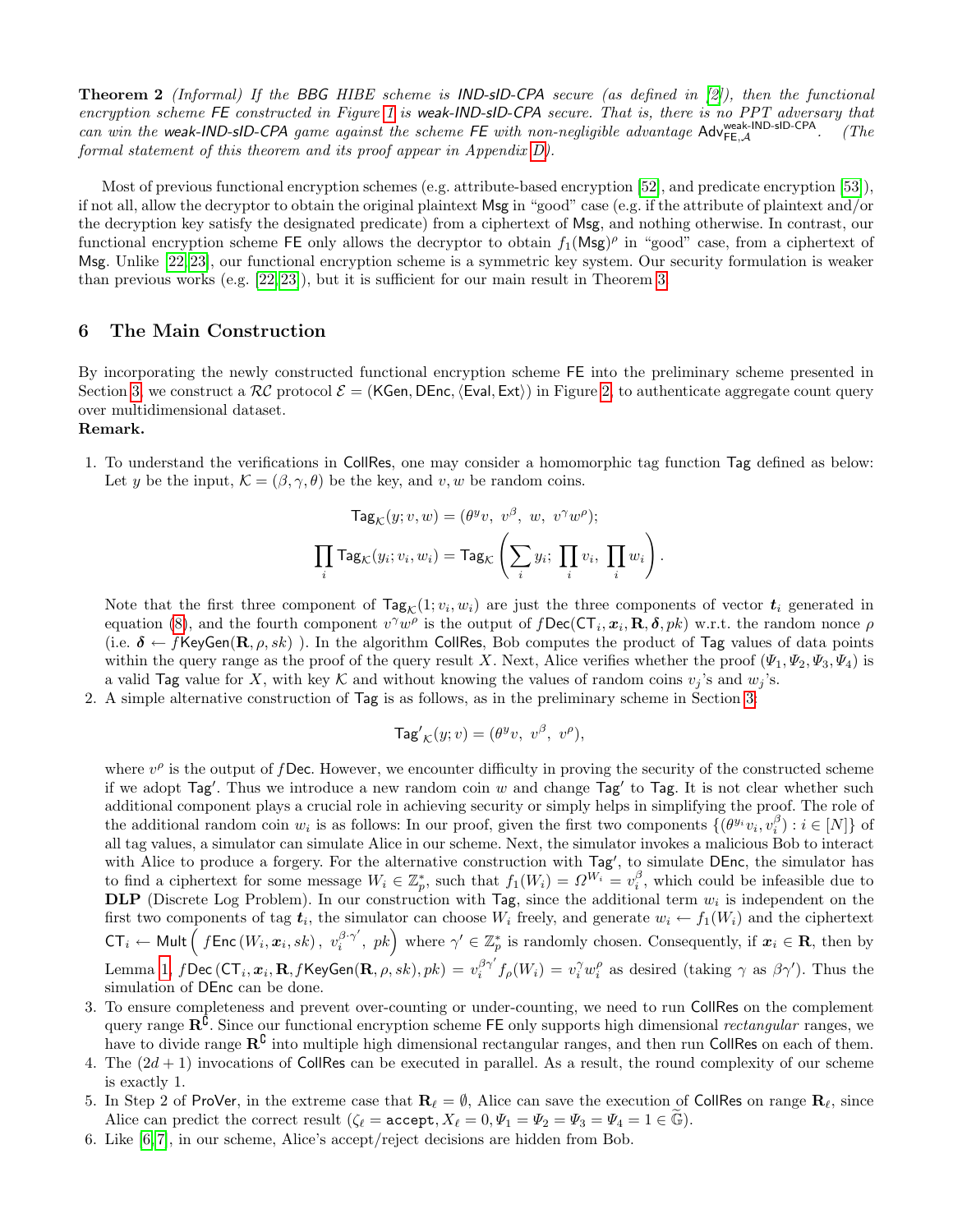<span id="page-10-0"></span>Fig. 1: Construction of Functional Encryption Scheme  $FE = (f$ Setup,  $f$ Enc,  $f$ KeyGen,  $f$ Dec, Mult) based on BBG HIBE Scheme [\[2\]](#page-15-1) (Setup, KeyGen, Encrypt, Decrypt)

 $f$ Setup $(1^\kappa,d,\mathcal{Z})$  : security parameter  $\kappa$ , dimension  $d$ , maximum integer  $\mathcal{Z}$ ; the domain of points is  $[\mathcal{Z}]^d$ 1. Let  $\ell = \lceil \log \mathcal{Z} \rceil$ . Run algorithm Setup $(\ell, \kappa)$  to obtain bilinear groups  $(p, \mathbb{G}, \widetilde{\mathbb{G}}, e)$ , public key params  $(g, g_1, g_2, g_3, h_1, \ldots, h_\ell, \Omega = e(g_1, g_2))$  and private key master-key =  $g_2^\alpha$ , such that p is a  $\kappa$  bits prime,  $\mathbb{G}, \widetilde{\mathbb{G}}$  are cyclic multiplicative groups of order p,  $e : \mathbb{G} \times \mathbb{G} \to \widetilde{\mathbb{G}}$  is a bilinear map, g is a generator of  $\mathbb{G}$ ,  $\alpha \in \mathbb{Z}_p$ ,  $g_1 = g^{\alpha} \in \mathbb{G}$ , and  $g_2, g_3, h_1, \ldots, h_\ell \in \mathbb{G}$ .

- 2. Let  $ID_{\iota}$  and  $IdSet_{\iota}, \iota \in [d]$ , be the mappings as in Section [5.2.](#page-7-1)
- 3. Choose d random elements  $\tau_1, \ldots, \tau_d$  from  $\mathbb{Z}_p^*$  and let  $\tau = (\tau_1, \ldots, \tau_d)$ .
- 4. Let  $pk = (p, \mathbb{G}, \mathbb{G}, e, \Omega)$  and  $sk = (pk, \text{params}, \text{master-key}, \tau)$ . Make  $\mathsf{ID}_i$ 's and  $\mathsf{ldSet}_i$ 's public and output  $(pk, sk)$ .

 $fEnc(Msg, x, sk)$ : message Msg, d-dimensional point x

- 1. Treat the d-dimensional point  $x$  as  $(x_1, \ldots, x_d) \in [\mathcal{Z}]^d$ ; recall that the private key sk is  $(pk,$  params, master-key,  $\tau$ ), where  $\boldsymbol{\tau} = (\tau_1, \ldots, \tau_d).$
- 2. Choose d random elements  $s_1, \ldots, s_d$  from  $\mathbb{Z}_p^*$  with constraint  $\mathsf{Msg} = -\sum_{j=1}^d s_j \cdot \tau_j \pmod{p}$ .
- 3. Choose d random elements  $\sigma_1, \ldots, \sigma_d$  from  $\widetilde{\mathbb{G}}$  with constraint  $\prod_{j=1}^d \sigma_j = \Omega^{-\sum_{j=1}^d s_j}$ .
- 4. For each  $j \in [d]$ , encrypt  $\sigma_j$  under identity  $\mathsf{ID}_j(x_j)$  with random coin  $s_j$  to obtain ciphertext  $c_j$  as follows

$$
c_j \leftarrow \text{Encrypt}(\text{params}, \text{ ID}_j(x_j), \sigma_j; s_j). \tag{7}
$$

5. Output ciphertext  $CT = (c_1, \ldots, c_d)$ .

 $f$ KeyGen $({\bf R},\rho,sk)$  :  $d$ -dimensional rectangular range  ${\bf R}$ , function key  $\rho\in\mathbb{Z}_p^*$ 

- 1. Treat the d-dimensional rectangular range  $\mathbf{R} \subseteq [\mathcal{Z}]^d$  as  $\mathbf{A}_1 \times \mathbf{A}_2 \dots \times \mathbf{A}_d$ , where  $\mathbf{A}_j \subseteq [\mathcal{Z}]$  for each  $j \in [d]$ ; recall that the private key sk is (pk, params, master-key,  $\tau$ ), where  $\tau = (\tau_1, \ldots, \tau_d)$ .
- 2. For each  $j \in [d]$ , generate a set  $\delta_j$  in this way:
	- (a) For each identity id ∈ IdSet<sub>j</sub>( $\mathbf{A}_j$ ), generate the private key  $d_{id}$ , using algorithm KeyGen and taking master-key<sup>pτj</sup> as the master key.
	- (b) Set  $\delta_j \leftarrow \{d_{\mathsf{id}} : \mathsf{id} \in \mathsf{IdSet}_j(\mathbf{A}_j)\}.$
- 3. Output delegation key  $\boldsymbol{\delta} = (\delta_1, \delta_2, \ldots, \delta_d)$ .

 $f\text{Dec}(\text{CT}, x, \textbf{R}, \delta, pk)$  : ciphertext CT, d-dimensional point  $x$ , d-dimensional rectangular range  $\textbf{R}$ , delegation key  $\delta$ 

- 1. Treat the d-dimensional rectangular range  $\mathbf{R} \subseteq [\mathcal{Z}]^d$  as  $\mathbf{A}_1 \times \mathbf{A}_2 \dots \times \mathbf{A}_d$ , where  $\mathbf{A}_j \subseteq [\mathcal{Z}]$  for each  $j \in [d]$ . Let us write the ciphertext CT as  $(c_1, \ldots, c_d)$ , and the *d*-dimensional point x as  $(x_1, \ldots, x_d)$ .
- 2. For each  $j \in [d]$ , generate  $t_j$  in this way: If  $x_j \notin \mathbf{A}_j$ , then output  $\perp$  and abort. Otherwise, do the followings:
	- (a) Find the unique identity  $\mathsf{id}^* \in \mathsf{IdSet}_j(\mathbf{A}_j)$  such that  $\mathsf{id}^*$  is a prefix of identity  $\mathsf{ID}_j(x_j)$ .
	- (b) Parse  $\delta$  as  $(\delta_1, \ldots, \delta_d)$  and find the private key  $d_{\mathbf{i}d^*} \in \delta_j = \{d_{\mathbf{i}d} : \mathbf{i}d \in \mathsf{IdSet}_j(\mathbf{A}_j)\}\$  for identity  $\mathsf{id}^*$ .
	- (c) Generate the private key  $d_j$  for the identity  $\mathsf{ID}_j(x_j)$  from private key  $d_{id^*}$ , using algorithm KeyGen.
	- (d) Decrypt  $c_j$  using algorithm Decrypt with decryption key  $d_j$ , and denote the decrypted message as  $t_j$ .
- 3. Output  $\widetilde{t} = \prod_{1 \leq j \leq d} \widetilde{t}_j$ .

 $\mathsf{Mult}(\mathsf{CT}', y, pk)$ : ciphertext  $\mathsf{CT}'$ ,  $y \in \widetilde{\mathbb{G}}$ 

- 1. Let us write the ciphertext  $CT'$  as  $(c'_1, \ldots, c'_d)$ .
- 2. Choose d random elements  $\eta_1, \ldots, \eta_d$  from  $\widetilde{\mathbb{G}}$  with constraint  $\prod_{j=1}^d \eta_j = y \in \widetilde{\mathbb{G}}$ .
- 3. For each  $j \in [d]$ : parse  $c'_j$  as  $(A, B, C)$  and set  $c_j = (A \cdot \eta_j, B, C)$ .
- 4. Output ciphertext  $CT = (c_1, \ldots, c_d)$ . Note: Both  $c'_j$  and  $c_j$  are valid BBG ciphertexts for different plaintexts under the same identity.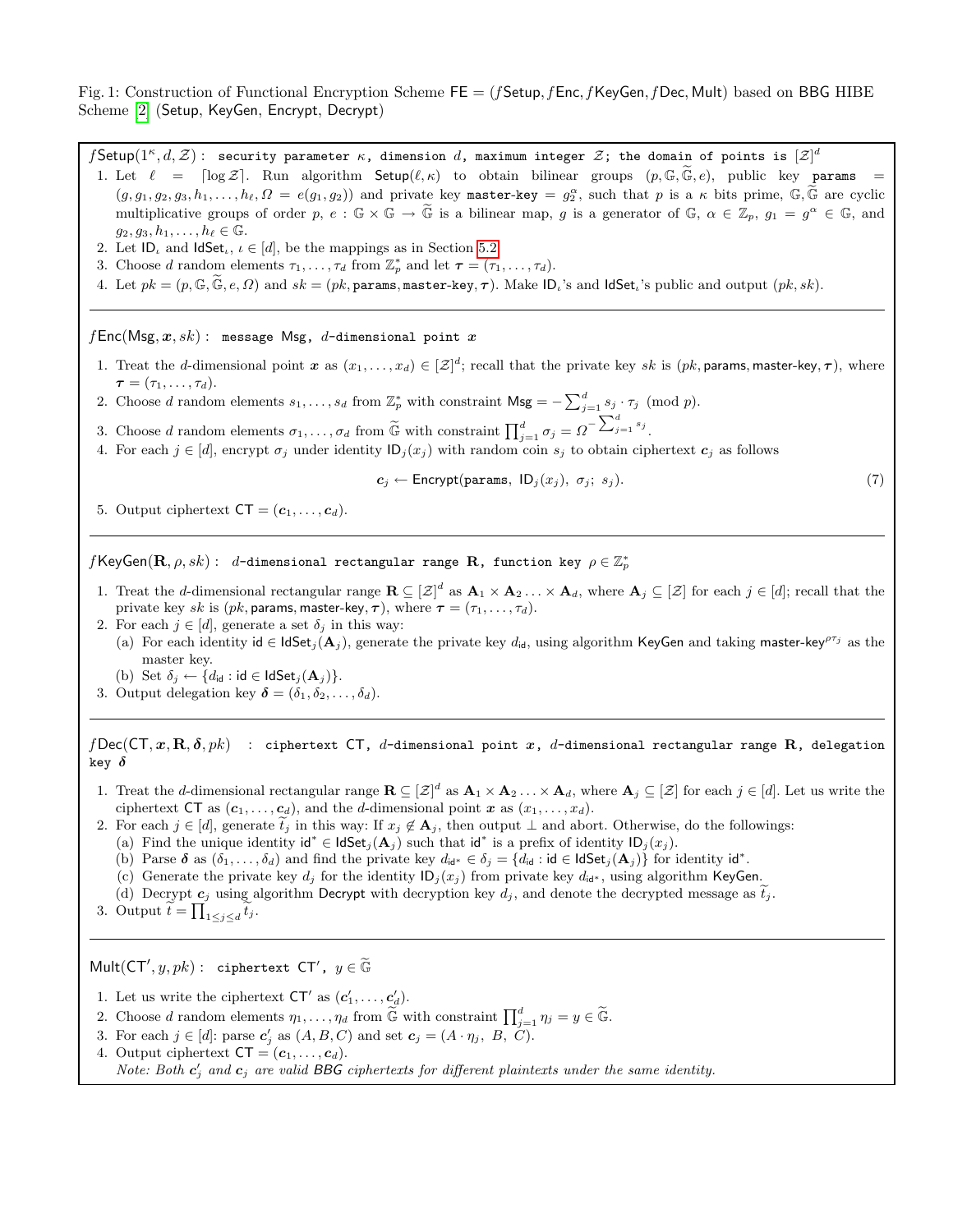<span id="page-11-0"></span>Fig. 2: Construction of  $RC$  protocol  $\mathcal{E} = (KGen, DEnc, \langle Eval, Ext \rangle)$  based on functional encryption scheme FE constructed in Figure [1,](#page-10-0) where  $\langle$  Eval, Ext $\rangle$  (namely ProVer) invokes  $\langle$  Eval, Ext $\rangle$  (namely CollRes) as a subroutine.

(Alice)  $\mathsf{KGen}(1^\kappa)$ :

**Step 1:** Run f Setup(1<sup>*k*</sup>) to obtain public/private key pair  $(pk', sk)$ , where  $pk' = (p, \mathbb{G}, \widetilde{\mathbb{G}}, e, \Omega)$ . Set  $pk = (p, \mathbb{G}, \widetilde{\mathbb{G}}, e)$ . Note: e is a bilinear map  $e : \mathbb{G} \times \mathbb{G} \to \widetilde{\mathbb{G}}$ ,  $\Omega \in \widetilde{\mathbb{G}}$ , and both  $\mathbb{G}$  and  $\widetilde{\mathbb{G}}$  are multiplicative groups of prime order p. **Step 2:** Choose  $\beta, \gamma$  at random from  $\mathbb{Z}_p^*$ , and  $\theta$  at random from  $\widetilde{\mathbb{G}}$ . Let  $\mathcal{K} = (pk', sk, \beta, \gamma, \theta)$ . **Step 3:** Output  $(K, pk)$ .

(Alice)  $DEnc(D; K)$ :

**Step 1:** Choose N random elements  $W_1, \ldots, W_N$  from  $\mathbb{Z}_p^*$  independently and N random elements  $v_1, \ldots, v_N$  from  $\widetilde{\mathbb{G}}$  independent dently.

**Step 2:** Dataset  $\mathbf{D} = \{x_1, x_2, \ldots, x_N\}$ . For each  $i \in [N]$ , generate tag  $\mathbf{t}_i \in \widetilde{\mathbb{G}}^3$ :

<span id="page-11-1"></span>
$$
\boldsymbol{t}_i \leftarrow \left(\theta v_i, \ v_i^{\beta}, \ w_i = f_1(W_i)\right). \tag{8}
$$

Note: Alice can evaluate functions  $\{f_{\rho}(\cdot)\}_{\rho \in \mathbb{Z}_{p}^{*}}$ , since Alice has  $\Omega \in \widetilde{\mathbb{G}}$ . **Step 3:** For each  $i \in [N]$ :

(a) Encrypt message  $W_i$  under point  $x_i: \mathsf{CT}'_i \leftarrow f\mathsf{Enc}(W_i, x_i, sk);$ 

(b) Apply the homomorphic property of FE to attach  $v_i^{\gamma}$  to ciphertext:  $CT_i \leftarrow Mult(CT'_i, v_i^{\gamma}, pk').$ 

Step 4: Send  $D_B = (D, T = \{t_i : i \in [N]\}, C = \{CT_i : i \in [N]\}, p_k)$  to Bob, and keep only key K and  $D_A =$  $\left(N, d, \Delta = \prod_{i \in [N]} v_i^{\beta} \right)$  in local storage.

(Alice, Bob) ProVer =  $\langle$  Eval $(D_B)$ , Ext $(D_A, R, \mathcal{K})$ :  $D_A = (N, d, \Delta)$ ,  $D_B = (D, T, C, pk)$ **Precondition**: The query range  $\mathbf{R} \subset [\mathcal{Z}]^d$  is a rectangular range.

**Step 1:** Alice partitions the complement range  $\mathbb{R}^{\mathbb{C}}$  into 2d rectangular ranges  $\{\mathbf{R}_{\ell} \subset [\mathcal{Z}]^d : \ell \in [1, 2d]\}$ , and sets  $\mathbf{R}_0 = \mathbf{R}$ . Step 2: For  $0 \le \ell \le 2d$ , Alice and Bob invokes CollRes on range  $\mathbf{R}_{\ell}$ . Denote the output as  $(\zeta_{\ell}, X_{\ell}, \Psi_2^{(\ell)})$ . **Step 3:** Alice sets  $\zeta$  = accept, if the following equalities hold

<span id="page-11-2"></span>
$$
\forall 0 \le \ell \le 2d, \zeta_{\ell} \stackrel{?}{=} \text{accept}, \qquad \prod_{0 \le \ell \le 2d} \Psi_2^{(\ell)} \stackrel{?}{=} \Delta;
$$
 (9)

otherwise sets  $\zeta =$  reject. Alice outputs  $(\zeta, X_0, \Delta)$ .

 $\left(\text{Alice, Bob}\right) \text{ Collins} = \left\langle \widetilde{\text{Eval}}\left(\mathbf{D}_{\text{B}}\right), \ \widetilde{\text{Ext}}\left(\mathbf{D}_{\text{A}}, \ \mathbf{R}, \ \mathcal{K}\right) \right\rangle: \mathbf{D}_{\text{A}} = (N, d, \Delta), \ \mathbf{D}_{\text{B}} = (\mathbf{D}, \mathbf{T}, \mathbf{C}, pk)$ 

**Precondition.** The query range  $\mathbf{R} \subset [\mathcal{Z}]^d$  is a rectangular range.

**Step A1:** (Alice's first step) Alice chooses a random nonce  $\rho$  from  $\mathbb{Z}_p^*$  and produces challenge-message  $\delta$  for range **R** by running algorithm  $f$ KeyGen:  $\delta \leftarrow f$ KeyGen( $\mathbf{R}, \rho, sk$ ). Alice sends  $(\mathbf{R}, \delta)$  to Bob.

**Step B1:** (Bob's first step) Bob computes the query result X and proof  $(\Psi_1, \Psi_2, \Psi_3, \Psi_4)$  as follows

$$
X \leftarrow |\mathbf{D} \cap \mathbf{R}|; \qquad (\Psi_1, \Psi_2, \Psi_3) \leftarrow \bigotimes_{x_i \in \mathbf{D} \cap \mathbf{R}} t_i; \qquad \Psi_4 \leftarrow \prod_{x_i \in \mathbf{D} \cap \mathbf{R}} f \mathsf{Dec}(\mathsf{CT}_i, x_i, \mathbf{R}, \delta, pk).
$$
 (10)

Bob sends  $(X, \Psi_1, \Psi_2, \Psi_3, \Psi_4)$  to Alice.

Note: For  $x_i \in \mathbf{D} \cap \mathbf{R}$ ,  $f \mathsf{Dec}(\mathsf{CT}_i, x_i, \mathbf{R}, \delta, pk)$  is supposed to output  $v_i^{\gamma} f_1(W_i)^{\rho} = v_i^{\gamma} w_i^{\rho}$ ; the operator  $\bigotimes$  denotes componentwise multiplication of vectors of the same dimension.

**Step A2:** (Alice's second step) Let  $\Lambda \leftarrow \frac{\Psi_1}{\theta X}$ . Alice sets  $\zeta = \text{accept}$ , if the following equalities hold

<span id="page-11-3"></span>
$$
\Lambda^{\beta} \stackrel{?}{=} \Psi_2, \qquad \Lambda^{\gamma} \Psi_3^{\rho} \stackrel{?}{=} \Psi_4. \tag{11}
$$

Otherwise sets  $\zeta$  = reject. Alice outputs  $(\zeta, X, \Psi_2)$ .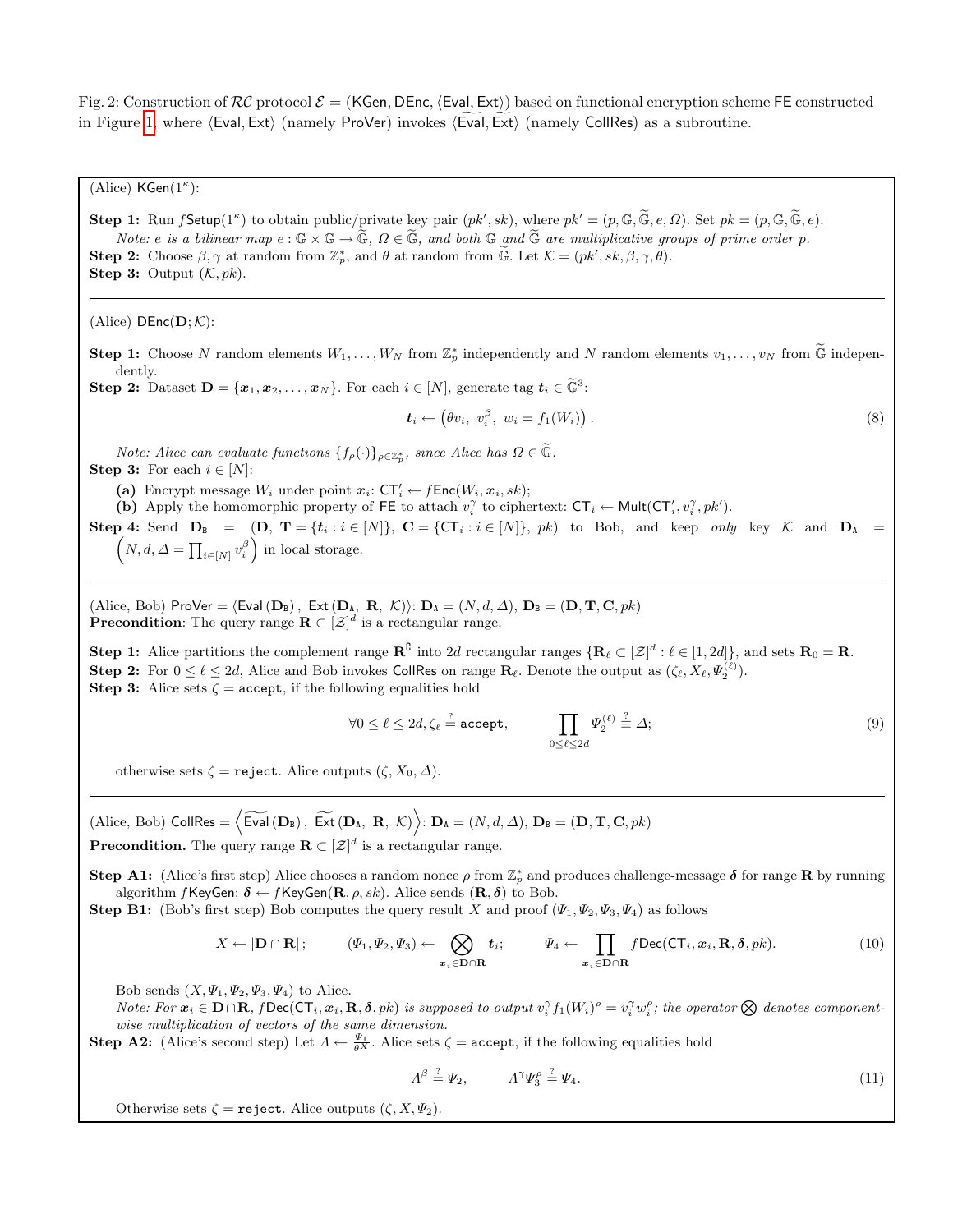## <span id="page-12-1"></span>7 Security Analysis

### 7.1 Our main theorem

<span id="page-12-0"></span>Theorem 3 (Main Theorem) Suppose Assumption [1](#page-6-2) and Assumption [2](#page-6-1) hold, and BBG [\[2\]](#page-15-1) HIBE scheme is INDsID-CPA secure. Then the RC protocol  $\mathcal{E} = (KGen, DEnc, ProVer)$  constructed in Figure [2](#page-11-0) is  $VRC$  w.r.t. function  $F(\cdot, \cdot)$ as defined in Section [4.1,](#page-5-1) under Definition [2.](#page-6-3) Namely,  $\mathcal E$  is correct and sound w.r.t. function F. (The proof is in appendix.)

### <span id="page-12-4"></span>7.2 Overview of Proof

To process a query, our scheme (particularly the algorithm ProVer) invokes  $(2d + 1)$  instances of interactive algorithm CollRes. In each instance of CollRes, Bob is supposed to return a 5-tuple  $(X, \Psi_1, \Psi_2, \Psi_3, \Psi_4)$  where X is the query result and  $(\Psi_1, \Psi_2, \Psi_3, \Psi_4)$  is the proof, and Alice will verify whether the proof is valid w.r.t. the query result. Furthermore, after all of  $(2d + 1)$  invocations, Alice will perform one additional verification (equation [\(9\)](#page-11-2)) to ensure completeness and prevent over-counting or under-counting. In order to fool Alice with a wrong query result, an adversary has to provide a valid 5-tuple for each invocation of CollRes and pass the equation [\(9\)](#page-11-2). Therefore, an adversary against  $\mathcal{E} =$  (KGen, DEnc, ProVer) is also an adversary against  $\tilde{\mathcal{E}} =$  (KGen, DEnc, CollRes).

We consider various types of PPT adversaries against  $\mathcal E$  or  $\widetilde{\mathcal E}$ , which interacts with Alice by playing the role of Bob and intends to output a wrong query result and a forged but valid proof:

- Type I adversary: This adversary is not confined in any way in its attack strategy and produces a 5-tuple  $(X, \Psi_1, \Psi_2, \Psi_3, \Psi_4)$  on a query range **R**.
- $-$  Type II adversary: A restricted adversary which can produce the same forgery<sup>[6](#page-12-2)</sup> from the same input as Type I adversary, and can find N integers<sup>[7](#page-12-3)</sup>  $\mu_i$ 's,  $1 \leq i \leq N$ , such that  $\Psi_2 = \prod_{i \in [N]} \left( v_i^{\beta} \right)^{\mu_i}$ , where  $\beta$  and  $v_i$ 's are as in Figure [2.](#page-11-0)
- Type III adversary: The same as Type II adversary, with additional constraint:  $\mu_i = 0$  for  $\mathbf{x}_i \in \mathbf{D} \cap \mathbf{R}^{\complement}$ .
- Type IV adversary: The same as Type III adversary, with additional constraint:  $\mu_i = 1$  for  $\mathbf{x}_i \in \mathbf{D} \cap \mathbf{R}$ .

Note that the Type II (or Type III, Type IV) adversary explicitly outputs  $\{\mu_1, \ldots, \mu_N\}$ , and *implicitly* outputs  $(X, \Psi_1, \Psi_2, \Psi_3, \Psi_4)$  which is exactly the output of the corresponding Type I adversary. This is similar to **KEA** extractor and KEA adversary.

Basically, our proof framework is like this:

- Lemma [6:](#page-24-0) The existence of Type I adversary implies the existence of Type II adversary, under **GKEA** Assump-tion [2,](#page-6-1) where Type I adversary is a counterpart of adversary  $A$  in **GKEA** and Type II adversary is a counterpart of the extractor  $\bar{\mathcal{A}}$  in **GKEA**.
- Theorem [7:](#page-25-0) If there exists a Type II adversary which is not in Type III, then there exists a PPT algorithm to break the weak-IND-sID-CPA security of the functional encryption scheme FE.
- Theorem [8:](#page-29-0) If there exists a Type III adversary which is not in Type IV, then there exists a PPT algorithm to break Discrete Log Problem.
- (Part of )Theorem [3:](#page-12-0) If there exists a Type IV adversary which breaks our scheme, then there exists a PPT algorithm to break Assumption [1.](#page-6-2)

Informally, by combining all together, Theorem [3](#page-12-0) states that if there exists a Type I adversary which outputs result X and a valid proof, then X has to be equal to the correct query result with o.h.p, under related computational assumptions. Note that Lemma [6](#page-24-0) and Theorem [7](#page-25-0) focus on the partial scheme  $\mathcal E$  and Theorem [8](#page-29-0) and Theorem [3](#page-12-0) focus on the whole scheme  $\mathcal{E}$ .

The structure of our proof or the relationships among all assumptions, lemmas and theorems are shown as below. Note that the proof of correctness (Lemma [1\)](#page-8-2) does not rely on any computational assumption.



<span id="page-12-2"></span>This is possible, if the Type II adversary just invokes Type I adversary as a subroutine using the same random coin.

<span id="page-12-3"></span>Note that  $\mu_i$  can take negative integer value, and  $\mu_i > 1$  ( $\mu_i < 1$ , respectively) corresponds to the case of over-counting (under-counting, respectively) point  $x_i$ .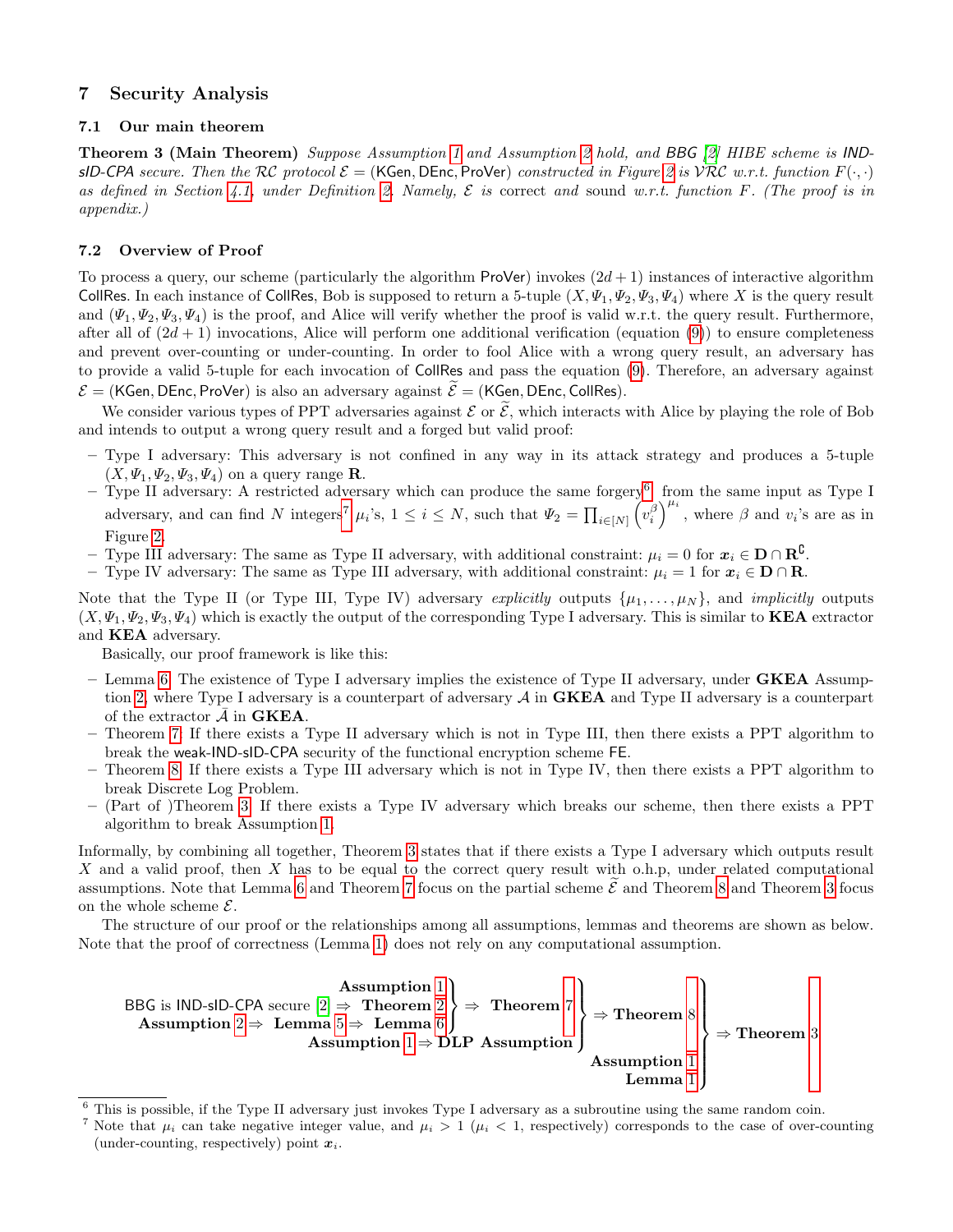#### 7.3 The Preliminary Scheme is Secure

In this subsection, we prove that the preliminary scheme described in Section [3](#page-3-0) is secure, following the proof framework in Section [7.2.](#page-12-4) This proof sketch serves as an illustration of our proof strategy and as a warm up of our full proof for the main scheme in appendix.

<span id="page-13-0"></span>**Theorem 4** Suppose Assumption [1](#page-6-2) and Assumption [2](#page-6-1) hold for the cyclic multiplicative group G of order p and  $F_s(\cdot)$ is a random oracle. The preliminary scheme described in Section [3](#page-3-0) is a VRC w.r.t. function  $F(\cdot, \cdot)$  as defined in Section [4.1,](#page-5-1) under Definition [2.](#page-6-3) Namely, the preliminary scheme is correct and sound w.r.t. function  $F$ .

*Proof (sketch of Theorem [4\)](#page-13-0).* The correctness part is straightforward. We just focus on soundness.

**Part I:** The existence of Type I adversary implies the existence of Type II adversary, under **GKEA** Assumption [2.](#page-6-1) Suppose there exists Type I adversary  $\beta$  against the preliminary scheme. We try to construct a Type II adversary  $\bar{\beta}$  based on GKEA Assumption. We follow the proof framework for the statement that KEA3 implies KEA1 by Bellare *et al.* [\[49\]](#page-17-11). First, we construct a **GKEA** adversary  $A_1$  based on the Type I adversary  $B$ :

Construction of **GKEA** adversary  $A_1$  based on the Type I adversary  $B$ 

- 1. The input is  $\{(u_i, u_i^{\beta}) : u_i \in G, 1 \leq i \leq m\}$ , where  $\beta \in \mathbb{Z}_p$  is unknown.
- 2. Choose two independent random elements  $R_1, R_2 \in G$ . There exist some unknown  $\theta, v_0 \in G$ , such that  $R_1 = \theta v_0, R_2 = v_0^{\beta}$ .
- 3. Let  $\mathbf{D} = \{x_1, x_2, \ldots, x_{m+1}\} \subset \left[\mathcal{Z}\right]^d$  be the dataset. Let  $u_{m+1} = 1$ . Define function  $\mathsf{F}_s$ : For any  $x_i \in \mathbf{D}$ ,  $\mathsf{F}_s(x_i) = u_i v_0$ ; for any  $x \in [\mathcal{Z}]^d \setminus \mathbf{D}$ , choose  $z_x \in \mathbb{Z}_p^*$  at random and set  $\mathsf{F}_s(x) = u_1^{z_x}$ . Note that  $\mathsf{F}_s(x)^\beta$  still can be computed, although  $\beta$  is unknown.
- 4. Invoke the preliminary scheme (Alice's part) with parameters  $\beta$ ,  $\theta$  and function  $\mathsf{F}_s$ . Note that tag  $t_i = (\theta \mathsf{F}_s(x_i), \mathsf{F}_s(x_i)^{\beta}) =$  $(u_i R_1, u_i^{\beta} R_2)$  still can be computed without knowing the values of  $\theta, \beta, \mathsf{F}_s(x_i)$ .
- 5. Invoke the adversary  $\beta$  (Bob's part) to interact with Alice. For any query **R** made by  $\beta$ , generate challenge-message from  $\{F_s(x)^\beta\}$  in this way: choose  $\rho' \in \mathbb{Z}_p^*$  at random, and send  $\{F_s(x)^\beta \rho': x \in \mathbf{R}\}\$ . Note the actual random nonce  $\rho = \beta \rho'$  is unknown.
- 6. Obtain output  $(X, \Psi_1, \Psi_2, \Psi_3)$  from B, and output  $\left(\frac{\Psi_1}{R_1^X}, \frac{\Psi_2}{R_2^X}\right)$ .

If the adversary B's output  $(X, \Psi_1, \Psi_2, \Psi_3)$  can pass Alice's verification step 1, i.e.  $\left(\frac{\Psi_1}{\theta X}\right)^{\beta} = \Psi_2$ , then the **GKEA** adversary  $A_1$ 's output is valid:

$$
\left(\frac{\varPsi_1}{R_1^X}\right)^\beta=\frac{\varPsi_1^\beta}{\theta^{X\beta}v_0^{X\beta}}=\frac{\varPsi_2}{v_0^{X\beta}}=\frac{\varPsi_2}{R_2^X}.
$$

By **GKEA** Assumption, there exists an extractor  $\bar{A}_1$ , which outputs  $\{\mu_i: 1 \leq i \leq m\}$  from the same input<sup>[8](#page-13-1)</sup> of A, such that  $\frac{\Psi_2}{R_2^X} = \prod_{i=1}^m u_i^{\beta \mu_i}$ . Then we can construct an adversary  $\mathcal{B}_2$  based on  $\bar{\mathcal{A}}_1$  which just outputs  $\{\mu_i : 1 \leq i \leq m+1\}$ , where  $\mu_{m+1} = X - \sum_{i=1}^{m} \mu_i$  mod p. We conclude that  $\mathcal{B}_2$  is a Type II adversary against the preliminary scheme, since

$$
\prod_{i=1}^{m+1} \mathsf{F}_s(x_i)^{\beta \mu_i} = \mathsf{F}_s(x_{m+1})^{\beta \mu_{m+1}} \prod_{i=1}^m \mathsf{F}_s(x_i)^{\beta \mu_i} = R_2^{X - \sum_{i=1}^m \mu_i} \prod_{i=1}^m \left(u_i^{\beta} R_2\right)^{\mu_i} = R_2^X \prod_{i=1}^m u_i^{\beta \mu_i} = \Psi_2.
$$

Part II: If there exists a Type II adversary which is not in Type III, then there exists a PPT algorithm to break Computational Diffie Hellman Assumption [1.](#page-6-2)

Construction of adversary  $A_2$  against Computational Diffie Hellman Problem

- 1. The input is  $(v, v^a, u) \in G^3$  where  $a \in \mathbb{Z}_p$ . The goal is to find  $u^a$ .
- 2. Define function  $\mathsf{F}_s$ : For each  $x_i \in \mathbf{D}$ , choose  $z_i$  at random from  $\mathbb{Z}_p$  and set  $\mathsf{F}_s(x_i) = v^{z_i} \in G$ .
- 3. Choose  $i^*$  from [N] at random and redefine  $\mathsf{F}_s(x_{i^*})$ :  $\mathsf{F}_s(x_{i^*}) = u$ .
- 4. Invoke the preliminary scheme (Alice's part) with function  $F_s$  and invoke the Type II adversary (Bob's part) to interact with Alice. The adversary's adaptive queries can be answered in the same way as in Step 5 of algorithm  $A_1$ .
- 5. Let **R** be the adversary's challenging query range. If  $x_{i^*} \in \mathbb{R}$ , abort and fail. Otherwise, generate challenge-message with random nonce  $\rho = a$ : the value  $\mathsf{F}_s(x_i)^a = (v^a)^{z_i}$  for  $x_i \in \mathbb{R}$  can be computed, although a is unknown.

<span id="page-13-1"></span><sup>8</sup> Including the random coin.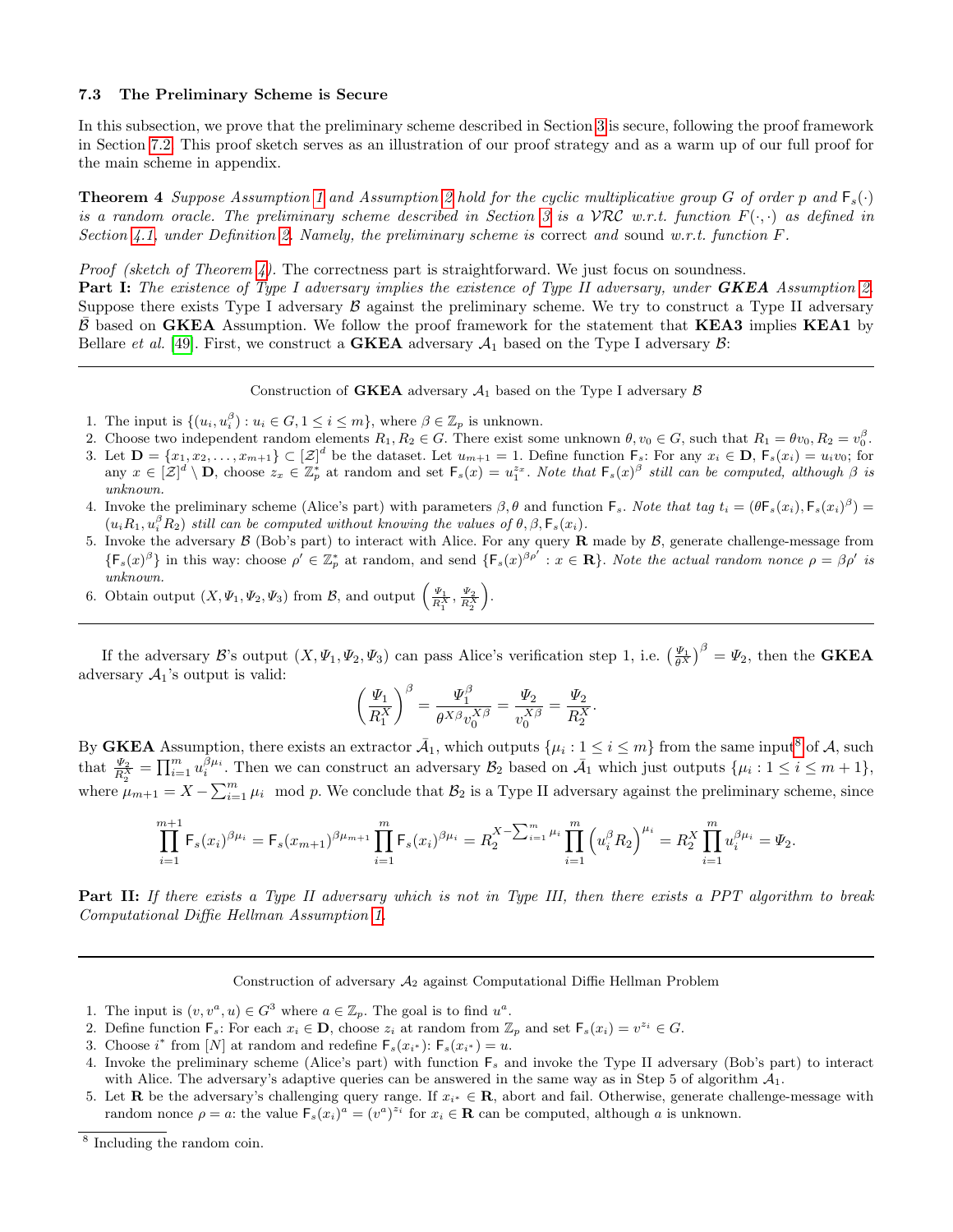6. Let  $(X, \Psi_1, \Psi_2, \Psi_3, \mu_1, \ldots, \mu_N)$  be the output of adversary. If  $\mu_{i^*} \neq 0$ , then compute  $\varphi$  as below and output  $\varphi^{\mu_{i^*}^{-1}}$  (This is the success case).

$$
\varphi \leftarrow \frac{\Psi_3}{\prod_{1 \leq i \leq N}^{i \neq i^*} \mathsf{F}_s(x_i)^{a \mu_i}}
$$

Otherwise, abort and fail.

Let  $S_{\#} = \{i : \mu_i \neq 0, x_i \in \mathbf{D} \cap \mathbf{R}^{\complement}\}\.$  Since the adversary is not in Type III,  $S_{\#} \neq \emptyset$ . It is easy to verify that, in the success case, i.e. when the adversary's output pass Alice's verifications and  $\Psi_2 = \prod_{i=1}^N \mathsf{F}_s(x_i)^{\beta \mu_i}$  and  $i^* \in S_{\#}$ , then the output  $\varphi^{\mu_{i*}^{-1}} = \mathsf{F}_s(x_{i*})^a = u^a$ . Since the index  $i^*$  is uniformly random in [N] and tags for all N points are identically distributed, there is non-negligible probability that the success case will be reached, and thus the value of  $u^a$  can be found.

Part III: If there exists a Type III adversary which is not in Type IV, then there exists a PPT algorithm to break Discrete Log Assumption.

#### Construction of adversary  $A_3$  against Discrete Log Problem

- 1. The input is  $(v, v^a) \in G^2$ . The goal is to find  $a \in \mathbb{Z}_p$ .
- 2. Define function  $\mathsf{F}_s$ : For each  $x_i \in \mathbf{D}$ , choose  $y_i, z_i$  at random from  $\mathbb{Z}_p$  and set  $\mathsf{F}_s(x_i) = (v^a)^{y_i} \cdot v^{z_i} \in G$ ; otherwise, set  $\mathsf{F}_s(x)$ to a random number in G.
- 3. Invoke the preliminary scheme (Alice's part) with function  $F_s$  and invoke the Type III adversary (Bob's part) to interact with Alice. The adversary's adaptive queries can be answered in the same way as in the preliminary scheme. Note the simulator has all of private key.
- 4. Let **R** be the challenging query range. Let  $(X, \Psi_1, \Psi_2, \Psi_3, \{\mu_i : x_i \in \mathbf{D} \cap \mathbf{R}\})$  be the output of adversary for range **R** and let  $(\hat{X}, \hat{\Psi}_1, \hat{\Psi}_2, \hat{\Psi}_3, \{\mu_i : x_i \in \mathbf{D} \cap \mathbf{R}^{\complement}\})$  be the output of adversary for the complement range  $\mathbf{R}^{\complement}$ .
- 5. If the adversary succeeds, we have

$$
\prod_{i=1}^N {\sf F}_s(x_i)^{\beta\mu_i}=\prod_{x_i\in{\bf D}\cap{\bf R}} {\sf F}_s(x_i)^{\beta\mu_i} \prod_{x_i\in{\bf D}\cap{\bf R}^{\bf C}} {\sf F}_s(x_i)^{\beta\mu_i}=\Psi_2\cdot\hat{\Psi}_2=\varDelta=\prod_{i=1}^N {\sf F}_s(x_i)^{\beta}
$$

6. Since the adversary is not Type IV, there exists some i, such that  $\mu_i \neq 1$ . Consequently, a univariable equation in unknown a of order 1 can be formed from the above equation. Solve this equation to get root  $a'$  and output  $a'$ .

Note that Computational Diffie Hellman Assumption [1](#page-6-2) implies Discrete Log Assumption.

Part IV: If there exists a Type IV adversary which breaks our scheme, then there exists a PPT algorithm to break Assumption [1.](#page-6-2) Given input  $(u, u^{\beta}, v^{\beta})$ , we can construct an algorithm to find v. Choose a random number R. There exists some  $\theta$ , such that  $R = \theta v$ . Similar as the construction of **GKEA** adversary  $\mathcal{A}_1$  in Part I, from input  $(u, u^{\beta}, \theta v, v^{\beta})$ , we can simulate the preliminary scheme (Alice's part). Let **R** be the challenging query range. let  $(X', \Psi'_1, \Psi'_2, \Psi'_3, \{\mu_i :$  $x_i \in \mathbf{D} \cap \mathbf{R}$ ) be an output of a Type IV adversary on query  $\mathbf{R}$  and let  $(X, \Psi_1, \Psi_2, \Psi_3, \{\mu_i : x_i \in \mathbf{D} \cap \mathbf{R}\})$  be the output of an honest Bob on query **R**. If the Type IV adversary succeeds, then  $\Psi_2' = \prod_{x_i \in \mathbf{D} \cap \mathbf{R}} \mathsf{F}_s(x_i)^{\beta \mu_i}$ , where  $\mu_i = 1, 1 \leq i \leq N$ , and  $\left(\frac{\Psi_1'}{\theta X'}\right)^{\beta} = \Psi_2'$ . On the other hand, the output from an honest Bob also passes Alice's verifications:  $\left(\frac{\Psi_1}{\theta X}\right)^{\beta} = \Psi_2$ and  $\Psi_2 = \prod_{x_i \in \mathbf{D} \cap \mathbf{R}} \mathsf{F}_s(x_i)^\beta = \Psi_2'$ . Combining the above equations, we have  $\left(\frac{\Psi_1'}{\Psi_1}\right)^{(X-X')^{-1}}$  $=\theta$ . As a result, we find

the value of  $v: v = \frac{R}{\theta}$ . Combining the results in Part I, II, III and IV, we conclude that no efficient adversary against the preliminary scheme can output a wrong result and forged a valid proof. In other words, the preliminary scheme is sound.  $\square$ 

#### <span id="page-14-0"></span>8 Performance and Extension

#### 8.1 Performance

In the setup phase, the computation complexity on Alice's side is  $O(dN \log Z)$  and the dominant step is Step 3 of DEnc in Figure [2.](#page-11-0) In the query phase, the communication overhead (in term of bits) per query is  $O(d^2 \log^2 \mathcal{Z})$ : (1) In CollRes, the communication overhead is dominated by the size of challenge-message  $\delta$ , which is in  $O(d \log^2 Z)$ , i.e.  $O(\log Z)$  decryption keys for each dimension, and each decryption key of size  $O(\log Z)$ ; (2) There are  $O(d)$  invocations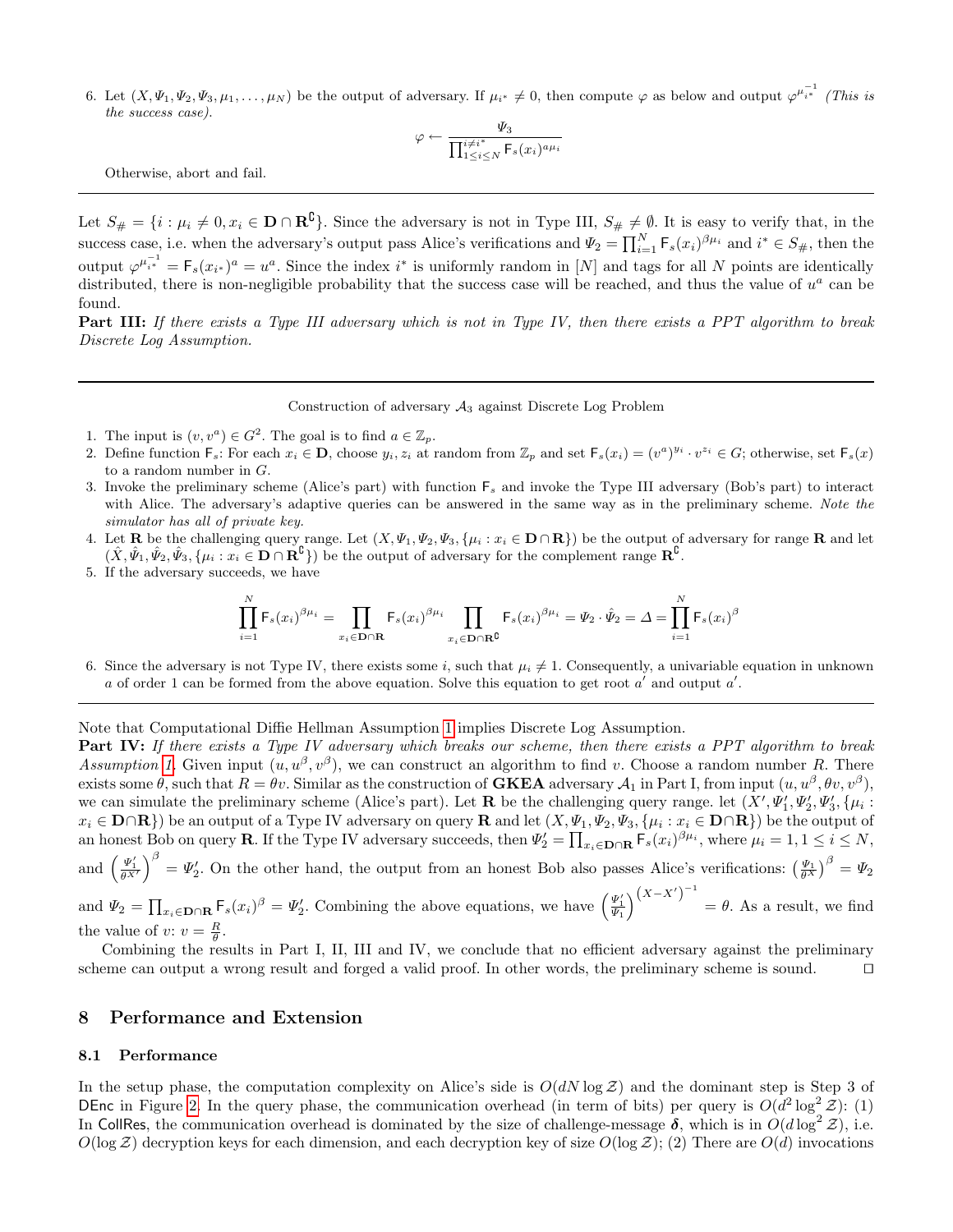of CollRes to process one query. Computation complexity on Bob's side is  $O(dN \log Z)$  (bilinear map): (1) In CollRes,  $O(d|\mathbf{D}\cap\mathbf{R}|\log Z)$  computation is required for query range **R** and the dominant computation step is Step B1 of CollRes in Figure [2;](#page-11-0) (2) In total,  $\sum_{\ell=0}^{2d} O(d|\mathbf{D} \cap \mathbf{R}_{\ell}| \log \mathcal{Z}) = O(dN \log \mathcal{Z})$ , where  $\{\mathbf{R}_{\ell} : \ell \in [0, 2d]\}$  is a partition of the domain  $[\mathcal{Z}]^d$ . The computation complexity per query on Alice's side is  $O(d^2 \log^2 \mathcal{Z})$  (group multiplications). The dominant computation step is Step A1 of CollRes in Figure [2.](#page-11-0) The storage overhead on Bob's side, is  $O(dN)$ . The storage cost on Alice's side, i.e. the size of key and  $\mathbf{D}_A$ , is  $O(d+\ell)$ , which can be reduced to  $O(1)$  (precisely  $O(1)$  number of seeds and each seed with length equal to the security parameter  $\kappa$ ) using a pseudorandom function.

#### <span id="page-15-6"></span>8.2 Extension: Support Range Selection

With the help of an aggregate signature scheme (e.g. BLS signature [\[54,](#page-17-17) [55\]](#page-17-18)), it is straightforward to extend our scheme to authenticate range selection query with range R, which asks for the set  $\{x : x \in D \cap R\}$ , with  $O(d^2 \log^2 \mathcal{Z})$ communication overhead. To the best of our knowledge, this is the first solution that authenticates multidimensional range selection query with sublinear communication overhead in the worst case and polynomial storage on Bob's side.

We assume the dataset  $\bf{D}$  is a set of *distinct* points. The authentication scheme for range selection query is as follows:

#### Authenticating Multidimensional Range Selection Query

- 1. In the setup, Alice generates a signature  $\text{Sig}(x)$  for each data point  $x \in D$  using an aggregate signature scheme, and sends all signatures to Bob.
- 2. To answer a range selection query with range R, Bob finds the set  $S = \{x : x \in D \cap R\}$  and computes an aggregated signature Sig(S) for set S from signatures Sig(x)'s for point  $x \in D \cap R$ , using the aggregate signature scheme. Bob sends  $(S, \mathsf{Sig}(S))$  to Alice.
- 3. Alice verifies: (1) Is S a set of distinct points? (2) Is S a subset of query range  $\mathbb{R}$ ? (3) Is  $\text{Sig}(S)$  a valid signature for S?
- 4. Alice issues a count query with range  $\bf{R}$  to Bob using our scheme presented in Section [6](#page-9-0) and gets authenticated result  $N_0$ .
- 5. Alice verifies whether  $|S| = N_0$ .
- 6. Alice accepts  $S$  as the query result, if all verifications succeed.

We remark that the extra aggregate signature for each data point is actually unnecessary, since our authentication tag can take the role of aggregate signature in this particular application. The details are in our technique report.

### <span id="page-15-7"></span>9 Conclusion

We proposed a scheme to authenticate aggregate range query over static multidimensional outsourced dataset, and the communication complexity (in term of bits) is  $O(d^2 \log^2 \mathcal{Z})$  (d is the dimension and each data point is in domain  $[\mathcal{Z}]^d$ ). Aggregate operations that our scheme can (potentially) support include counting, summing, and finding of the minimum or maximum or median. Our authentication scheme and techniques can be useful in other applications, if suitable functional encryption scheme can be constructed. The proposed functional encryption scheme and the idea of implementing functional encryption by exploiting the polymorphic property of existing encryption schemes may have independent interests.

### References

- <span id="page-15-0"></span>1. Wu, J., Stinson, D.: An Efficient Identification Protocol and the Knowledge-of-Exponent Assumption. Cryptology ePrint Archive, Report 2007/479 (2007) <http://eprint.iacr.org/>.
- <span id="page-15-1"></span>2. Boneh, D., Boyen, X., Goh, E.J.: Hierarchical Identity Based Encryption with Constant Size Ciphertext. In: EUROCRYPT '05: Annual International Conference on Advances in Cryptology. (2005) 440–456
- <span id="page-15-2"></span>3. Devanbu, P.T., Gertz, M., Martel, C.U., Stubblebine, S.G.: Authentic Third-party Data Publication. In: Proceedings of the IFIP TC11/ WG11.3 Fourteenth Annual Working Conference on Database Security. (2001) 101–112
- <span id="page-15-3"></span>4. Hacigümüş, H., Iyer, B., Li, C., Mehrotra, S.: Executing SQL over encrypted data in the database-service-provider model. In: SIGMOD '02: ACM SIGMOD International conference on Management of data. (2002) 216–227
- <span id="page-15-4"></span>5. Mykletun, E., Narasimha, M., Tsudik, G.: Authentication and Integrity in Outsourced Databases. Trans. Storage 2(2) (2006) 107–138
- <span id="page-15-5"></span>6. Gennaro, R., Gentry, C., Parno, B.: Non-interactive Verifiable Computing: Outsourcing Computation to Untrusted Workers. In: CRYPTO '10: Annual International Cryptology Conference on Advances in Cryptology. (2010) 465–482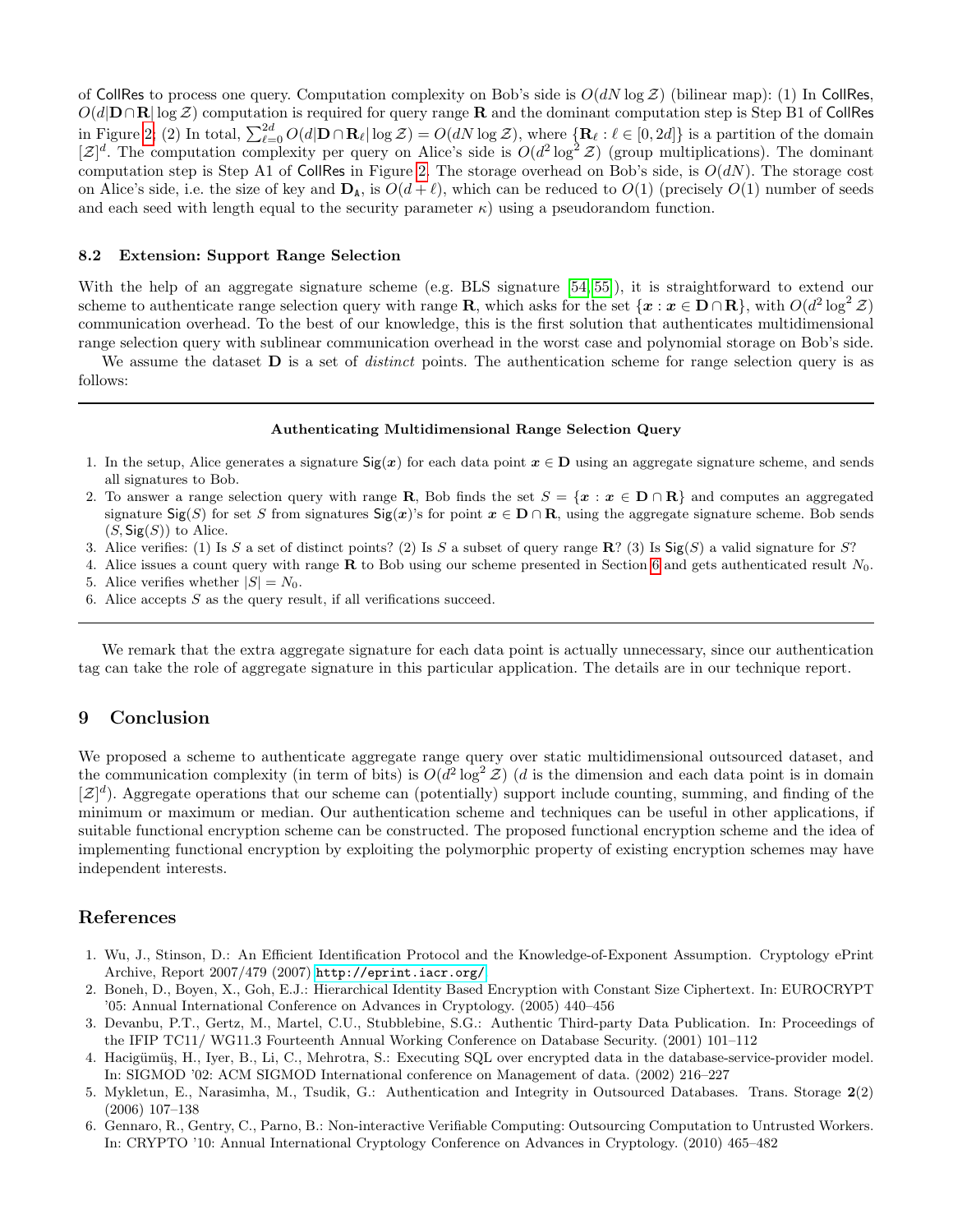- <span id="page-16-0"></span>7. Chung, K.M., Kalai, Y., Vadhan, S.P.: Improved Delegation of Computation Using Fully Homomorphic Encryption. In: CRYPTO '10: Annual International Cryptology Conference on Advances in Cryptology. (2010) 483–501
- <span id="page-16-1"></span>8. Gentry, C.: Fully homomorphic encryption using ideal lattices. In: STOC '09: ACM symposium on Theory of computing. (2009) 169–178
- <span id="page-16-2"></span>9. Martel, C., Nuckolls, G., Devanbu, P., Gertz, M., Kwong, A., Stubblebine, S.G.: A General Model for Authenticated Data Structures. Algorithmica 39(1) (2004) 21–41
- <span id="page-16-3"></span>10. Pang, H., Jain, A., Ramamritham, K., Tan, K.L.: Verifying completeness of relational query results in data publishing. In: SIGMOD '05: ACM SIGMOD International conference on Management of data. (2005) 407–418
- <span id="page-16-4"></span>11. Cheng, W., Tan, K.L.: Query assurance verification for outsourced multi-dimensional databases. J. Comput. Secur. 17(1) (2009) 101–126
- <span id="page-16-5"></span>12. Li, F., Hadjieleftheriou, M., Kollios, G., Reyzin, L.: Dynamic authenticated index structures for outsourced databases. In: SIGMOD '06: ACM SIGMOD International conference on Management of data. (2006) 121–132
- <span id="page-16-6"></span>13. Atallah, M.J., Cho, Y., Kundu, A.: Efficient Data Authentication in an Environment of Untrusted Third-Party Distributors. In: ICDE '08: IEEE International Conference on Data Engineering. (2008) 696–704
- <span id="page-16-7"></span>14. Mouratidis, K., Sacharidis, D., Pang, H.: Partially materialized digest scheme: an efficient verification method for outsourced databases. The VLDB Journal  $18(1)$  (2009) 363-381
- <span id="page-16-8"></span>15. Pang, H., Zhang, J., Mouratidis, K.: Scalable Verification for Outsourced Dynamic Databases. Proc. VLDB Endow. 2 (2009) 802–813
- <span id="page-16-9"></span>16. Goodrich, M.T., Tamassia, R., Triandopoulos, N.: Super-Efficient Verification of Dynamic Outsourced Databases. In: CT-RSA '08: The Cryptographer's Track at the RSA Conference on Topics in Cryptology. (2008) 407–424
- <span id="page-16-10"></span>17. Pang, H., Tan, K.L.: Verifying Completeness of Relational Query Answers from Online Servers. ACM Trans. Inf. Syst. Secur. 11(2) (2008) 1–50
- <span id="page-16-11"></span>18. Thompson, B., Yao, D., Haber, S., Horne, W.G., Sander, T.: Privacy-Preserving Computation and Verification of Aggregate Queries on Outsourced Databases. In: PETS '09: Privacy Enhancing Technologies Symposium. (2009)
- <span id="page-16-12"></span>19. Li, F., Hadjieleftheriou, M., Kollios, G., Reyzin, L.: Authenticated index structures for aggregation queries. ACM Trans. Inf. Syst. Secur. 13 (2010) 32:1–32:35
- <span id="page-16-13"></span>20. Xu, J.: Authenticating aggregate range queries over dynamic multidimensional dataset. Cryptology ePrint Archive, Report  $2010/244$   $(2010)$  <http://eprint.iacr.org/>.
- <span id="page-16-14"></span>21. Chen, H., Ma, X., Hsu, W.W., Li, N., Wang, Q.: Access Control Friendly Query Verification for Outsourced Data Publishing. In: ESORICS '08: European Symposium on Research in Computer Security. (2008) 177–191
- <span id="page-16-25"></span>22. Boneh, D., Sahai, A., Waters, B.: Functional Encryption: Definitions and Challenges. In: (will appear in) TCC '11: Theory of Cryptography Conference. (2011) <http://eprint.iacr.org/2010/543>.
- <span id="page-16-26"></span>23. O'Neill, A.: Definitional issues in functional encryption. Cryptology ePrint Archive, Report 2010/556 (2010) [http://](http://eprint.iacr.org/) [eprint.iacr.org/](http://eprint.iacr.org/).
- <span id="page-16-15"></span>24. Preparata, F.P., Shamos, M.I.: Computational geometry: an introduction. Springer-Verlag New York, Inc. (1985)
- <span id="page-16-16"></span>25. van Dijk, M., Gentry, C., Halevi, S., Vaikuntanathan, V.: Fully Homomorphic Encryption over the Integers. In: EURO-CRYPT '10: Annual International Conference on Advances in Cryptology. (2010) 24–43
- <span id="page-16-17"></span>26. Hacigümüs, H., Iyer, B.R., Mehrotra, S.: Efficient Execution of Aggregation Queries over Encrypted Relational Databases. In: DASFAA. (2004) 125–136
- <span id="page-16-18"></span>27. Mykletun, E., Tsudik, G.: Aggregation Queries in the Database-As-a-Service Model. In: IFIP WG 11.3 Working Conference on Data and Applications Security. (2006) 89–103
- <span id="page-16-19"></span>28. Ge, T., Zdonik, S.B.: Answering Aggregation Queries in a Secure System Model. In: VLDB '07: International Conference on Very Large Data Bases. (2007) 519–530
- <span id="page-16-20"></span>29. Devanbu, P., Gertz, M., Martel, C., Stubblebine, S.G.: Authentic data publication over the internet. J. Comput. Secur. 11(3) (2003) 291–314
- <span id="page-16-21"></span>30. Sion, R.: Query Execution Assurance for Outsourced Databases. In: VLDB '05: International Conference on Very Large Data Bases. (2005) 601–612
- <span id="page-16-22"></span>31. Xie, M., Wang, H., Yin, J., Meng, X.: Integrity auditing of outsourced data. In: VLDB '07: International conference on Very large data bases. (2007) 782–793
- <span id="page-16-23"></span>32. Yang, Y., Papadias, D., Papadopoulos, S., Kalnis, P.: Authenticated join processing in outsourced databases. In: SIGMOD '09: ACM SIGMOD International conference on Management of data. (2009) 5–18
- <span id="page-16-24"></span>33. Haber, S., Horne, W., Sander, T., Yao, D.: Privacy-Preserving Verification of Aggregate Queries on Outsourced Databases. Technical report, HP Laboratories (2006) HPL-2006-128.
- <span id="page-16-27"></span>34. Gentry, C.: Toward Basing Fully Homomorphic Encryption on Worst-Case Hardness. In: CRYPTO '10: Annual International Cryptology Conference on Advances in Cryptology. (2010) 116–137
- <span id="page-16-28"></span>35. Shi, E., Bethencourt, J., Chan, T.H.H., Song, D., Perrig, A.: Multi-Dimensional Range Query over Encrypted Data. In: SP '07: IEEE Symposium on Security and Privacy. (2007) 350–364
- <span id="page-16-29"></span>36. Lewko, A.B., Okamoto, T., Sahai, A., Takashima, K., Waters, B.: Fully Secure Functional Encryption: Attribute-Based Encryption and (Hierarchical) Inner Product Encryption. In: EUROCRYPT '10: Annual International Conference on Advances in Cryptology. (2010) 62–91
- <span id="page-16-30"></span>37. Okamoto, T., Takashima, K.: Fully Secure Functional Encryption with General Relations from the Decisional Linear Assumption. In: CRYPTO '10: Annual International Cryptology Conference on Advances in Cryptology. (2010) 191–208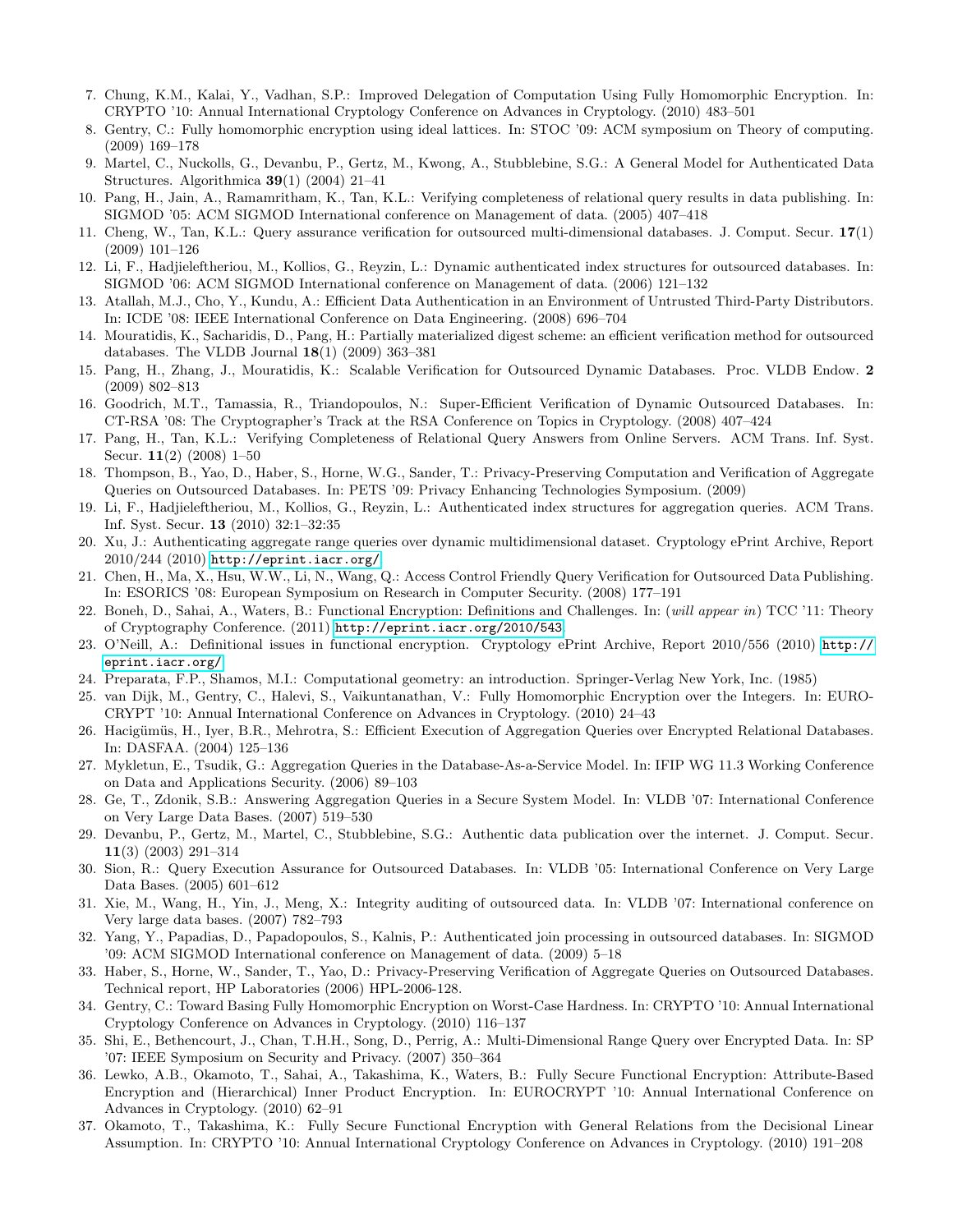- <span id="page-17-0"></span>38. Ateniese, G., Burns, R., Curtmola, R., Herring, J., Kissner, L., Peterson, Z., Song, D.: Provable data possession at untrusted stores. In: CCS '07: ACM conference on Computer and communications security. (2007) 598–609
- <span id="page-17-1"></span>39. Chang, E.C., Xu, J.: Remote Integrity Check with Dishonest Storage Server. In: ESORICS '08: European Symposium on Research in Computer Security. (2008) 223–237
- <span id="page-17-2"></span>40. Shacham, H., Waters, B.: Compact Proofs of Retrievability. In: ASIACRYPT '08: International Conference on the Theory and Application of Cryptology and Information Security. (2008) 90–107
- <span id="page-17-3"></span>41. Bowers, K.D., Juels, A., Oprea, A.: HAIL: A High-Availability and Integrity Layer for Cloud Storage. Cryptology ePrint Archive, Report 2008/489 (2008) <http://eprint.iacr.org/>.
- <span id="page-17-4"></span>42. Dodis, Y., Vadhan, S., Wichs, D.: Proofs of Retrievability via Hardness Amplification. In: TCC '09: Theory of Cryptography Conference. (2009) 109–127
- <span id="page-17-5"></span>43. Ateniese, G., Kamara, S., Katz, J.: Proofs of Storage from Homomorphic Identification Protocols. In: ASIACRYPT '09: International Conference on the Theory and Application of Cryptology and Information Security. (2009) 319–333
- <span id="page-17-6"></span>44. Damgård, I.: Towards Practical Public Key Systems Secure Against Chosen Ciphertext Attacks. In: CRYPTO '91: Annual International Cryptology Conference on Advances in Cryptology. (1992) 445–456
- <span id="page-17-7"></span>45. Hada, S., Tanaka, T.: On the Existence of 3-Round Zero-Knowledge Protocols. In: CRYPTO '98: Annual International Cryptology Conference on Advances in Cryptology. (1998) 408–423
- <span id="page-17-8"></span>46. Bellare, M., Palacio, A.: Towards Plaintext-Aware Public-Key Encryption Without Random Oracles. In: ASIACRYPT '04: International Conference on the Theory and Application of Cryptology and Information Security. (2004) 48–62
- <span id="page-17-9"></span>47. Krawczyk, H.: HMQV: A High-Performance Secure Diffie-Hellman Protocol. In: CRYPTO '05: Annual International Cryptology Conference on Advances in Cryptology. (2005) 546–566
- <span id="page-17-10"></span>48. Dent, A.W.: The Cramer-Shoup Encryption Scheme Is Plaintext Aware in the Standard Model. In: EUROCRYPT '06: Annual International Conference on Advances in Cryptology. (2006) 289–307
- <span id="page-17-11"></span>49. Bellare, M., Palacio, A.: The Knowledge-of-Exponent Assumptions and 3-Round Zero-Knowledge Protocols. In: CRYPTO '04: Annual International Cryptology Conference on Advances in Cryptology. (2004) 273–289
- <span id="page-17-12"></span>50. Groth, J.: Short Pairing-Based Non-interactive Zero-Knowledge Arguments. In: ASIACRYPT '10: International Conference on the Theory and Application of Cryptology and Information Security. (2010) 321–340
- <span id="page-17-13"></span>51. Abe, M., Fehr, S.: Perfect NIZK with adaptive soundness. In: TCC '07: Theory of Cryptography Conference. (2007)
- <span id="page-17-15"></span>52. Sahai, A., Waters, B.: Fuzzy Identity-Based Encryption. In: EUROCRYPT '05: Annual International Conference on Advances in Cryptology. (2005) 457–473
- <span id="page-17-16"></span>53. Katz, J., Sahai, A., Waters, B.: Predicate Encryption Supporting Disjunctions, Polynomial Equations, and Inner Products. In: EUROCRYPT '08: Annual International Conference on Advances in Cryptology. (2008) 146–162
- <span id="page-17-17"></span>54. Boneh, D., Lynn, B., Shacham, H.: Short Signatures from the Weil Pairing. J. Cryptol. 17(4) (2004) 297–319
- <span id="page-17-18"></span>55. Boneh, D., Gentry, C., Lynn, B., Shacham, H.: Aggregate and Verifiably Encrypted Signatures from Bilinear Maps. In: EUROCRYPT '03: Annual International Conference on Advances in Cryptology. (2003) 416–432

## <span id="page-17-14"></span>A BBG HIBE

We restate the BBG HIBE scheme proposed by Boneh *et al.* [\[2\]](#page-15-1), to make this paper self-contained. Let p be a  $\kappa$  bits safe prime, and  $e : \mathbb{G} \times \mathbb{G} \to \tilde{\mathbb{G}}$  be a bilinear map, where the orders of  $\mathbb{G}$  and  $\tilde{\mathbb{G}}$  are both p. The HIBE scheme contains four algorithms (Setup, KeyGen, Encrypt, Decrypt), which are described as follows.

Setup $(\ell)$ 

To generate system parameters for an HIBE of maximum depth  $\ell$ , select a random generator  $g \in \mathbb{G}$ , a random  $\alpha \in \mathbb{Z}_p$ , and set  $g_1 = g^{\alpha}$ . Next, pick random elements  $g_2, g_3, h_1, \ldots, h_\ell \in \mathbb{G}$ . The public parameters and the master key are

$$
\text{params} = (g, g_1, g_2, g_3, h_1, \dots, h_\ell, \Omega = e(g_1, g_2)), \quad \text{master-key} = g_2^\alpha.
$$

KeyGen $(d_{\text{idl}|k-1}, \text{id})$ 

To generate a private key  $d_{\mathsf{id}}$  for an identity  $\mathsf{id} = (I_1, \ldots, I_k) \in (\mathbb{Z}_p^*)^k$  of depth  $k \leq \ell$ , using the master secret key master-key, pick a random  $r \in \mathbb{Z}_p$  and output

$$
d_{\mathsf{id}} = \left(g_2^{\alpha} \cdot \left(h_1^{I_1} \ldots h_k^{I_k} \cdot g_3\right)^r, \ g^r, \ h_{k+1}^r, \ldots, h_{\ell}^r\right) \in \mathbb{G}^{2+\ell-k}
$$

The private key for id can be generated incrementally, given a private key for the parent identity  $\mathsf{id}_{k-1}$  =  $(I_1, ..., I_{k-1}) \in (\mathbb{Z}_p^*)^{k-1}$ . Let

$$
d_{\mathsf{id}|k-1} = \left(g_2^{\alpha} \cdot \left(h_1^{I_1} \ldots h_{k-1}^{I_{k-1}} \cdot g_3\right)^{r'}, \ g^{r'}, \ h_k^{r'}, \ldots, h_{\ell}^{r'}\right) = (K_0, K_1, W_k, \ldots, W_{\ell})
$$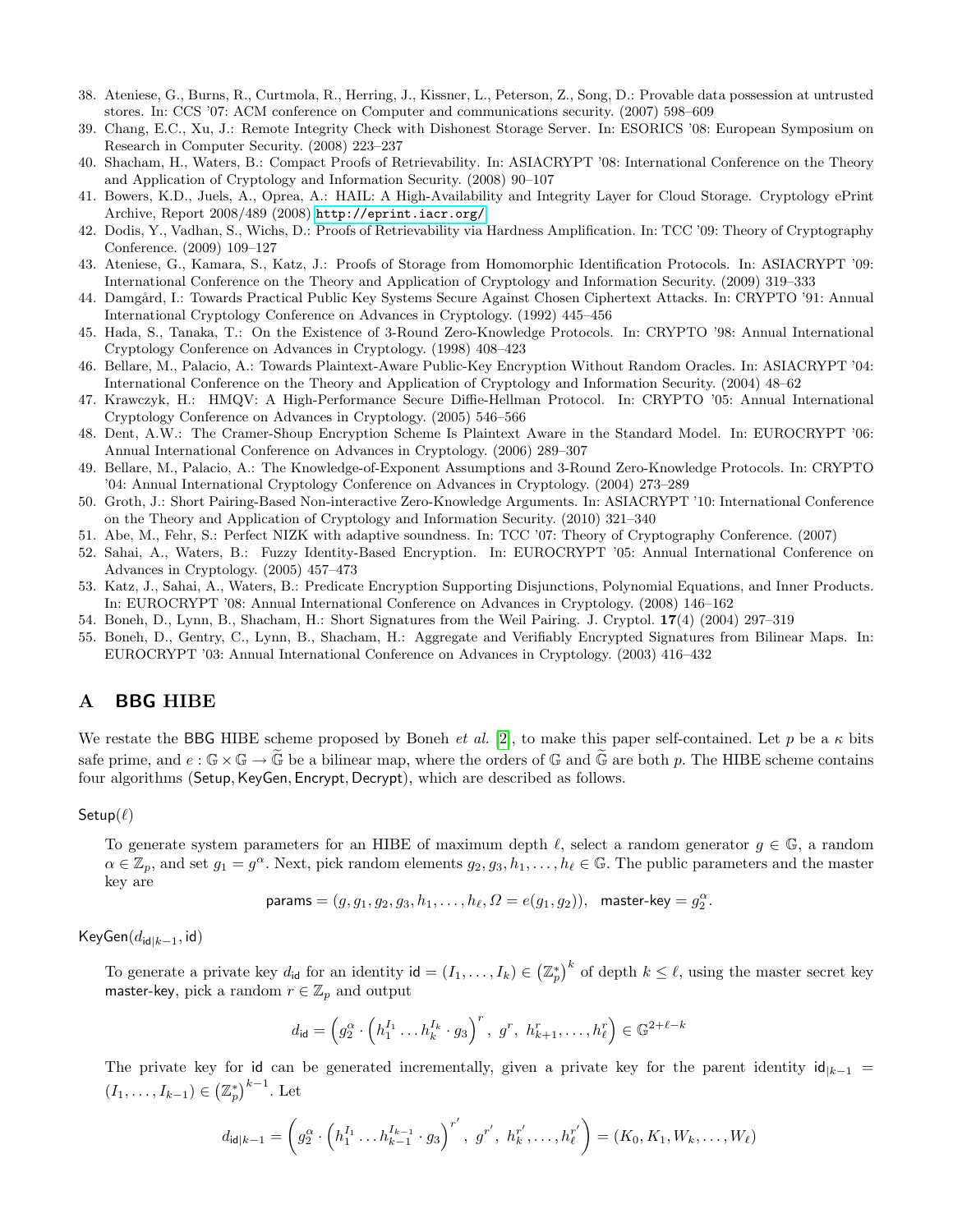be the private key for  $\mathsf{id}_{|k-1}$ . To generate  $d_{\mathsf{id}}$ , pick a random  $t \in \mathbb{Z}_p$  and output

$$
d_{\mathsf{id}} = \left( K_0 \cdot W_k^{I_k} \cdot \left( h_1^{I_1} \dots h_k^{I_k} \cdot g_3 \right)^t, \ K_1 \cdot g^t, \ W_{k+1} \cdot h_{k+1}^t, \dots, W_\ell \cdot h_\ell^t \right)
$$

This private key is a properly distributed private key for  $id = (I_1, \ldots, I_k)$  for  $r = r' + t \in \mathbb{Z}_p$ .

Encrypt(params, id,  $M; s$ )

To encrypt a message  $M \in \tilde{\mathbb{G}}$  under the public key  $\mathsf{id} = (I_1, \ldots, I_k) \in (\mathbb{Z}_p^*)^k$ , pick a random  $s \in \mathbb{Z}_p$  and output

$$
\mathsf{CT} = \left(\Omega^s \cdot M, \ g^s, \ \left(h_1^{I_1} \dots h_k^{I_k} \cdot g_3\right)^s\right) \in \widetilde{\mathbb{G}} \times \mathbb{G}^2. \tag{12}
$$

.

Decrypt $(d_{\mathsf{id}},\mathsf{CT})$ 

Consider an identity  $id = (I_1, \ldots, I_k)$ . To decrypt a given ciphertext  $CT = (A, B, C)$  using the private key  $d_{id} =$  $(K_0, K_1, W_{k+1}, \ldots, W_\ell)$ , output

$$
A \cdot \frac{e(K_1, C)}{e(B, K_0)}.
$$

For a valid ciphertext, we have

$$
\frac{e(K_1, C)}{e(B, K_0)} = \frac{e\left(g^r, \left(h_1^{I_1} \dots h_k^{I_k} \cdot g_3\right)^s\right)}{e\left(g^s, g_2^{\alpha}\left(h_1^{I_1} \dots h_k^{I_k} \cdot g_3\right)^r\right)} = \frac{1}{e(g^s, g_2^{\alpha})} = \frac{1}{e(g_1, g_2)^s} = \frac{1}{\Omega^s}.
$$
\n(13)

### <span id="page-18-3"></span>B Two Propositions

<span id="page-18-1"></span>Some analysis in our proof is based on the following propositions (We do not claim the discovery of Proposition [1](#page-18-1) or Proposition [2.](#page-18-2))

**Proposition 1** If event A implies event B, then  $Pr[A] \leq Pr[B]$ .

*Proof.* Since  $A \Rightarrow B$ , we have  $Pr[\neg A \lor B] = 1$  and  $Pr[A \land \neg B] = 0$ . Therefore,

$$
Pr[A] = Pr[A \wedge \neg B] + Pr[A \wedge B] = 0 + Pr[A \wedge B] = Pr[A|B]Pr[B] \le Pr[B].
$$

<span id="page-18-2"></span>**Proposition 2** For any n events  $A_1, \ldots, A_n$ , it always holds that  $Pr[\bigwedge_{1 \leq i \leq n} A_i] \geq 1 - \sum_{i=1}^n Pr[\neg A_i].$ 

Proof.

$$
\Pr[\bigwedge_{1 \leq i \leq n} A_i] = 1 - \Pr[\bigvee_{1 \leq i \leq n} \neg A_i] \geq 1 - \sum_{i=1}^n \Pr[\neg A_i].
$$

 $\Box$ 

 $\Box$ 

## <span id="page-18-0"></span>C Proof of Lemma [1](#page-8-2)

Lemma [1](#page-8-2) The functional encryption scheme FE described in Figure [1](#page-10-0) satisfies these properties:

(a) For any  $(pk, sk) \leftarrow f$ Setup $(1^{\kappa}, d, \mathcal{Z})$ , for any message  $\mathsf{Msg} \in \mathbb{Z}_p^*$ , for any point  $\boldsymbol{x} \in [\mathcal{Z}]^d$ , for any rectangular range  $\mathbf{R} \subseteq [\mathcal{Z}]^d, \textit{ if } \mathsf{CT} \leftarrow f\mathsf{Enc}(\mathsf{Msg}, \bm{x}, sk) \textit{ and } \bm{\delta} \leftarrow f\mathsf{KeyGen}(\mathbf{R}, \rho, sk), \textit{ then}$ 

$$
f\text{Dec}(\text{CT}, x, \text{R}, \delta, pk) = \begin{cases} f_{\rho}(\text{Msg}) & (if x \in \text{R}) \\ \perp & (otherwise) \end{cases} \tag{14}
$$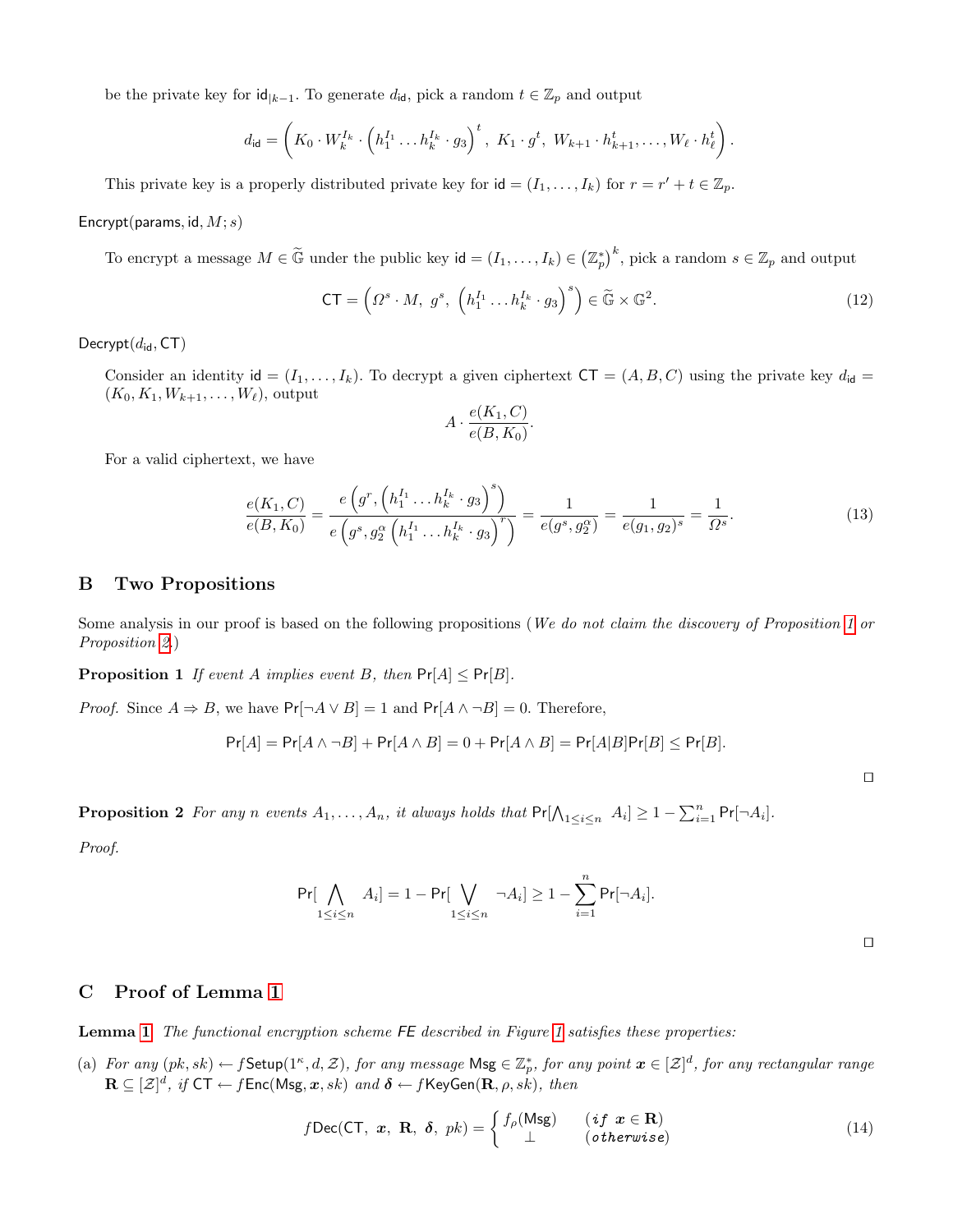(b) For any  $(pk, sk) \leftarrow f$ Setup $(1^{\kappa}, d, \mathcal{Z})$ , for any message  $\mathsf{Msg} \in \mathbb{Z}_p^*$ , for any point  $\boldsymbol{x} \in [\mathcal{Z}]^d$ , for any rectangular range  $\mathbf{R} \subseteq [\mathcal{Z}]^d$ , for any  $y \in \widetilde{\mathbb{G}}$ , if  $\mathsf{CT} \leftarrow f\mathsf{Enc}(\mathsf{Msg}, x, sk)$  and  $\boldsymbol{\delta} \leftarrow f\mathsf{KeyGen}(\mathbf{R}, \rho, sk)$ , then

$$
f\text{Dec}(\text{Mult}(\text{CT}, y, pk), \mathbf{x}, \mathbf{R}, \delta, pk) = \begin{cases} y \cdot f_{\rho}(\text{Msg}) & (if \ \mathbf{x} \in \mathbf{R}) \\ \perp & (otherwise) \end{cases} \tag{15}
$$

Proof (of Lemma [1\)](#page-8-2). We observe that the BBG HIBE scheme [\[2\]](#page-15-1) satisfies the polymorphic property: An encryption of a message M can be viewed as the encryption of another message  $\widehat{M}$  under different key. Precisely, let CT and  $\widehat{CT}$  be defined as follows, we have  $CT = \overline{CT}$ :

$$
CT = \text{Encrypt}(\text{params}, \text{id}, M; s) = \left(\Omega^s \cdot M, g^s, \left(h_1^{I_1} \cdots h_k^{I_k} \cdot g_3\right)^s\right)
$$
  
under key:  $\text{params} = (g, g_1, g_2, g_3, h_1, \dots, h_\ell, \Omega = e(g_1, g_2)), \text{ master-key} = g_2^\alpha$   

$$
\widehat{CT} = \text{Encrypt}(\widehat{\text{params}}, \text{id}, \widehat{M}; sz) = \left(\Omega^{sz} \cdot \widehat{M}, \widehat{g}^{sz}, \left(\widehat{h}_1^{I_1} \cdots \widehat{h}_k^{I_k} \cdot \widehat{g}_3\right)^{sz}\right),
$$
  
under key:  $\widehat{\text{params}} = (\widehat{g}, g_1, g_2, \widehat{g}_3, \widehat{h}_1, \dots, \widehat{h}_\ell, \Omega = e(g_1, g_2)), \text{ master-key} = g_2^{\alpha z}$  (16)

where identity  $\mathsf{id} = (I_1, \ldots, I_k) \in \left(\mathbb{Z}_p^*\right)^k$ ,  $\widehat{M} = M\Omega^{s(1-z)}$ ,  $\widehat{g} = g^{z^{-1} \mod p}$ ,  $\widehat{g}_3 = g^{z^{-1} \mod p}$  and  $\widehat{h}_i = h^{z^{-1} \mod p}_{i}$  for  $1 \leq i \leq \ell$ . To be self-centained, the description of this **BBC** HIBE sche  $1 \leq i \leq \ell$ . To be self-contained, the description of this BBG HIBE scheme [\[2\]](#page-15-1) is given in Appendix [A.](#page-17-14) One can verify the above equality easily.

**Proof of Lemma 1(a):** Let  $(pk, sk) \leftarrow f$ Setup(1<sup>k</sup>), message  $\mathsf{Msg} \in \mathbb{Z}_p^*$ , point  $\boldsymbol{x} \in [\mathcal{Z}]^d$ , **R** be a *d*-dimensional rectangular range, and  $\rho \in \mathbb{Z}_p^*$ . Let  $CT \leftarrow f \text{Enc}(\text{Msg}, x, sk), \delta \leftarrow f \text{KeyGen}(\mathbf{R}, \rho, sk),$  and  $y \in \widetilde{\mathbb{G}}$ .

We consider dimension  $j \in [d]$  and apply the polymorphic property of BBG scheme (equation [\(16\)](#page-19-0)): Take  $M =$  $\sigma_j$ ,  $s = s_j$  and  $z = \rho \tau_j$ . Then  $\widehat{M} = M \Omega^{s(1-z)} = \sigma_j \Omega^{s_j(1-\tau_j \rho)}$ .

In case  $x \in \mathbf{R}$ . If  $x \in \mathbf{R}$ , then the HIBE decryption will succeed in the process of f Dec (Figure [1\)](#page-10-0). Note that during decryption for dimension j, we use decryption key derived from master-key<sup> $\rho\tau_j$ </sup>. Let  $\tilde{t}_j$  be as in Step 2(d) of f Dec for decrypting ciphertext CT. We have

<span id="page-19-1"></span><span id="page-19-0"></span>
$$
\widetilde{t}_j = \widehat{M} = \sigma_j \Omega^{s_j(1 - \tau_j \rho)}, j \in [d]. \tag{17}
$$

Combining all d dimensions, and applying the two equalities (see algorithm f Enc in Figure [1\)](#page-10-0) Msg =  $-\sum_{j=1}^{d} s_j \tau_j$ mod p and  $\prod_{j=1}^d \sigma_j = \Omega^{-\sum_{j=1}^d s_j}$  we have,

$$
f\text{Dec}(\text{CT}, \ \mathbf{x}, \ \mathbf{R}, \ \delta, \ pk) = \widetilde{t} = \prod_{j=1}^{d} \widetilde{t}_{j} = \prod_{j=1}^{d} \left( \sigma_{j} \Omega^{s_{j}(1-\tau_{j}\rho)} \right)
$$

$$
= \prod_{j=1}^{d} \sigma_{j} \cdot \prod_{j=1}^{d} \Omega^{s_{j}} \cdot \left( \prod_{j=1}^{d} \Omega^{-s_{j}\tau_{j}} \right)^{\rho}
$$

$$
= \Omega^{-\sum_{j=1}^{d} s_{j}} \cdot \prod_{j=1}^{d} \ \Omega^{s_{j}} \cdot \left( \Omega^{\text{Msg}} \right)^{\rho}
$$

$$
= \Omega^{\rho \text{Msg}}
$$

$$
= f_{\rho}(\text{Msg}).
$$

In case  $x \notin \mathbf{R}$ . Let  $\mathbf{R} = \mathbf{A}_1 \times \mathbf{A}_2 \dots \times \mathbf{A}_d$  as in Step 1 of f Dec. If  $x \notin \mathbf{R}$ , then for some dimension  $j \in [d]$ ,  $\mathbf{x}[j] \notin \mathbf{A}_j$ , and f Dec will output  $\perp$  (Step 2 of f Dec in Figure [1\)](#page-10-0).

#### Proof of Lemma 1(b):

In case  $x \in \mathbb{R}$ . Check the decryption algorithm Decrypt of BBG HIBE (See Appendix [A\)](#page-17-14), it is easy to verify that: For any  $\eta \in \widetilde{\mathbb{G}}$ , if Decrypt $(d_{id},(A, B, C))$  outputs M, then Decrypt $(d_{id},(A \cdot \eta,B,C))$  will output  $\eta \cdot M$ .

Let  $\eta_1, \ldots, \eta_d$  be as in Step 2 of Mult in Figure [1.](#page-10-0) Similar as the argument for Lemma [1\(](#page-8-2)a), for dimension  $j \in [d]$ , we have ( $\tilde{t}_j$  is as in equation [\(17\)](#page-19-1) and  $\tilde{t}_j$  is the counterpart of  $\tilde{t}_j$  for decrypting ciphertext Mult(CT,  $y, pk$ )

$$
\widetilde{t}'_j = \eta_j \widehat{M} = \eta_j \widetilde{t}_j.
$$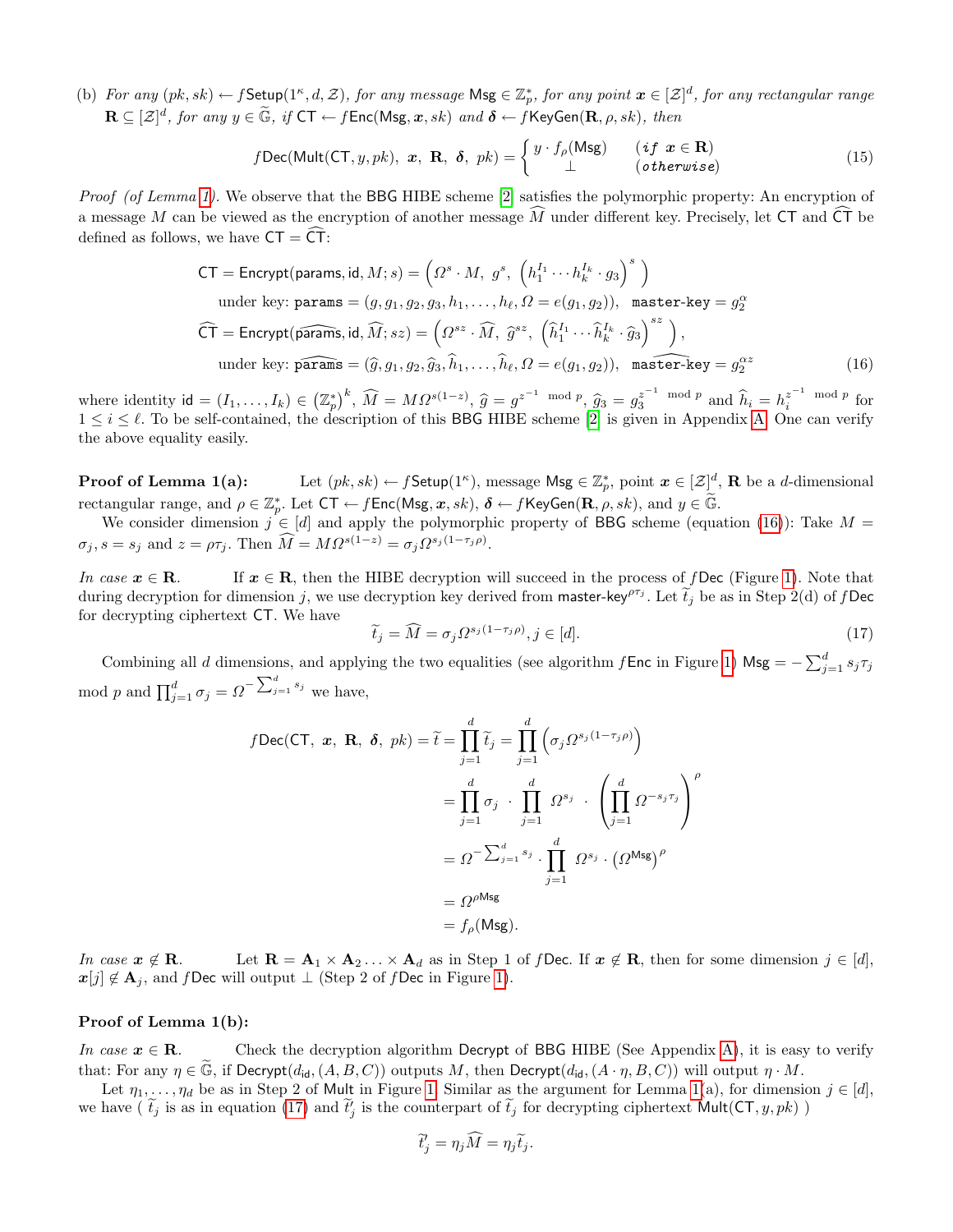Combining all d dimensions and applying the equation  $\prod_{j=1}^{d} \eta_j = y$  (See Step 2 of Mult) and the result in Lemma [1\(](#page-8-2)a), we have

$$
f\text{Dec}(\text{Mult}(\text{CT}, y, pk), \mathbf{x}, \mathbf{R}, \delta, pk) = \prod_{j=1}^{d} \widetilde{t}_{j} = \prod_{j=1}^{d} (\eta_{j} \widetilde{t}_{j}) = \left(\prod_{j=1}^{d} \eta_{j}\right) \cdot f\text{Dec}(\text{CT}, \mathbf{x}, \mathbf{R}, \delta, pk) = y \cdot f_{\rho}(\text{Msg}).
$$

In case  $x \notin \mathbf{R}$ . The same argument for the case  $x \notin \mathbf{R}$  of Lemma [1\(](#page-8-2)a) applies.

### <span id="page-20-0"></span>D Proof of Theorem [2](#page-8-1)

**Theorem [2](#page-8-1)** Suppose there exists a weak-IND-sID-CPA adversary  $A_{FE}$ , which runs in time  $t_{FE}$  and has non-negligible advantage  $\epsilon$  against the functional encryption scheme FE with one chosen delegation key query and  $N_{aa}$  chosen anonymous delegation key queries and  $N_{enc}$  chosen encryption queries. Then there exists an IND-sID-CPA adversary  $A_{\text{BBG}}$ , which has advantage  $\frac{\epsilon}{2d}$  against the BBG HIBE scheme [\[2\]](#page-15-1) with  $O(d\ell)$  chosen private key queries and zero chosen decryption query, and runs in time  $t_{FE} + O(d\ell \cdot t_{max} \cdot (N_{aq} + N_{enc}))$ , where  $t_{max}$  is the maximum time for a random sampling (within a space of size at most  $p$ ), a BBG encryption Encrypt, or a BBG key generation KeyGen.

Proof.

The proof idea. Let  $A_{FE}$  be the weak-IND-sID-CPA adversary against the functional encryption scheme FE as in Theorem [2.](#page-8-1) We try to construct an IND-sID-CPA adversary  $A_{BBG}$  against BBG based on  $A_{FE}$ : Choose two random messages  $m_0$  and  $m_1$ , and send them to the BBG challenger. After receiving the challenge ciphertext CT for message  $m_b$  where  $b \in \{0,1\}$ , guess  $b=0$  and construct a FE challenge  $(f_1(\text{Msg}_0), f_1(\text{Msg}_1), \text{CT}_{\text{FE}})$  based on the BBG challenge CT. If the adversary  $A_{FE}$  wins the weak-IND-sID-CPA game, then output a guess  $b' = 0$ ; otherwise output a guess  $b' = 1$ .

We argue that if indeed  $b = 0$ , then the forged FE challenge is valid, and the hypothesis is applicable:  $A_{FE}$  wins with probability  $1/2 + \epsilon$ . If  $b = 1$ , the forged FE challenge is invalid, we cannot apply the hypothesis. However, in this case the forged FE challenge is independent on the value of b. Hence, in case of  $b = 1$ ,  $A_{FE}$  wins with probability exactly 1/2.

Recall that the BBG HIBE scheme is (Setup, KeyGen, Encrypt, Decrypt) and the functional encryption scheme FE is (fSetup, fEnc, fKeyGen, fDec, Mult). Now let us construct the IND-sID-CPA adversary  $A_{BBG}$  against BBG.  $A_{BBG}$  will simulate the weak-IND-sID-CPA game where  $A_{\text{BBG}}$  takes the role of challenger and invokes  $A_{\text{FE}}$  in the hypothesis as the adversary.

### Construction of IND-sID-CPA adversary  $A_{\text{BEG}}$  against BBG HIBE scheme based on  $A_{\text{FE}}$

#### BBG Commit :

**FE Commit** : Adversary  $A_{FE}$  chooses a random point  $x^* = (x_1, \ldots, x_d) \in [\mathcal{Z}]^d$ .  $A_{FE}$  sends  $x^*$  to FE challenger  $A_{BBG}$  as the target identity.

BBG adversary  $A_{\text{BBG}}$  chooses  $\xi \in [d]$  at random and sends target identity  $\mathsf{id}^* = \mathsf{ID}_{\xi}(x_{\xi}) \in (\mathbb{Z}_p^*)^{\ell}$  to BBG challenger  $\mathcal{C}_{\text{BBG}}$ .

**BBG Setup** : BBG challenger  $C_{\text{BBG}}$  runs setup algorithm Setup, and give  $A_{\text{BBG}}$  the resulting system parameter params, keeping the master-key private.

**BBG Phase 1** : Adversary  $A_{BBG}$  does nothing.

**BBG Challenge** : Adversary  $A_{\text{BBG}}$  chooses  $m_0, m_1$  at random from the plaintext space  $\widetilde{\mathbb{G}}$ , and sends  $(m_0, m_1)$  to the challenger  $\mathcal{C}_{\text{BBG}}$ .  $\mathcal{C}_{\text{BBG}}$  picks a random bit  $b \in \{0, 1\}$  and sends the challenge ciphertext  $\text{CT} =$  Encrypt(params, id<sup>\*</sup>,  $m_b$ ; s) to  $\mathcal{A}_{\text{BBG}}$ .

#### BBG Phase 2 :

**FE Setup** :  $A_{\text{BBG}}$  chooses d random elements  $\tau_1, \ldots, \tau_d$  from  $\mathbb{Z}_p^*$  and let  $\tau = (\tau_1, \ldots, \tau_d)$ . Let  $(p, \mathbb{G}, \widetilde{\mathbb{G}}, e, \Omega)$  be a part of **params**, where p is a prime, both G and G are cyclic multiplicative group of order  $p, e : \mathbb{G} \times \mathbb{G} \to \mathbb{G}$  is a bilinear map, and  $\Omega \in \mathbb{G}$ . Let  $pk = (p, \mathbb{G}, \mathbb{G}, e, \Omega)$  and  $sk = (pk$ , params, master-key,  $\tau$ ).  $\mathcal{A}_{\text{BBG}}$  sends  $pk$  to  $\mathcal{A}_{\text{FE}}$ . Note:  $A_{BBG}$  does not know master-key.

FE Challenge : The FE challenger  $A_{BBG}$  chooses a random bit  $a \in \{0,1\}$  and a random message  $\mathsf{Ms}_{1-a}$  from the message space  $\mathbb{Z}_p^*$ .  $\mathcal{A}_{BBG}$  will decide  $\mathsf{Msg}_a$  and generate the challenge ciphertext  $\mathsf{CT}_{\mathsf{FE}}$  in this way:

1. Parse the BBG challenge ciphertext as  $CT = (A, B, C)$ , where  $A = \Omega^s m_b$ .

2. Choose  $(d-1)$  random elements  $s_1, \ldots, s_{\xi-1}, s_{\xi+1}, \ldots, s_d$  (i.e. excluding  $s_{\xi}$ ) from  $\mathbb{Z}_p^*$ .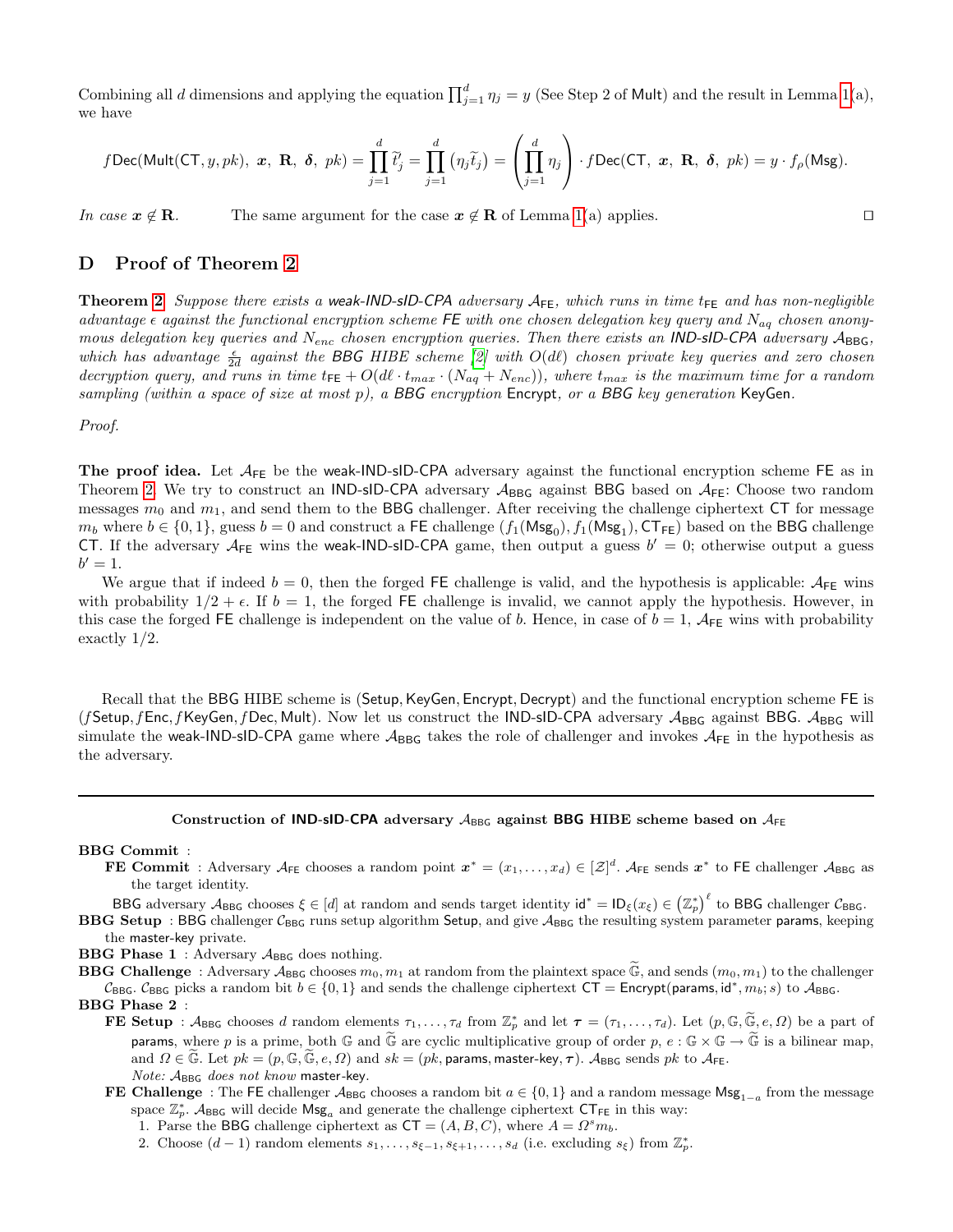3. Choose d random elements  $\sigma_1, \ldots, \sigma_d$  from  $\widetilde{\mathbb{G}}$  with constraint

$$
\prod_{j=1}^{d} \sigma_j = (\Omega^s m_b)^{-1} m_0 \cdot \Omega^{-\sum_{1 \leq j \leq d} s_j}
$$

4. For each  $j \in [d]$  and  $j \neq \xi$ , encrypt  $\sigma_j$  under identity  $\mathsf{ID}_j(x_j)$  with random coin  $s_j$  to obtain ciphertext  $c_j$  as follows

$$
c_j \leftarrow \text{Encrypt}(\text{params}, \text{ ID}_j(x_j), \sigma_j; s_j). \tag{18}
$$

5. Define  $c_{\xi}$  based on the BBG challenge ciphertext  $CT = (\Omega^s m_b, B, C)$ :

$$
\boldsymbol{c}_{\xi} = (\Omega^s m_b \cdot m_0^{-1} \cdot \sigma_{\xi}, \ B, \ C).
$$

6. Define  $\textsf{Msg}_a = -\sum_{j \in [d]} s_j \cdot \tau_j \pmod{p}$ , where unknown  $s_\xi \in \mathbb{Z}_p$  is defined by  $\Omega^{s_\xi} = \Omega^s m_b \cdot m_0^{-1}$ . Although the value  $\mathsf{Msg}_a$  is unknown since  $s_\xi$  is unknown,  $\mathcal{A}_{\mathsf{BBG}}$  can still compute  $f_1(\mathsf{Msg}_a)$ :

$$
f_1(\mathsf{Msg}_a) = \varOmega^{\mathsf{Msg}_a} = \left((\varOmega^sm_b)^{-1} \cdot m_0\right)^{\tau_{\xi}} \cdot \varOmega^{-\sum_{1 \leq j \leq d} s_j \cdot \tau_j}
$$

 $\mathcal{A}_{\mathsf{BBG}}$  computes  $f_1(\mathsf{Msg}_{1-a}) = \Omega^{\mathsf{Msg}_{1-a}}$ .

7. Set the challenge ciphertext to  $CT_{FE} = (c_1, \ldots, c_d)$ , and send  $(CT_{FE}, f_1(Msg_0), f_1(Msg_1))$  to  $A_{FE}$ . FE Learning Phase :

- 1.  $\mathcal{A}_{FE}$  issues a delegation key query  $(\mathbf{R}, \rho)$ , where  $\mathbf{x}^* \notin \mathbf{R}$  and  $\mathbf{R} = \mathbf{A}_1 \times \mathbf{A}_2 \dots \times \mathbf{A}_d \subseteq [\mathcal{Z}]^d$ : If  $x_{\xi} \in \mathbf{A}_{\xi}$ , then  $\mathcal{A}_{\text{BBG}}$  aborts and outputs a random bit  $b' \in \{0,1\}$  (Denote this event as  $\mathbf{E}_1$ ). Otherwise, simulate the procedure of f KeyGen:
	- (a) The private key is  $sk = (pk$ , params, master-key,  $\tau = (\tau_1, \ldots, \tau_d)$ , where  $\mathcal{A}_{\text{BBG}}$  has only  $pk$ , params and  $\tau$ , and does not know master-key (which is kept securely by the BBG challenger  $C_{BBG}$ ).
	- (b) For each  $j \in [d]$ , generate a set  $\delta_j$  in this way:
		- For each identity id ∈ IdSet<sub>j</sub>( $\mathbf{A}_j$ ), issue a private key query with identity id to BBG challenger  $\mathcal{C}_{BBG}$  and get reply  $d_{\mathsf{id}}$ .

Note: The BBG private key query (id) is valid, i.e. id  $\neq$  id<sup>\*</sup> and id is not a prefix of id<sup>\*</sup>. This is implied by the following two properties satisfied by our constructions of  $ID_{\iota}$  and  $I dSet_{\iota}$  in Section [5.2:](#page-7-1) (1) For any  $i, j \in [d], x, y \in [\mathcal{Z}],$  if  $ID_i(x)$  and  $ID_j(y)$  share a non-empty prefix, then  $i = j$ ; (2) For any  $\in [a, b] \subseteq [\mathcal{Z}],$  iff  $x \in [a, b]$ , there exits an identity id in the set  $\textsf{ldSet}_{j}([a, b])$ , such that id is a prefix of identity  $\textsf{ID}_j(x)$ .

- For each identity  $id \in \textsf{IdSet}_j(A_j)$ , parse the key  $d_{id}$  as  $(K_0, K_1, T_k, \ldots, T_\ell)$  and set  $d'_{id} = (K_0^{\rho \tau_j}, K_1^{\rho \tau_j}, \gamma_k^{\rho \tau_j}, \ldots, \gamma_\ell^{\rho \tau_j}).$  $-$  Set  $\delta_j \leftarrow \{d'_{\sf id} : {\sf id} \in {\sf IdSet}_j({\bf A}_j)\}.$
- (c) Send  $\boldsymbol{\delta} = (\delta_1, \delta_2, \dots, \delta_d)$  to  $\mathcal{A}_{\mathsf{FE}}$  as the delegation key w.r.t.  $(\mathbf{R}, \rho)$ .

Note:  $A_{FE}$  can make at most one delegation key query.

2.  $A_{FE}$  issues an *anonymous delegation key query* (R): Choose a random element  $Z \in \tilde{\mathbb{G}}$ . For each anonymous delegation key query  $(\mathbf{R})$ , choose  $\rho \in \mathbb{Z}_p^*$  at random, run the algorithm  $f$ KeyGen $(\mathbf{R}, \rho, sk')$ , where  $sk' = (pk$ , params,  $Z, \tau$ ) (i.e. taking Z as the master key), and get output  $\delta$ . Send  $\delta$  to  $A_{FE}$  as the delegation key w.r.t. **R**. Note: (1)  $A_{BBG}$  can answer anonymous delegation key query without the help of BBG challenger  $C_{BBG}$ . (2) There

exists an unknown  $\omega$ , such that  $Z =$  master-key<sup> $\omega$ </sup>. The generated delegation key  $\delta$  corresponds to range **R** and (unknown) function key  $\rho\omega$ , where  $\rho\omega$  is uniformly distributed in  $\mathbb{Z}_p^*$  as desired.

3. AFE issues an encryption key query (Msg, x): Run the encryption algorithm:  $C \leftarrow fEnc(Msg, x, sk)$  and send the resulting ciphertext  $C$  to  $A_{FE}$  as the reply.

Note:  $A_{\text{BBG}}$  can run algorithm f Enc, since it requires only pk, params,  $\tau$ .

**FE Guess** : Adversary  $A_{FE}$  outputs a bit  $a' \in \{0, 1\}.$ 

**BBG Guess**: If  $a = a'$ , adversary  $\mathcal{A}_{\text{BBG}}$  outputs  $b' = 0$ . Otherwise,  $\mathcal{A}_{\text{BBG}}$  outputs  $b' = 1$ .

The constructed BBG adversary  $A_{BBG}$  made  $O(d\ell)$  private key query and zero decryption query to the BBG challenger  $\mathcal{C}_{\text{BBG}}$ . Let  $\mathsf{id}^* = \mathsf{ID}_{\xi}(x_{\xi}) = (I_1, \ldots, I_{\ell}) \in (\mathbb{Z}_p^*)^{\ell}$ . Recall that the two BBG ciphertexts CT and  $\mathbf{c}_{\xi}$  are

$$
\mathsf{CT} = (A, B, C) = \left(\Omega^s \cdot m_b, g^s, \left(h_1^{I_1} \dots h_\ell^{I_\ell} \cdot g_3\right)^s\right) \in \widetilde{\mathbb{G}} \times \mathbb{G}^2
$$

$$
\mathbf{c}_{\xi} = \left(\Omega^{s_{\xi}} \cdot \sigma_{\xi}, B, C\right) = \left(\Omega^{s_{\xi}} \cdot \sigma_{\xi}, g^s, \left(h_1^{I_1} \dots h_\ell^{I_\ell} \cdot g_3\right)^s\right) \in \widetilde{\mathbb{G}} \times \mathbb{G}^2
$$

where  $\Omega^{s_{\xi}} = \Omega^{s} m_b \cdot m_0^{-1}$ . If  $b = 0$ , then  $s_{\xi} = s$  and  $c_{\xi}$  is a valid BBG encryption of  $\sigma_{\xi}$  under identity  $\mathsf{ID}_{\xi}(x_{\xi})$  with random coin  $s_{\xi}$ . Consequently, the FE scheme simulated by  $A_{\text{BBG}}$  is *identical* to a real one from the view of  $A_{\text{FE}}$  (even if  $A_{FE}$  is computationally unbounded). If  $b = 1$ , then  $s_{\xi}$  is independent on s. As a result, in the FE scheme simulated by  $A_{BBG}$ , the challenging ciphertext  $CT_{FE}$  is *independent* on the value of  $Msg_a$ . Note that adversary  $A_{FE}$  does not know  $m_0, m_1$ , params.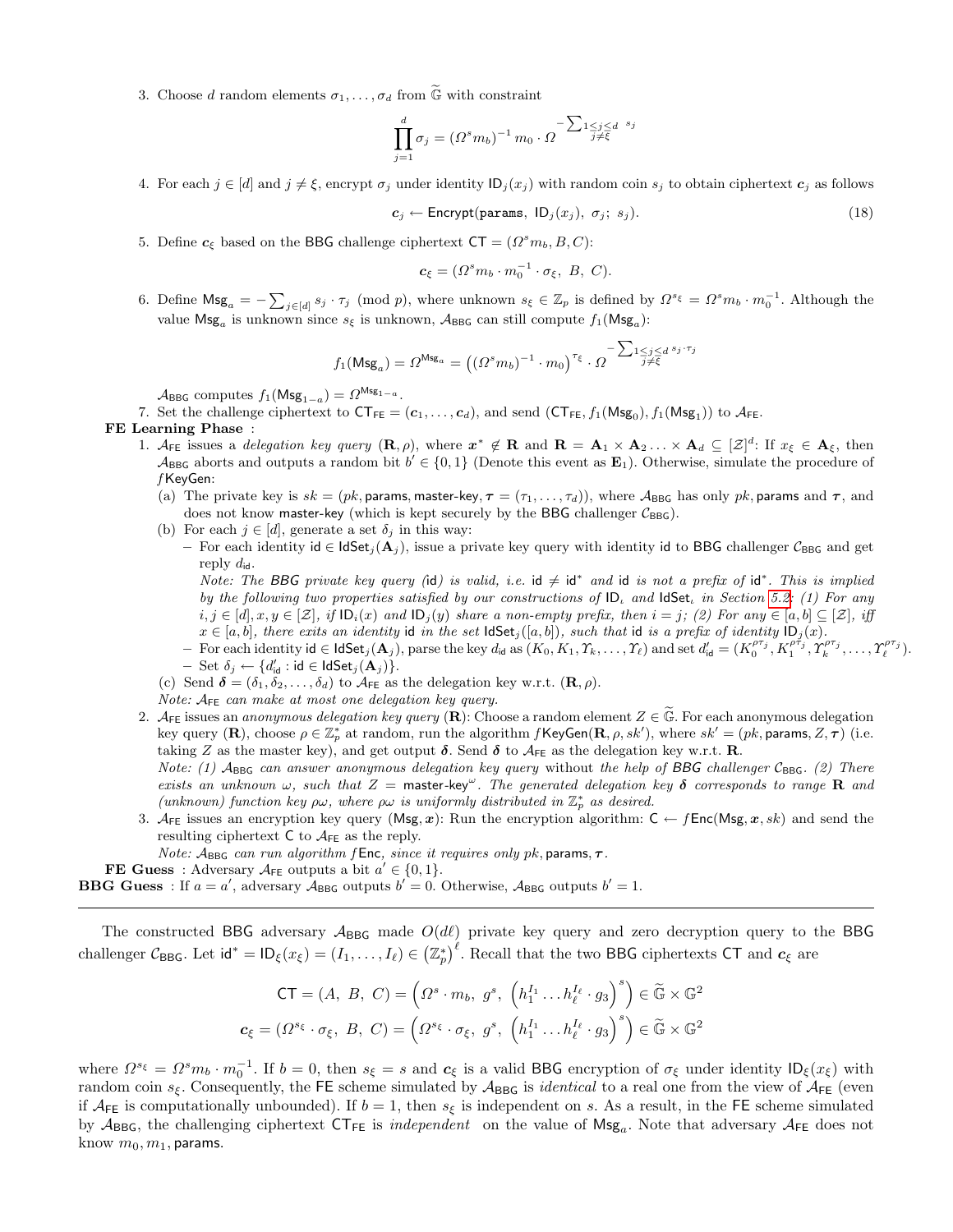Let the d-dimensional range  $\mathbf{R} = \mathbf{A}_1 \times \ldots \times \mathbf{A}_d$ . Define set  $S_{\#}$ :

$$
S_{\#} = \{j \in [d] : \boldsymbol{x}^*[j] \notin \mathbf{A}_j\}
$$

Since  $x^* \notin \mathbf{R}$ ,  $S_{\#}$  is not empty and  $|S_{\#}| \geq 1$ . We have

$$
\Pr[\neg \mathbf{E}_1] = \Pr[\xi \in S_{\#}] = \frac{|S_{\#}|}{d} \ge \frac{1}{d}.
$$

Note that adversary  $A_{BBG}$  has two terminal cases: (1) If event  $\mathbf{E}_1$  occurs,  $A_{BBG}$  outputs a random bit  $b' \in \{0,1\}$ . (2) If event  $\mathbf{E}_1$  does not occur,  $\mathcal{A}_{\text{BBG}}$  outputs  $b' = 0$  iff  $\mathcal{A}_{\text{FE}}$  outputs  $a' = a$ .

In case of  $\mathbf{E}_1$ : Conditional on event  $\mathbf{E}_1$ ,  $\mathsf{Pr}[b = b'] = 1/2$ .

In case of  $\neg \mathbf{E}_1$ : Suppose event  $\mathbf{E}_1$  does not occur. Then  $b' = 0 \Leftrightarrow a = a'$  and  $b' = 1 \Leftrightarrow a \neq a'$ . Applying the Proposition [1,](#page-18-1) we have  $Pr[b' = 0|b = 0] = Pr[a = a'|b = 0]$  and  $Pr[b' = 1|b = 1] = Pr[a \neq a'|b = 1]$ .

As a result, conditional on event  $\neg \mathbf{E}_1$ ,

$$
Pr[b = b'] = Pr[b = b' = 0] + Pr[b = b' = 1]
$$
  
= Pr[b = 0]Pr[b' = 0|b = 0] + Pr[b = 1]Pr[b' = 1|b = 1]  
= Pr[b = 0]Pr[a = a'|b = 0] + Pr[b = 1]Pr[a \neq a'|b = 1]  
=  $\frac{1}{2} \times (\frac{1}{2} + \epsilon) + \frac{1}{2} \times \frac{1}{2}$   
=  $\frac{1}{2} + \frac{1}{2} \epsilon$ 

Combining the two cases  $(E_1 \text{ and } \neg E_1)$ , we obtain the advantage of  $\mathcal{A}_{BBG}$  against BBG scheme in the IND-sID-CPA game:

$$
\mathsf{Adv}_{\mathsf{BBG}}^{\mathcal{A}_{\mathsf{BBG}}} + \frac{1}{2} = \mathsf{Pr}[\mathbf{E}_1] \times \frac{1}{2} + \mathsf{Pr}[\neg \mathbf{E}_1] \times \left(\frac{1}{2} + \frac{1}{2}\epsilon\right) = \frac{1}{2} + \frac{\epsilon}{2}\mathsf{Pr}[\neg \mathbf{E}_1] \ge \frac{1}{2} + \frac{\epsilon}{2d}
$$

The adversary  $\mathcal{A}_{\text{BBG}}$  wins the game with probability at least  $1/2 + \epsilon/(2d)$  using  $O(d\ell)$  private key queries and running in time  $t_{FE} + O(d \cdot t_{max} \cdot (N_{aq} + N_{enc}))$ , where  $t_{max}$  is the maximum time for random sampling (within a space of size at most p), BBG encryption Encrypt, or BBG key generation KeyGen, and  $N_{aq}$  (N<sub>enc</sub>, respectively) is the number of anonymous delegation key queries (encryption key queries, respectively) made by  $A_{FE}$ .

### E A valid proof should be generated from points within dataset D

The notion that a valid proof is essentially generated from points (and their tags) within the dataset D, is formulized by Lemma [6.](#page-24-0) We prove Lemma [6](#page-24-0) in two steps: first we show that the GKEA Assumption [2](#page-6-1) implies Lemma [5](#page-22-0) (which states that an alternative form of GKEA problem is hard); then we derive Lemma [6](#page-24-0) from Lemma [5.](#page-22-0)

We remark that both the proof of Lemma [5](#page-22-0) in Appendix [E.1](#page-22-1) and proof of Lemma [6](#page-24-0) in Appendix [E.2](#page-24-1) follow the proof framework for statement that KEA3 implies KEA in [\[49\]](#page-17-11). Their proof can be outlined as follows: Given any adversary algorithm  $A_{KEA}$ , construct an adversary algorithm  $A_{KEA3}$ . Then applying **KEA3** Assumption, there exists an extractor algorithm  $\bar{A}_{\bf KEA3}$ . Based on  $\bar{A}_{\bf KEA3}$ , construct extractor algorithm  $\bar{A}_{\bf KEA}$  for  $A_{\bf KEA}$ . The key point is how to convert the input/output between  $\bar{A}_{\text{KEA}}$  ( $A_{\text{KEA}}$ , respectively) and  $\bar{A}_{\text{KEA3}}$  ( $A_{\text{KEA3}}$ , respectively).

#### <span id="page-22-1"></span>E.1 Lemma [5](#page-22-0) and Proof

<span id="page-22-0"></span>**Lemma 5** Suppose Assumption [2](#page-6-1) holds. For any PPT algorithm A, there exists a PPT algorithm A, such that

$$
\mathsf{Adv}_{\mathcal{A},\overline{\mathcal{A}}}^{\mathbf{Lem}}\mathsf{5}(\kappa) \stackrel{\text{def}}{=} \mathsf{Pr}\left[\begin{matrix} S_{m+1} \leftarrow \{(\theta v_i, v_i^{\beta}) : i \in [m+1], v_i \stackrel{\$}{\leftarrow} \widetilde{\mathbb{G}}, \theta \stackrel{\$}{\leftarrow} \widetilde{\mathbb{G}}, \beta \stackrel{\$}{\leftarrow} \mathbb{Z}_p^* \} \\ (\Psi_1, \Psi_2, X) \leftarrow \mathcal{A}(S_{m+1}; r); \\ (\Psi_1, \Psi_2, X, \mu_1, \mu_2, \dots, \mu_m, \mu_{m+1}) \leftarrow \bar{\mathcal{A}}(S_{m+1}; r, \bar{r}): \\ \Psi_2 = \left(\frac{\Psi_1}{\theta^X}\right)^{\beta} \wedge \Psi_2 \neq \prod_{j=1}^{m+1} (v_j^{\beta})^{\mu_j} \end{matrix}\right] \leq \nu_2(\kappa),\tag{19}
$$

where the probability is taken over all random coins used, m is polynomial in  $\kappa$  and function  $\nu_2(\cdot)$  is as in Assumption [2.](#page-6-1)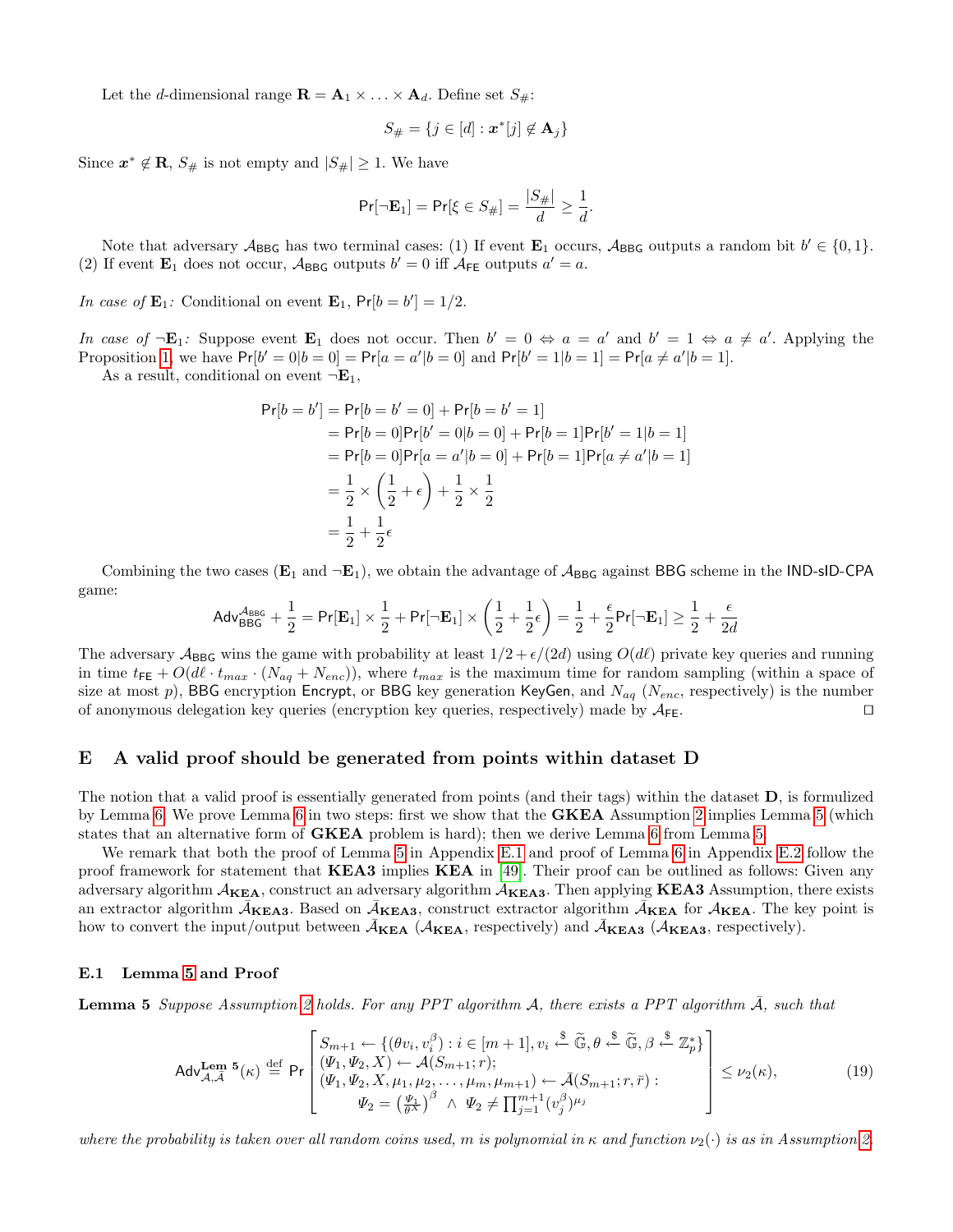*Proof (of Lemma [5\)](#page-22-0).* Let adversary A be as in Lemma [5.](#page-22-0) We construct a **GKEA** adversary  $A_1$  based on an adversary A.

Construction of **GKEA** adversary  $A_1$ : Based on an adversary  $A$ 

- 1. The input is  $W_m = \{(u_i, u_i^{\beta}) \in \tilde{\mathbb{G}}^2 : 1 \leq i \leq m\}$  and the random coin is  $r_1$ .
- 2. Choose two independent random elements  $R_1, R_2 \in \tilde{\mathbb{G}}^2$  based on the random coin  $r_1$ . There exists some unknown  $\theta, v_{m+1} \in \tilde{\mathbb{G}}$  and the random coin  $r_1$ . There exists some unknown  $\theta, v_{m+1} \in \tilde{\mathbb{G}}$  $\widetilde{\mathbb{G}}$ , such that  $R_1 = \theta v_{m+1}$  and  $R_2 = v_{m+1}^{\beta}$ .
- 3. For each  $1 \leq i \leq m$ , define  $v_i = u_i v_{m+1}$  and compute  $\theta v_i = u_i(\theta v_{m+1}) = u_i R_1$  and  $v_i^{\beta} = (u_i v_{m+1})^{\beta} = u_i^{\beta} R_2$ . Let  $S_{m+1} = \{(\theta v_i, v_i^{\beta}) : 1 \leq i \leq m+1\}.$
- $\mathcal{L}_{m+1}^{m+1} = \{(\mathcal{U}_i, \mathcal{U}_i) : 1 \leq i \leq m+1\}.$ <br>4. Invoke the adversary A with random coin r derived from  $r_1: (\Psi_1, \Psi_2, X) \leftarrow \mathcal{A}(S_{m+1}; r).$
- 5. Output  $(U_1 = \frac{\Psi_1}{R_1^X}, U_2 = \frac{\Psi_2}{R_2^X}).$

Since  $\left(\frac{\varPsi_1}{R_1^X}\right)$  $\int^{\beta} = \frac{\Psi_1^{\beta}}{\theta^{X\beta}v_{m+1}^{X\beta}}$  and  $\frac{\Psi_2}{R_2^X} = \frac{\Psi_2}{v_{m+1}^{X\beta}}$  $\frac{\Psi_2}{v_{m+1}^{X\beta}}$ , we have  $\sqrt{ }$  $\varPsi_1$  $\setminus^{\beta}$ 

<span id="page-23-0"></span>
$$
\left(\frac{\Psi_1}{\theta^X}\right)^{\beta} = \Psi_2 \qquad \Leftrightarrow \qquad \left(\frac{\Psi_1}{R_1^X}\right)^{\beta} = \frac{\Psi_2}{R_2^X}.\tag{20}
$$

According to Assumption [2,](#page-6-1) there exists an extractor  $\bar{A}_1$  for the adversary  $A_1$ , such that  $\mathsf{Adv}_{A_1,\bar{A}_1}^{\mathbf{GKEA}}$  is negligible. Now we construct an extractor  $\bar{\mathcal{A}}$  for  $\mathcal{A}$  based on  $\bar{\mathcal{A}}_1$ .

### Construction of extractor  $\bar{\mathcal{A}}$  for  $\mathcal{A}$ : Based on **GKEA** extractor  $\bar{\mathcal{A}}_1$

- 1. The input is  $S_{m+1} = \{(\theta v_i, v_i^{\beta}) : 1 \leq i \leq m+1\}$ . The random coin is  $(r, \bar{r})$ .
- 2. For each  $1 \leq i \leq m$ , set  $u_i = \frac{\theta v_i}{\theta v_{m+1}}$  and compute  $u_i^{\beta} = \frac{v_i^{\beta}}{v_{m+1}^{\beta}}$ . Let  $W_m = \{(u_i, u_i^{\beta}) : 1 \leq i \leq m\}$ .
- 3. Invoke adversary  $\mathcal{A}_1$  with random coin  $r_1 = (\theta v_{m+1}, v_{m+1}^{\beta}, r)$ :  $(U_1 = \frac{\Psi_1}{R_1^X}, U_2 = \frac{\Psi_2}{R_2^X}) \leftarrow \mathcal{A}_1(W_m; r_1)$ .

Note: We can represent the random coin  $r_1$  used by  $A_1$  as  $(R_1, R_2, r)$ .

- 4. Invoke extractor  $\bar{\mathcal{A}}_1$  with random coin  $(r_1, \bar{r}_1 = \bar{r})$ :  $(\mu_1, \ldots, \mu_m) \leftarrow \bar{\mathcal{A}}_1(W_m; r_1, \bar{r}_1)$ .
- 5. Define  $\mu_{m+1} = X \sum_{i=1}^{m} \mu_i$ . Output  $(\mu_1, \ldots, \mu_m, \mu_{m+1})$ .

If  $U_2 = \prod_{i=1}^m u_i^{\beta \mu_i}$ , then we have

$$
\prod_{i=1}^{m+1} v_i^{\beta \mu_i} = v_{m+1}^{\beta \mu_{m+1}} \prod_{i=1}^m v_i^{\beta \mu_i} = v_{m+1}^{\beta (X - \sum_{i=1}^m \mu_i)} \prod_{i=1}^m u_i^{\beta \mu_i} \prod_{i=1}^m v_{m+1}^{\beta \mu_i} = v_{m+1}^{\beta X} U_2 = \Psi_2.
$$

That is,

$$
U_2 = \prod_{i=1}^m u_i^{\beta \mu_i} \qquad \Rightarrow \qquad \prod_{i=1}^{m+1} v_i^{\beta \mu_i} = \Psi_2.
$$
 (21)

<span id="page-23-1"></span>.

If  $U_1^{\beta} = U_2 \Rightarrow U_2 = \prod_{i=1}^m u_i^{\beta \mu_i}$ , combining with equation [\(20\)](#page-23-0) and equation [\(21\)](#page-23-1), we have

$$
\left(\frac{\Psi_1}{\theta^X}\right)^{\beta} = \Psi_2 \Rightarrow U_1^{\beta} = U_2 \Rightarrow U_2 = \prod_{i=1}^{m} u_i^{\beta \mu_i} \Rightarrow \Psi_2 = \prod_{i=1}^{m+1} v_i^{\beta \mu_i}
$$

As a result,

$$
\left(U_1^{\beta} = U_2 \Rightarrow U_2 = \prod_{i=1}^{m} u_i^{\beta \mu_i}\right) \Rightarrow \left(\left(\frac{\Psi_1}{\theta^X}\right)^{\beta} = \Psi_2 \Rightarrow \Psi_2 = \prod_{i=1}^{m+1} v_i^{\beta \mu_i}\right)
$$

Note that the implications in equation [\(20\)](#page-23-0) and equation [\(21\)](#page-23-1) are *always* true, while the implication that  $U_1^{\beta} = U_2 \Rightarrow$  $U_2 = \prod_{i=1}^m u_i^{\beta \mu_i}$  is true only with certain probability.

Applying the Proposition [1](#page-18-1) in Appendix [B,](#page-18-3) we have

$$
\Pr\left[U_1^\beta=U_2\Rightarrow U_2=\prod_{i=1}^mu_i^{\beta\mu_i}\right]=1-\mathsf{Adv}_{\mathcal{A}_1,\bar{\mathcal{A}}_1}^{\mathbf{GKEA}}\leq \Pr\left[\left(\frac{\varPsi_1}{\theta^X}\right)^\beta=\varPsi_2\Rightarrow \varPsi_2=\prod_{i=1}^{m+1}v_i^{\beta\mu_i}\right]=1-\mathsf{Adv}_{\mathcal{A},\bar{\mathcal{A}}}^{\mathbf{Lem}}\overset{\mathbf{5}}{\mathbf{B}}.
$$

Hence,

$$
\mathsf{Adv}_{\mathcal{A},\bar{\mathcal{A}}}^{\mathbf{Lem}} \ ^{\mathbf{5}} \leq \mathsf{Adv}_{\mathcal{A}_1,\bar{\mathcal{A}}_1}^{\mathbf{GKEA}} \leq \nu_2.
$$

 $\Box$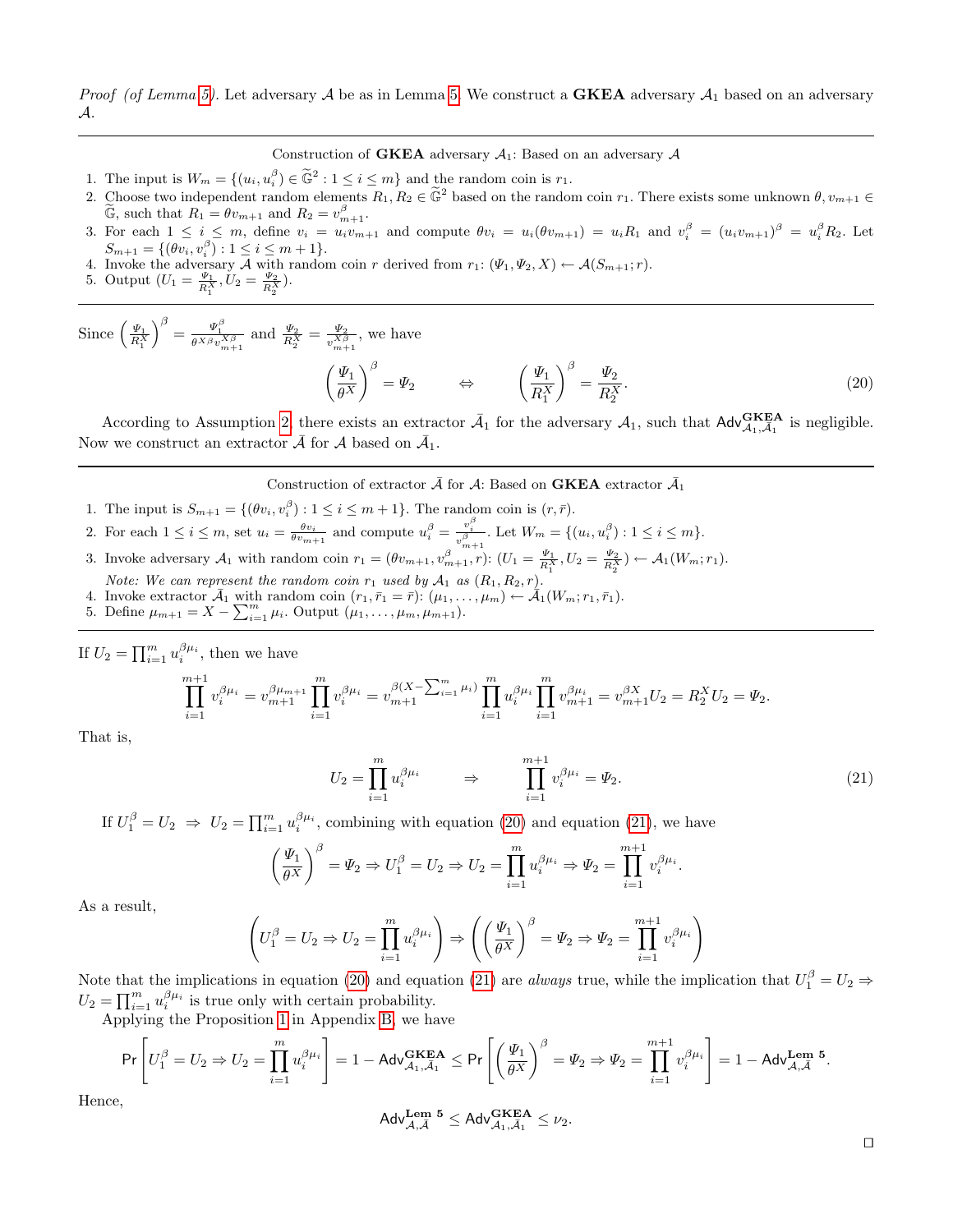### <span id="page-24-1"></span>E.2 Lemma [6](#page-24-0) and Proof

<span id="page-24-0"></span>**Lemma 6** Suppose Assumption [2](#page-6-1) holds. For any PPT algorithm A, there exists a PPT algorithm  $\overline{A}$ , such that  $\text{Adv}^{\text{Lem 6}}_{\mathcal{A},\bar{A}}(1^{\kappa}) \leq \nu_2(\kappa)$ , where the advantage  $\text{Adv}^{\text{Lem 6}}_{\mathcal{A},\bar{A}}$  of  $\bar{\mathcal{A}}$  against  $\bar{\mathcal{A}}$  w.r.t. scheme  $\tilde{\mathcal{E}} = (\text{KGen, DEnc, Collins})$  is defined as

$$
\mathsf{Adv}_{\mathcal{A},\bar{\mathcal{A}}}^{\mathbf{Lem}} \circ (1^\kappa) \stackrel{\mathrm{def}}{=} 1 - \mathsf{Pr}\left[\begin{matrix} (\zeta,X,\varPsi_2,\mathsf{view}_{\mathcal{A}}^{\widetilde{\mathcal{E}}},\mathbf{D},\mathbf{R}) \leftarrow \mathsf{Exp}_{\mathcal{A}}^{\widetilde{\mathcal{E}}}(1^\kappa); \\ \{\mu_i: i \in [N]\} \leftarrow \bar{\mathcal{A}}(\mathsf{view}_{\mathcal{A}}^{\widetilde{\mathcal{E}}}) : \\ \zeta = \mathsf{accept} \ \Rightarrow \ \varPsi_2 = \prod_{i \in [N]} \left(v_i^\beta\right)^{\mu_i} \end{matrix}\right],
$$

where  $v_i^{\beta}$  is the second component of tag  $t_i$  for data point  $x_i \in D$  (See Step 2 of DEnc in Figure [2\)](#page-11-0).

*Proof (of Lemma [6\)](#page-24-0)*. Let A be any PPT adversary against scheme  $\tilde{\mathcal{E}} =$  (KGen, DEnc, CollRes). We construct a PPT adversary B against Lemma [5](#page-22-0) based on A.

Adversary B against Lemma [5:](#page-22-0) Based on A

1. The input is  $S_m = \{(\theta v_j, v_j^{\beta}) \in \tilde{\mathbb{G}}^2 : j \in [m]\}.$  The random coin used in this algorithm is r.

- 2. Simulate Alice in the experiment  $Exp_{\mathcal{A}}^{\mathcal{E}}$ .
	- (a) Invoke adversary A with a random coin derived from r. A chooses a set  $\mathbf{D} = \{x_i \in [\mathcal{Z}]^d : i \in [N]\}$  of  $N = m$  ddimensional data points. Note: If  $N > m$ , B can generate more tuples  $(\theta v_j, v_j^{\beta})$  for  $j = m + 1, ..., N$  from  $S_m$ . For simplicity, we just assume  $N = m$ .
	- (b) Simulate KGen:
		- i. Invoke  $f$ **Setup**( $1^{\kappa}$ ) to obtain public/private key pair  $(pk, sk)$ .
		- ii. Choose  $\gamma'$  at random from  $\mathbb{Z}_p^*$ . B does not know the values of  $\theta, \beta$ .
	- (c) Simulate DEnc:
		- i. Choose N random elements  $W_1, \ldots, W_N$  from  $\mathbb{Z}_p^*$ .
		- ii. For each  $i \in [N]$ , compute a tag  $\mathbf{t}_i = (\theta v_i, v_i^{\beta}, f_1(W_i)).$
		- iii. For each  $i \in [N]$ , encrypt message  $W_i$  under point  $x_i$ :  $\mathsf{CT}'_i \leftarrow f\mathsf{Enc}(W_i, x_i, sk)$ ; attach  $v_i^{\beta \gamma'}$  to ciphertext by applying the homomorphic property of the functional encryption scheme:  $CT_i \leftarrow \text{Mult}(CT'_i, v_i^{\beta \gamma^i}, pk)$ .
		- iv. Send  $\mathbf{D}_B = \{\mathbf{D}, \mathbf{T} = \{t_i : i \in [N]\}, \mathbf{C} = \{\mathsf{CT}_i : i \in [N]\}, pk\}$  to adversary A.
	- (d) Simulate CollRes: For each query range  $\mathbf{R}_i$  chosen by A during A's learning phase and challenging phase i. (Step A1) Choose random nonce  $\rho \in \mathbb{Z}_p^*$ , generate delegation key  $\delta \leftarrow f$ KeyGen $(\mathbf{R}_j, \rho, s\vec{k})$ , and send  $(\mathbf{R}_j, \delta)$  to adversary A.
	- ii. (Step A2) Do not perform verifications, after receiving reply from  $\mathcal{A}$ .
- 3. Receive output  $(X, \Psi_1, \Psi_2, \Psi_3, \Psi_4)$  for the challenging query range **R** from A. Output  $(X, \Psi_1, \Psi_2)$ .

#### Remarks on Algorithm B.

- 1. Adversary  $\beta$  has the private key sk, and can generate the challenge-message in the same way as in CollRes in Figure [2.](#page-11-0)
- 2. Adversary B has no knowledge of  $\beta$  or  $\theta$ , and consequently cannot perform verification as in CollRes.
- 3. The view of adversary  $A$  after interacting with the simulated scheme is identically distributed with the the view view  $_{\mathcal{A}}^{\mathcal{E}}$  of  $\mathcal{A}$  after interacting with the real scheme in the experiment  $\mathsf{Exp}^{\mathcal{E}}_{\mathcal{A}}$ .
	- (a) KGen: The simulator B generates key  $(pk, sk)$  in the same way as the real scheme. The unknown secret key  $\beta \in \mathbb{Z}_p^*, \theta \in \widetilde{\mathbb{G}}$  and  $\gamma = (\beta \gamma')^{-1} \in \mathbb{Z}_p^*$  are independently and uniformly randomly distributed over corresponding domains.
	- (b) DEnc: The dataset  $\bf{D}$  is generated in the same way as in real experiment. The tags  $\bf{T}$  are identically distributed as in real experiment. The ciphertexts C are generated in the same way as in real experiment. As a result,  $D_B = \{D, T, C\}$  that A received is identically distributed as in real experiment.

(c) CollRes

- i. Step A1: The simulator just follows the procedure in Figure [2](#page-11-0) with key sk and random nonce  $\rho$  to execute this step.
- ii. Step A2: Since the simulator does not know the values of secret key  $(\beta, \gamma, \theta)$ , it cannot perform the verifications. However, according to our scheme, the accept/reject decisions are always kept secret from Bob (or adversary).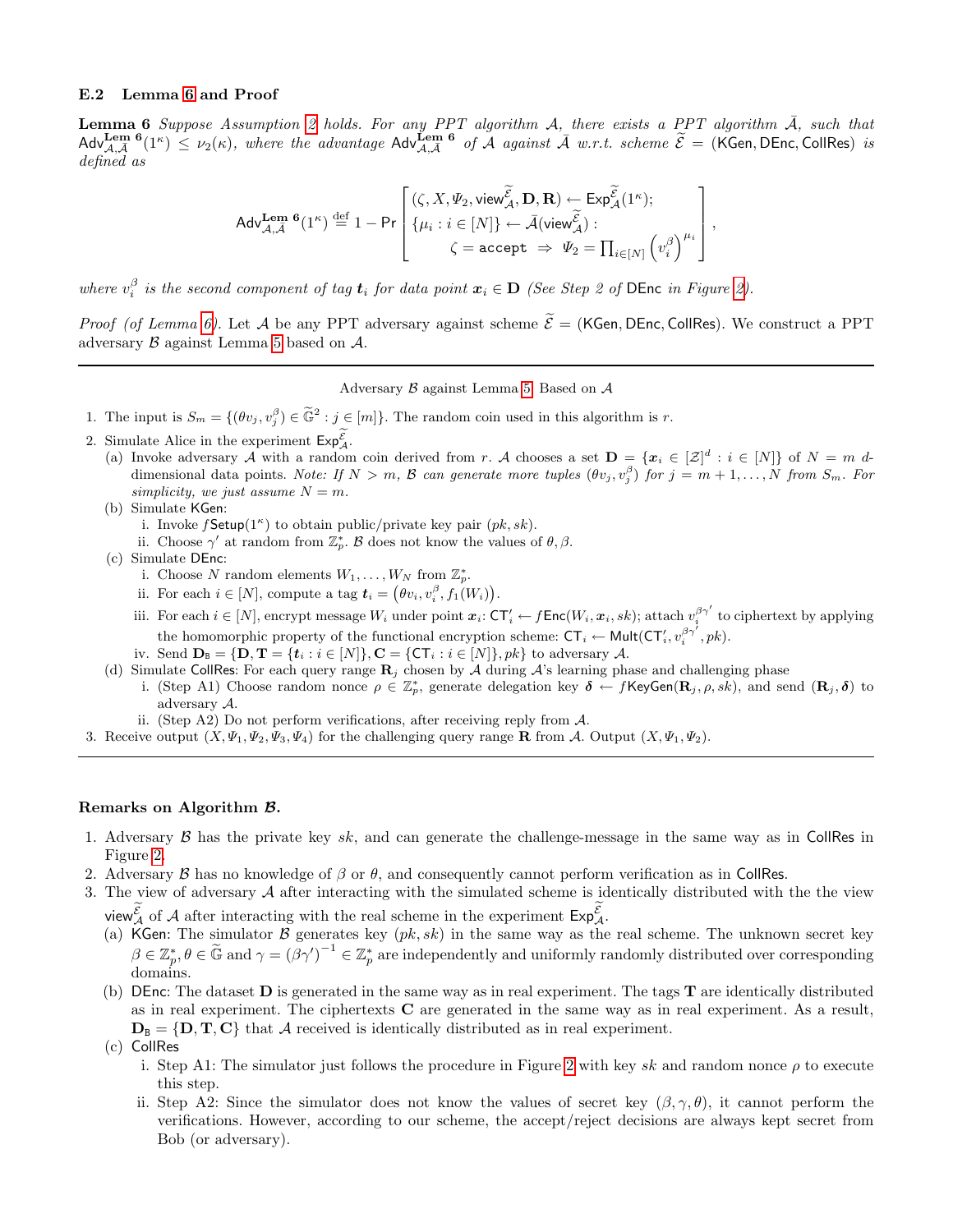4. If A is a successful adversary, then its output will indeed pass all verifications with non-negligible probability, although the simulator cannot perform the actual verifications and yet cannot know whether A succeeds or not in each single attack instance.

From the random coin  $r, \mathcal{B}$  can simulate the experiment  $Exp_{\mathcal{A}}^{\mathcal{E}}$  and produce a view view<sub>r</sub> which is identically distributed as the view view  $\mathcal{E}_\mathcal{A}$  produced by a real experiment. In the other direction, information theoretically, the random coin r can be recovered from the adversary's view view, considering r as the collection of all (true) random bits flipped in the simulation. Consequently, we can view view<sub>r</sub> as an alternative representation of random coin  $r$ .

By Lemma [5,](#page-22-0) there exists a PPT algorithm  $\bar{\mathcal{B}}$  such that  $\mathsf{Adv}_{\mathcal{B},\bar{\mathcal{B}}}^{\mathbf{Lem}} \preceq \nu_2$ . We construct an extractor  $\bar{\mathcal{A}}$  for adversary  $\mathcal A$  based on  $\mathcal B$ .

## Extractor  $\bar{\mathcal{A}}$ : Based on  $\bar{\mathcal{B}}$

- 1. The input is view  $\mathcal{E}_\mathcal{A}$ , a state variable describing all random coins chosen and all message accessed by A during interactions with  $\widetilde{\mathcal{E}}$  in the experiment  $\mathsf{Exp}_{\mathcal{A}}^{\mathcal{E}}$ .
- 2. Recover  $\mathbf{D}, \mathbf{T}, \mathbf{C}$  from view  $\mathcal{L}_A$  and construct a set  $S_N \leftarrow \{(\theta v_i, v_i^{\beta}) : i \in [N]\}$ , where  $\theta v_i$  and  $v_i^{\beta}$  are the first two components of tag  $t_i \in \mathbf{T}$ .
- 3. Invoke  $\beta$  on input  $S_N$  with random coin view  $\mathcal{E}_\mathcal{A}$ .  $\beta$  extracts information from view  $\mathcal{E}_\mathcal{A}$  and replays the interaction between Alice and Bob (i.e. the adversary A) in the experiment  $\mathsf{Exp}_{\mathcal{A}}^{\mathcal{E}}$ . Denote the output of experiment as  $(\zeta, X, \Psi, \text{view}_{\mathcal{A}}^{\mathcal{E}}, D, R)$ . Recover the reply of A on the challenging query **R** from view  $\mathcal{L}_A$ , and denote it with  $(X, \Psi_1, \Psi_2, \Psi_3, \Psi_4)$ .  $\mathcal{L}_B$  outputs  $(X, \Psi_1, \Psi_2)$ .
- 4. Let  $\bar{\mathcal{B}}$  be the extractor such that  $\mathsf{Adv}_{\mathcal{B},\bar{\mathcal{B}}}^{\mathsf{Lem}} \leq \nu_2$ . Invoke  $\bar{\mathcal{B}}$  on input  $S_N$  using random coin view ${}_{\mathcal{A}}^{\mathcal{E}}$ , and obtain output  $(\mu_1, \ldots, \mu_N)$  from  $\bar{\mathcal{B}}$ . Output  $(\Psi_1, \Psi_2, X, \mu_1, \ldots, \mu_N)$ .

Note that according to the algorithm CollRes,  $\zeta =$  accept implies that the verification is passed and  $\Psi_2 = \left(\frac{\Psi_1}{\theta^X}\right)^{\beta}$ (the first equality test in equation [\(11\)](#page-11-3)). We have

$$
\zeta = \text{accept} \ \land \ \Psi_2 \neq \prod_{i \in [N]} (v_i^{\beta})^{\mu_i} \ \ \Rightarrow \ \ \Psi_2 = \left(\frac{\Psi_1}{\theta^X}\right)^{\beta} \ \land \ \Psi_2 \neq \prod_{i \in [N]} (v_i^{\beta})^{\mu_i}
$$

Hence, by applying Proposition [1,](#page-18-1) we have

$$
Adv_{\mathcal{A}, \bar{\mathcal{A}}}^{\text{Tem 6}} = \text{Pr}\left[\zeta = \text{accept} \land \Psi_2 \neq \prod_{i \in [N]} (v_i^{\beta})^{\mu_i}\right]
$$
  

$$
\leq Adv_{\mathcal{B}, \bar{\mathcal{B}}}^{\text{ Lem 5}} = \text{Pr}\left[\Psi_2 = \left(\frac{\Psi_1}{\theta^X}\right)^{\beta} \land \Psi_2 \neq \prod_{i \in [N]} (v_i^{\beta})^{\mu_i}\right] \leq \nu_2.
$$

|  | ۹ | ٦ |  |
|--|---|---|--|
|  |   |   |  |
|  |   |   |  |
|  |   |   |  |

,

## F A valid proof should be generated from points within intersection  $D \cap R$

<span id="page-25-0"></span>Theorem 7 Suppose Assumption [1](#page-10-0) and Assumption [2](#page-6-1) hold, and FE scheme constructed in Figure 1 is weak-IND-sID-CPA secure. For any PPT algorithm A, there exists PPT algorithm  $\bar{A}$ , such that both Adv $\lim_{\mathcal{A},\bar{\mathcal{A}}}$  6 and Adv $\lim_{\mathcal{A},\bar{\mathcal{A}}}$  7 are negligible, where the advantage  $\text{Adv}_{\mathcal{A},\overline{\mathcal{A}}}^{\text{Thm 7}}$  of  $\mathcal A$  against  $\overline{\mathcal A}$  w.r.t. scheme  $\widetilde{\mathcal{E}} =$  (KGen, DEnc, CollRes) is defined as

$$
\mathsf{Adv}_{\mathcal{A},\bar{\mathcal{A}}}^{\mathbf{Thm}} \; {}^{\boldsymbol{\tau}}(1^\kappa) \stackrel{\mathrm{def}}{=} 1 - \mathsf{Pr}\left[\begin{matrix}(\zeta,X,\varPsi_2,\mathsf{view}_{\mathcal{A}}^{\widetilde{\mathcal{E}}},\mathbf{D},\mathbf{R}) \leftarrow \mathsf{Exp}_{\mathcal{A}}^{\widetilde{\mathcal{E}}}(1^\kappa); \\ (\{\mu_i:i\in[N]\}) \leftarrow \bar{\mathcal{A}}(\mathsf{view}_{\mathcal{A}}^{\widetilde{\mathcal{E}}}) : \\ \zeta = \mathsf{accept} \wedge \varPsi_2 = \prod_{i\in[N]} \left(v_i^\beta\right)^{\mu_i} \ \Rightarrow \ \forall \pmb{x}_i \in \mathbf{D} \cap \mathbf{R}^{\complement}, \mu_i = 0\end{matrix}\right]
$$

where  $v_i^{\beta}$  is the second component of tag  $t_i$  for data point  $x_i \in D$  (See Step 2 of DEnc in Figure [2\)](#page-11-0). Proof (of Theorem [7\)](#page-25-0).

<span id="page-25-1"></span><sup>&</sup>lt;sup>9</sup> Since A is invoked with the same random coin recovered from view<sub>A</sub>, its behaviors become deterministic.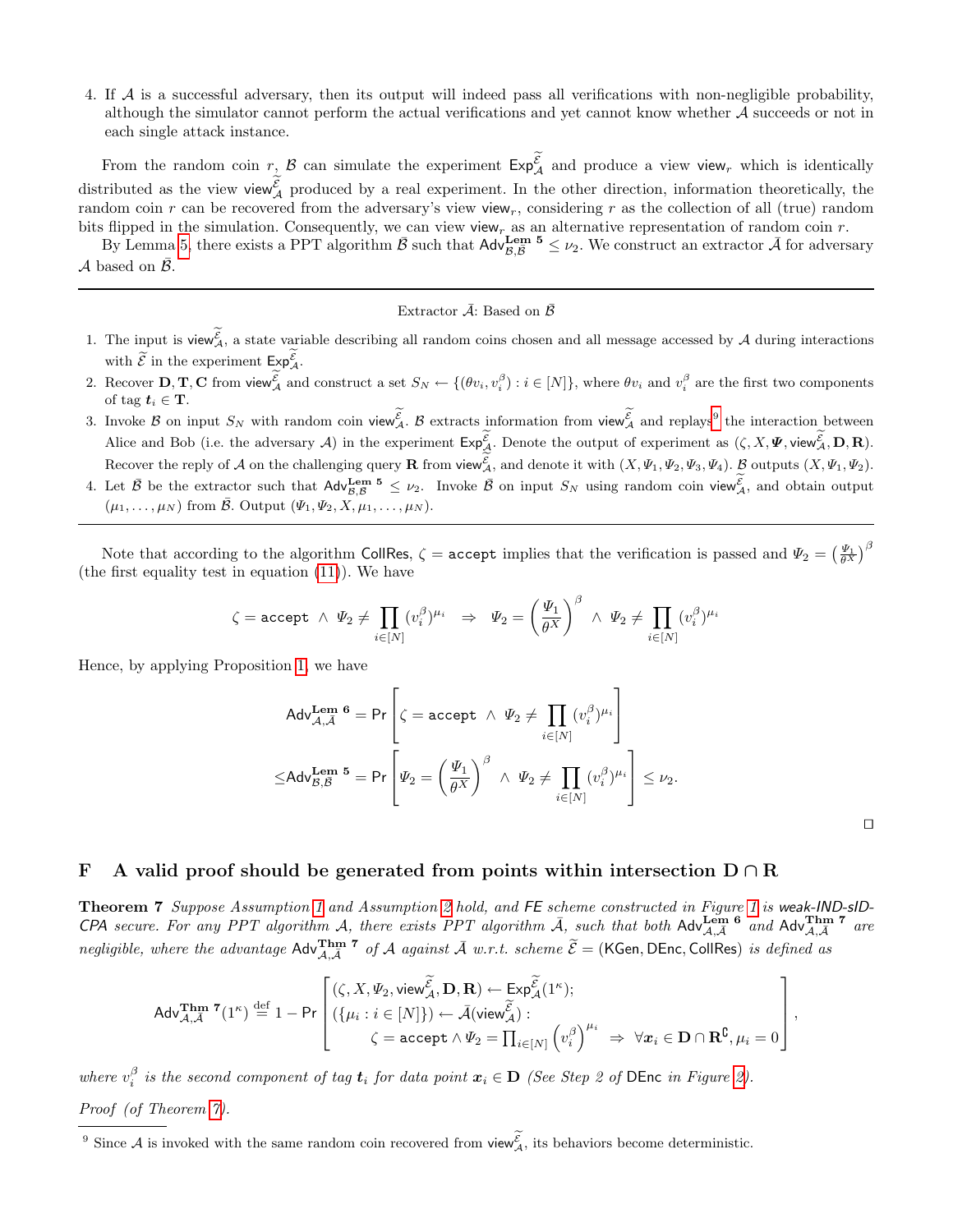The idea of proof. For any PPT algorithm A, applying Lemma [6,](#page-24-0) let  $\bar{A}$  be the PPT algorithm such that Adv $_{A,\bar{A}}^{\text{Lem 6}}$ is negligible. Using proof of contradiction, assume that  $\text{Adv}_{\mathcal{A},\bar{\mathcal{A}}}^{\text{Thm 7}}$  is non-negligible (**Hypothesis!**). Based on  $\mathcal{A}$  and  $\bar{\mathcal{A}}$ , we construct a PPT algorithm  $\mathcal{B}$ , such that  $\mathcal B$  breaks weak-IND-sID-CPA security of FE scheme in Figure [1](#page-10-0) with non-negligible advantage

$$
\mathsf{Adv}_{\mathsf{FE},\mathcal{B}}^{\mathsf{weak}\text{-}\mathsf{IND}\text{-}\mathsf{sID\text{-}\mathsf{CPA}}}\geq \frac{1}{4dN}\mathsf{Adv}_{\mathcal{A},\bar{\mathcal{A}}}^{\mathbf{Thm}} \text{ }^{7}-\frac{1}{4}\nu_1.
$$

where  $\nu_1$  is as in Assumption [1](#page-6-2) and Adv<sup>weak-IND-sID-CPA</sup> is defined in Section [5](#page-7-0) The contradiction implies that our hypothesis is wrong, and thus Theorem [7](#page-25-0) is proved.

weak-IND-sID-CPA adversary  $\mathcal B$  against FE scheme Let  $\widetilde{\mathcal E} = (KGen, DEnc, CollRes)$ . We construct the adversary B, which simulates the experiment  $\mathsf{Exp}_{\mathcal{A}}^{\mathcal{E}}$  by invoking the adversary  $\mathcal{A}$ , where B takes the role of Alice and  $\mathcal{A}$  takes the role of Bob. Note that  $\beta$  makes only one delegation key query.

#### weak-IND-sID-CPA adversary  $\beta$  against FE scheme

- **Commit** : Initialize A's status view<sub>A</sub>. Invoke adversary  $\mathcal{A}(\text{view}_\mathcal{A})$ , and  $\mathcal{A}$  chooses a set  $\mathbf{D} = \{x_1, \ldots, x_N\}$  of N d-dimensional points in  $[\mathcal{Z}]^d$ . B chooses  $i^* \in [N]$  at random, and sends  $x_{i^*}$  to the challenger C as the target identity.
- Setup : The challenger C runs the setup algorithm f Setup and gives A the resulting system parameters  $pk = (p, \mathbb{G}, \mathbb{G}, e, \Omega)$ , keeping the secret key  $sk = (pk$ , params, master-key,  $\tau$ ) to itself.
- **Challenge** : C chooses two plaintexts  $\mathsf{Msg}_0, \mathsf{Msg}_1$  at random from the message space  $\mathbb{Z}_p^*$ , and a random bit  $b \in \{0,1\}$ . C sets the challenge ciphertext to  $\mathsf{CT} = f\mathsf{Enc}(\mathsf{Msg}_b, x_{i^*}, sk)$ , and sends  $(\mathsf{CT}, f_1(\mathsf{Msg}_0), f_1(\mathsf{Msg}_1))$  to  $\mathcal{B}$ .
- **Learning Phase**:  $\beta$  (playing the role of Alice) interacts with  $\mathcal{A}$  (playing the role of Bob) to simulate the experiment  $\mathsf{Exp}_{\mathcal{A}}^{\mathcal{E}}$ .  $\beta$ proceeds as below.

**KGen** : Choose  $\beta, \gamma$  at random from  $\mathbb{Z}_p^*$ , and  $\theta$  at random from  $\widetilde{\mathbb{G}}$ . Let  $(pk, sk)$  be the key pair generated by the challenger C. Generate  $\overline{pk}$  by removing  $\Omega$  from  $pk$ , i.e.  $\overline{pk} = (p, \mathbb{G}, \mathbb{G}, \mathbb{e})$ . Output  $(\overline{pk}, sk)$  Note: B knows  $pk$ , but not sk.

#### DEnc :

- 1. Choose N random elements  $W_1, \ldots, W_N$  from  $\mathbb{Z}_p^*$  and N random elements  $v_1, \ldots, v_N$  from  $\widetilde{\mathbb{G}}$ .
- 2. For each  $i \in [N]$  except  $i = i^*$ , generate a tag  $\mathbf{t}_i = (\theta v_i, v_i^{\beta}, f_1(W_i)) \in \widetilde{\mathbb{G}}$ . Note: With  $\Omega$ ,  $\mathcal{B}$  can evaluate function  $f_{\rho}(\cdot).$
- 3. For each  $i \in [N]$  except  $i = i^*$ , generate ciphertext  $CT_i$ :
	- Issue an encryption query  $(W_i, x_i)$  to the challenger C and get reply  $\mathsf{CT}'_i$ .
	- Apply the homomorphic property of the functional encryption scheme to attach  $v_i^{\gamma}$  to the ciphertext:  $CT_i \leftarrow$  $Mult({\sf CT}_i', v_i^\gamma, pk).$
- 4. Define the tag  $t_{i^*}$  and ciphertext  $CT_{i^*}$  based on the challenge message  $(CT, f_1(Msg_0), f_1(Msg_1))$ : Set  $t_{i^*}$  =  $(\theta v_{i^*}, v_{i^*}^{\beta}, f_1(\mathsf{Msg}_0))$  and  $\mathsf{CT}_{i^*} \leftarrow \mathsf{Mult}(\mathsf{CT}, v_{i^*}^{\gamma}, pk)$ .
- 5. Send  $(D, T = \{t_i : i \in [N]\}, C = \{CT_i : i \in [N]\}, pk)$  to A (Bob).
- A in Learning Phase : A issues queries  $R_1, R_2, \ldots$  For each of such queries, B simulates Alice in CollRes as below.
	- **Step A1:** B makes a corresponding anonymous delegation key query  $(\mathbf{R}_i)$  to the challenger C, and sends the reply message  $\delta_i$  to A (Bob).
		- **Step A2:** Do nothing. Note: (1) According to our scheme and formulation, the accept/reject decision is always hidden from A. So there is no need to do verification here. (2) B does not know the function key  $\rho_i$  for the delegation key  $\delta_i$ , so is not able to perform all verifications in step A2 of CollRes.
- A in Challenge Phase : A issues a query with range R: If  $x_i^* \notin R$ , B simulates Alice in CollRes as below.
	- **Step A1:** B chooses a random element  $\rho \in \mathbb{Z}_p^*$  and makes a corresponding delegation key query  $(\mathbf{R}, \rho)$  to the challenger C, and sends the reply message  $\delta$  to  $\mathcal{A}$  (Bob).
	- Step A2: Receive response  $(\zeta, X, \Psi_2)$  for count query R associated with challenge message  $\delta$ ) from A. Perform all verifications as in Step A2 of CollRes. Note: In this case B does know the function key  $\rho$  for the delegation key  $\delta$ and secret values  $\beta, \gamma$ , so is able to perform all verifications in step A2 of CollRes.
- Otherwise, if  $x_{i^*} \in \mathbf{R}$  then  $\beta$  abort and outputs a random bit  $b' \in \{0,1\}$  (Denote this event as  $\mathbf{E}_1$ ).
- **Guess** :  $\beta$  outputs a guess bit  $b'$  as below.
	- 1. Invoke the extractor  $\bar{\mathcal{A}}(\mathsf{view}_{\mathcal{A}})$  for  $\mathcal{A}$  and get output  $\{\mu_i : i \in [N]\}.$
	- 2. If  $\zeta = \operatorname{accept}, \Psi_2 = \prod_{i \in [N]} (v_i^{\beta})^{\mu_i}$  and  $\mu_i \neq 0$ , then output  $b' = 0$  (Denote this event as  $\mathbf{E}_2$ ).
	- 3. Otherwise, output a random bit  $b' \in \{0, 1\}$  (Denote this event as  $\mathbf{E}_3$ ).

Note that all three events  $\mathbf{E}_1$ ,  $\mathbf{E}_2$  and  $\mathbf{E}_3$  are mutually exclusive, and only  $\mathbf{E}_2$  is the success case, and both of  $\mathbf{E}_1$ and  $\mathbf{E}_3$  correspond to failure.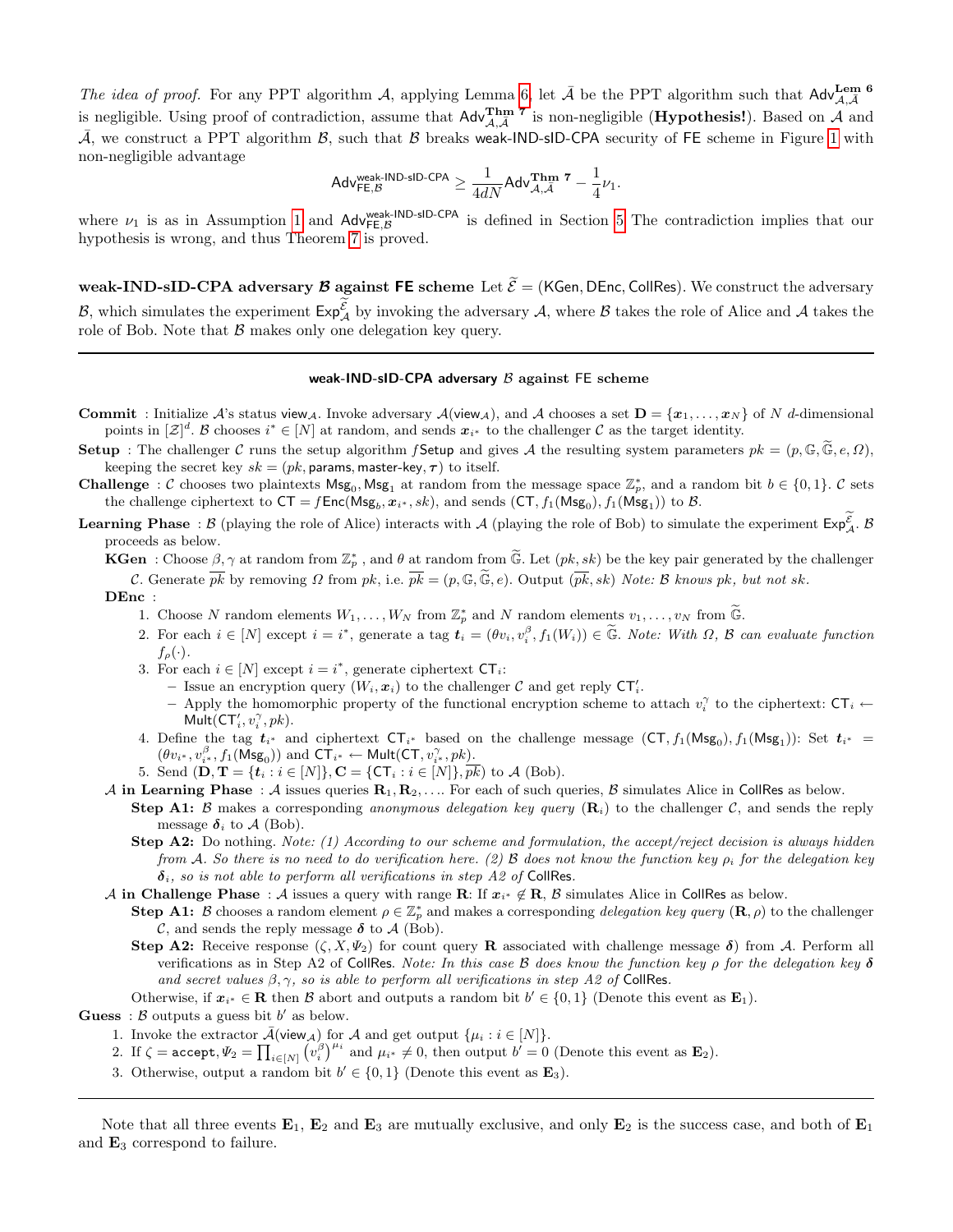$$
Pr[b = b'] = Pr[\mathbf{E}_1 \vee \mathbf{E}_3] Pr[b = b'|\mathbf{E}_1 \vee \mathbf{E}_3] + Pr[b = b', \mathbf{E}_2]
$$
  
=  $(1 - Pr[\mathbf{E}_2]) \times \frac{1}{2} + Pr[b = b', \mathbf{E}_2]$   
=  $\frac{1}{2} + Pr[b = b', \mathbf{E}_2] - \frac{1}{2} Pr[\mathbf{E}_2]$  (22)

Therefore,

$$
Adv_{\mathsf{FE},\mathcal{B}}^{\mathsf{IND}\text{-}\mathsf{sID}\text{-}\mathsf{CPA}} = \left| \mathsf{Pr}\left[ b = b', \mathbf{E}_2 \right] - \frac{1}{2} \mathsf{Pr}\left[ \mathbf{E}_2 \right] \right| \tag{23}
$$

$$
\geq \left| \left| \frac{1}{2} \mathsf{Pr}\left[b = b', \mathbf{E}_2 \mid b = 0 \right] - \frac{1}{4} \mathsf{Pr}\left[\mathbf{E}_2 \mid b = 0 \right] \right| - \left| \frac{1}{2} \mathsf{Pr}\left[b = b', \mathbf{E}_2 \mid b = 1 \right] - \frac{1}{4} \mathsf{Pr}\left[\mathbf{E}_2 \mid b = 1 \right] \right| \right| \tag{24}
$$

# Adv<sup>weak-IND-sID-CPA</sup> conditional on  $b=0$ .

In case of  $b = 0$ , the forged tag  $t_{i^*}$  and ciphertext  $CT_{i^*}$  are valid and consistent, and identical to those generated by DEnc. The simulated experiment  $Exp_A^B$  by B is *identical* to a real one, to the view of A (even if A is computationally unbounded).

Recall that by the hypothesis, A is a Type II adversary but not a Type III adversary. That is,  $\zeta$  = accept and  $\Psi_2 = \prod_{i \in [N]} \left(v_i^{\beta}\right)^{\mu_i}$  with o.h.p, and there exists  $x_i \in \mathbf{D} \cap \mathbf{R}^{\complement}$ , such that  $\mu_i \neq 0$  with non-negligible probability. We denote with  $\mathbf{E}_4$  the event that  $\zeta = \mathbf{accept}$  and  $\Psi_2 = \prod_{i \in [N]} \left( v_i^{\beta} \right)^{\mu_i}$ , and there exists  $\mathbf{x}_i \in \mathbf{D} \cap \mathbf{R}^{\complement}$ , such that  $\mu_i \neq 0$ .

$$
\Pr[\mathbf{E}_4 \mid b=0] = \Pr\left[\zeta = \texttt{accept} \land \Psi_2 = \prod_{i \in [N]} \left(v_i^\beta\right)^{\mu_i} \land \exists x_i \in \mathbf{D} \cap \mathbf{R}^\complement, \mu_i \neq 0 \mid b=0\right] = \mathsf{Adv}_{\mathcal{A},\bar{\mathcal{A}}}^{\mathbf{Thm}} \text{ and } \Pr[\mathbf{E}_\mathcal{A} \mid \mathcal{A}] = \Pr\left[\mathbf{E}_\mathcal{A} \mid \mathcal{A} \neq 0 \mid \mathcal{A} \neq 0 \mid \mathcal{A} \neq 0 \mid \mathcal{A} \neq 0 \mid \mathcal{A} \neq 0 \mid \mathcal{A} \neq 0 \mid \mathcal{A} \neq 0 \mid \mathcal{A} \neq 0 \mid \mathcal{A} \neq 0 \mid \mathcal{A} \neq 0 \mid \mathcal{A} \neq 0 \mid \mathcal{A} \neq 0 \mid \mathcal{A} \neq 0 \mid \mathcal{A} \neq 0 \mid \mathcal{A} \neq 0 \mid \mathcal{A} \neq 0 \mid \mathcal{A} \neq 0 \mid \mathcal{A} \neq 0 \mid \mathcal{A} \neq 0 \mid \mathcal{A} \neq 0 \mid \mathcal{A} \neq 0 \mid \mathcal{A} \neq 0 \mid \mathcal{A} \neq 0 \mid \mathcal{A} \neq 0 \mid \mathcal{A} \neq 0 \mid \mathcal{A} \neq 0 \mid \mathcal{A} \neq 0 \mid \mathcal{A} \neq 0 \mid \mathcal{A} \neq 0 \mid \mathcal{A} \neq 0 \mid \mathcal{A} \neq 0 \mid \mathcal{A} \neq 0 \mid \mathcal{A} \neq 0 \mid \mathcal{A} \neq 0 \mid \mathcal{A} \neq 0 \mid \mathcal{A} \neq 0 \mid \mathcal{A} \neq 0 \mid \mathcal{A} \neq 0 \mid \mathcal{A} \neq 0 \mid \mathcal{A} \neq 0 \mid \mathcal{A} \neq 0 \mid \mathcal{A} \neq 0 \mid \mathcal{A} \neq 0 \mid \mathcal{A} \neq 0 \mid \mathcal{A} \neq 0 \
$$

Denote with  $\mathbf{E}_5$  the event that  $i^* \in S_{\#} = \{i \in [N] : \pmb{x}_i \in \mathbf{D} \cap \mathbf{R}^{\complement}, \mu_i \neq 0\}$ . In the case of  $b = 0$ , the event  $\mathbf{E}_2$  is equivalent to conjunctions of three events:  $\neg \mathbf{E}_1$ ,  $\mathbf{E}_4$ , and  $\mathbf{E}_5$ , i.e.  $\mathbf{E}_2 \equiv \neg \mathbf{E}_1 \wedge \mathbf{E}_4 \wedge \mathbf{E}_5$ . Since the conjunctions of  $\mathbf{E}_4$ and  $\mathbf{E}_5$  implies that  $x_{i^*} \notin \mathbf{R}$  and  $\xi \in [d]$  is independently and randomly chosen, we have

$$
\Pr[\neg \mathbf{E}_1 \mid \mathbf{E}_4 \wedge \mathbf{E}_5 \wedge b = 0] = \Pr[\mathbf{x}_{i^*}[\xi] \notin \mathbf{A}_{\xi} \mid \mathbf{E}_4 \wedge \mathbf{E}_5 \wedge b = 0] \geq \frac{1}{d}.
$$

Therefore,

$$
\Pr\left[\mathbf{E}_2 \mid b=0\right] = \Pr\left[\neg \mathbf{E}_1 \land \mathbf{E}_4 \land \mathbf{E}_5 \mid b=0\right] = \Pr\left[\neg \mathbf{E}_1 \mid \mathbf{E}_4 \land \mathbf{E}_5 \land b=0\right] \Pr\left[\mathbf{E}_4 \land \mathbf{E}_5 \mid b=0\right]
$$
\n
$$
\geq \frac{1}{d} \Pr\left[\mathbf{E}_4 \mid b=0\right] \Pr\left[\mathbf{E}_5 \mid \mathbf{E}_4, b=0\right]
$$
\n
$$
= \frac{1}{d} \text{Adv}_{\mathcal{A},\bar{\mathcal{A}}}^{\text{Thm}} \text{ and } \frac{1}{|S_{\#}|} \geq \frac{1}{dN} \text{Adv}_{\mathcal{A},\bar{\mathcal{A}}}^{\text{Thm}} \text{ and } \text{Event } \mathbf{E}_4 \text{ implies that } S_{\#} \neq \emptyset)
$$

According to the construction of B, if  $b = 0$  and event  $\mathbf{E}_2$  occurs, the algorithm B will output  $b' = 0$ . That is,  $Pr [b = b' | \mathbf{E}_2, b = 0] = 1.$ 

Hence, conditional on  $b = 0$ , the advantage of  $\beta$  is

<span id="page-27-0"></span>
$$
\text{Adv}_{\mathsf{FE},\mathcal{B}}^{\text{IND-sID-CPA}}|_{b=0} = \left| \Pr\left[\mathbf{E}_2 \mid b=0\right] \left( \Pr\left[b=b' \mid \mathbf{E}_2, b=0\right] - \frac{1}{2} \right) \right| \ge \frac{1}{2dN} \text{Adv}_{\mathcal{A},\tilde{\mathcal{A}}}^{\text{Thm }7}.
$$
 (25)

# Adv<sup>weak-IND-sID-CPA</sup> conditional on  $b=1$ .

Next we show that  $Pr[\mathbf{E}_2 | b = 1]$  is negligible under Computational Diffie Hellman (CDH) assumption.

Claim F.01 There exists a PPT algorithm which solves Computational Diffie Hellman problem with probability equal to  $Pr[\mathbf{E}_2 | b = 1].$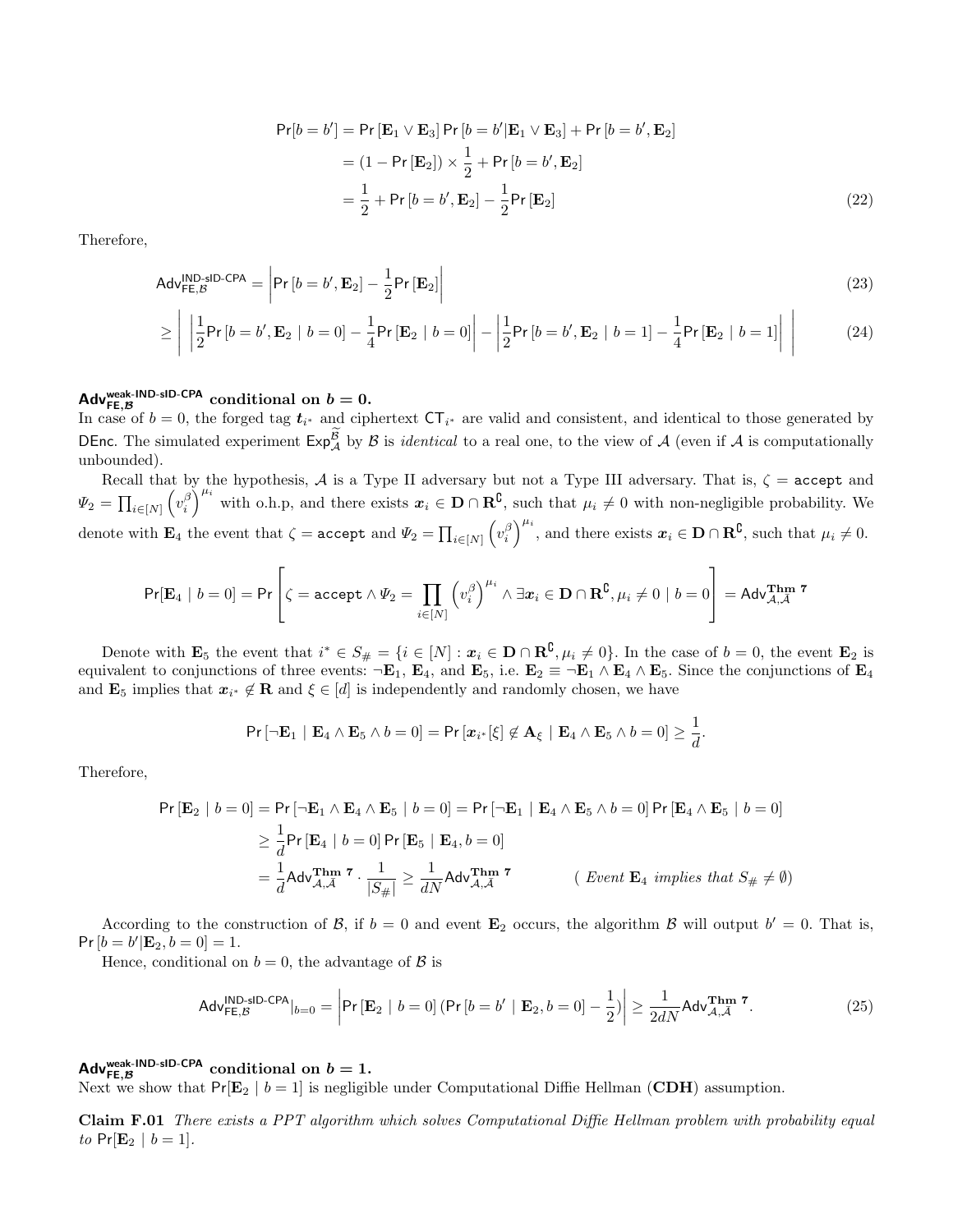Proof (of Claim [F.01\)](#page-27-0). The proof idea is: Given input  $(v, v^{\gamma}, u)$ , we choose a random number R, and simulate the scheme  $\mathcal{E} = (\mathsf{KGen}, \mathsf{DEnc}, \mathsf{CollRes})$  by embedding  $(u, R)$  into the tag/ciphertext for the target index i<sup>\*</sup> and embedding  $(v, v^{\gamma})$  into tag/ciphertext for the other index, . If  $b = 1$  and event  $\mathbf{E}_2$  occurs, we try to compute  $u^{\gamma}$  with the help of adversary A.

#### Algorithm D: Break Computational Diffie Hellman problem

- 1. Input is  $(v, v^a, u) \in \tilde{\mathbb{G}}^3$ , where the unknown exponent a is uniformly randomly distributed over  $\mathbb{Z}_p^*$ . The goal is to output  $u^a$ .
- 2. Simulate the scheme  $\widetilde{\mathcal{E}} = (KGen, DEnc, CollRes)$ :

**KGen:** The same as in Figure [2,](#page-11-0) except that let  $\gamma$  be the unknown value  $a: \gamma \leftarrow a$ .

- **DEnc:** (a) Choose N random elements  $W_1, \ldots, W_N$  from  $\mathbb{Z}_p^*$ . Choose  $i^* \in [N]$  at random.
	- (b) For each  $i \in [N]$  except  $i^*$ :
		- i. choose  $z_i \in \mathbb{Z}_p^*$  at random and compute  $v_i = v^{z_i}$  and  $v_i^{\gamma} = (v^{\gamma})^{z_i} = (v^a)^{z_i}$ ;
		- ii. generate a tag  $\mathbf{t}_i = (v_i, v_i^{\beta}, f_1(W_i)) \in \widetilde{\mathbb{G}}^3;$ <br>ii. generate a sinkept of  $\mathbf{F}_i$  or in Figure 3.
		- iii. generate a ciphertext  $CT_i$  as in Figure [2.](#page-11-0)
	- $(c)$  For  $i^*$ :
		- i. generate a tag  $t_{i^*} = (v_{i^*}, v_{i^*}^{\beta}, f_1(W_{i^*}))$  where  $v_{i^*} = u$ ;
		- ii. generate a ciphertext  $\mathsf{CT}_{i^*} = \mathsf{Mult}(\mathsf{CT}', R, pk)$ , where  $\mathsf{CT}' \leftarrow f\mathsf{Enc}(W_{i^*}, x_{i^*}, sk)$  and R is a random element in G.
	- (d) Send all tags and ciphertexts and pk to Bob as in Figure [2.](#page-11-0)

CollRes: The same as in Figure [2,](#page-11-0) except that the simulator does not perform the verifications in step A2 of CollRes. Note: Since  $\gamma$  is unknown, some verifications can not be done.

- 3. Invoke the adversary A and simulate the experiment  $\mathsf{Exp}^{\mathcal{E}}_{\mathcal{A}}$  using the above simulated scheme  $\widetilde{\mathcal{E}}$ .
- Let  $(X, \Psi_1, \Psi_2, \Psi_3, \Psi_4)$  denote the reply returned by adversary A on the challenging query range **R** and  $\rho$  be the corresponding random nonce. Note: When the adversary A is in challenging phase, the verification cannot be done, since  $\gamma = a$  is unknown.
- 4. Let view<sub>A</sub> be the view of A after the experiment. Invoke the extractor  $\bar{\mathcal{A}}$  w.r.t. A, and obtain output:  $\{\mu_i : i \in [N]\}$  ←  $\mathcal{A}(\mathsf{view}_{\mathcal{A}}).$
- 5. Compute  $\phi$  as below and output  $\phi^{\mu_{i^*}^{-1}}$ :

$$
\phi \leftarrow \frac{\varPsi_4}{\varPsi_3^{\rho} \cdot \prod_{i \in [N]}^{i \neq i^*} (v_i^{\gamma})^{\mu_i}}
$$

Denote the experiment  $\mathsf{Exp}_{\mathcal{A}}^{\mathcal{E}}$  simulated by  $\mathcal D$  as  $\mathsf{Exp}_{\mathcal{D}}$ ; denote the experiment  $\mathsf{Exp}_{\mathcal{A}}^{\mathcal{E}}$  simulated by  $\mathcal B$  in the case of  $b = 1$  as Exp<sub>B</sub>. Both simulated experiments Exp<sub>D</sub> and Exp<sub>B</sub> are *identical*, to the view of adversary A (even if A is computationally unbounded):

- − In both simulated experiments, for each  $i \in [N]$  except  $i^*$ , the tag  $t_i$  and ciphertext  $\mathsf{CT}_i$  are consistent and *identical* as those generated by the algorithm DEnc in Figure [2.](#page-11-0)
- In both simulated experiments, the ciphertext  $CT_{i^*}$  is *independent* on the tag  $t_{i^*}$ :
	- In  $Exp_{\mathcal{D}}$ ,  $t_{i^*} = (v_{i^*}, v_{i^*}^{\beta}, f_1(W_{i^*}))$  and ciphertext  $CT_{i^*} = Mult(CT', R, p\vec{k}),$  where  $CT' \leftarrow fEnc(W_{i^*}, x_{i^*}, sk)$ and R is a random element in  $\widetilde{\mathbb{G}}$ . That is, the ciphertext  $\mathsf{CT}_{i^*}$  is randomized due to the independent randomness R in the execution of Mult.
	- In Exp<sub>B</sub>,  $\bm{t}_{i^*} = (v_{i^*}, v_{i^*}^{\beta}, f_1(\mathsf{Msg}_0))$  and  $\mathsf{CT}_{i^*} \leftarrow \mathsf{Mult}(\mathsf{CT}, v_{i^*}^{\gamma}, pk),$  where  $\mathsf{CT} \leftarrow f\mathsf{Enc}(\mathsf{Msg}_1, \bm{x}_{i^*}, sk)$  is the ciphertext of  $\mathsf{Msg}_1$ , and  $\mathsf{Msg}_0$ ,  $\mathsf{Msg}_1$  are two independent random elements in  $\mathbb{Z}_p^*$ . That is, the ciphertext  $\mathsf{CT}_{i^*}$ is randomized<sup>[10](#page-28-0)</sup> due to the independent randomness  $\mathsf{Msg}_1$  in the execution of  $\hat{f}$ Enc.
- In both simulated experiments, for any range query  $\mathbf{R}$ ,  $\mathcal{A}$  receives the same (identically distributed) reply as in CollRes in Figure [2.](#page-11-0)

We remark that the differences in the capabilities of verifications in the two simulated experiments, are invisible to  $A$ , since all accept/reject decisions are completely hidden from A.

Suppose  $b = 1$  and event  $\mathbf{E}_2$  occurs<sup>[11](#page-28-1)</sup>, that is,  $\zeta = \text{accept}$  and  $\Psi_2 = \prod_{i \in [N]} (v_i^{\beta})^{\mu_i}$  and  $\mu_{i^*} \neq 0$ . It is easy to show that

$$
\phi = v_{i^*}^{\gamma \mu_{i^*}}; \quad \phi^{\mu_{i^*}^{-1}} = v_{i^*}^{\gamma} = u^{\gamma} = u^a.
$$

<span id="page-28-0"></span> $10$  One can verify that randomization in Mult is equivalent to randomization in  $f$ Enc, by checking the constructions of Mult and f Enc and the underlying BBG HIBE scheme. Note that public key params of the underlying BBG HIBE scheme and  $W_i$ 's (Random numbers as in Step 1 of DEnc in Figure [2\)](#page-11-0) are unknown to the adversary A.

<span id="page-28-1"></span><sup>&</sup>lt;sup>11</sup> Note that the algorithm  $\mathcal{D}$  cannot tell whether  $\mathbf{E}_2$  occurs or not, since  $\mathcal{D}$  does not know  $\gamma$  thus cannot perform some verifications. D simply guesses that event  $\mathbf{E}_2$  does occur, and this guess will be correct with probability  $Pr[\mathbf{E}_2|b=1]$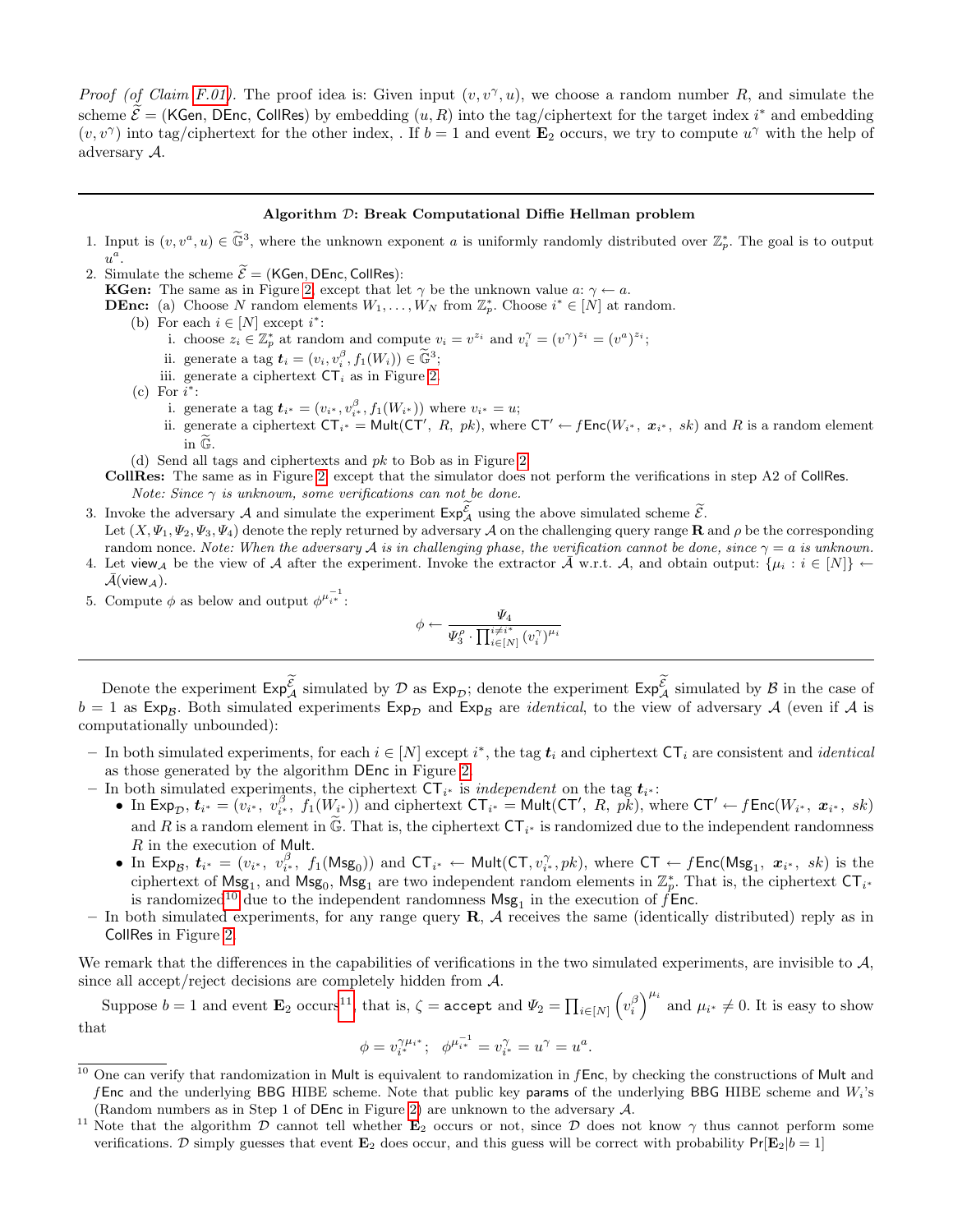Hence, the above algorithm  $\mathcal D$  solve the **CDH** problem with probability

$$
\Pr[\mathbf{E}_2 \mid b=1] \Pr[\phi^{\mu_{i^*}^{-1}} = u^a \mid \mathbf{E}_2, b=1] = \Pr[\mathbf{E}_2 \mid b=1].
$$

Therefore, under CDH assumption,  $Pr[\mathbf{E}_2 | b = 1] \leq \nu_1$ , where  $\nu_1(\cdot)$  is some negligible function. As a result, conditional on  $b = 1$ , the advantage of  $\beta$  in breaking the FE scheme is

$$
\mathsf{Adv}_{\mathsf{FE},\mathcal{B}}^{\mathsf{weak}\text{-}\mathsf{IND}\text{-}\mathsf{sID\text{-}\mathsf{CPA}}}|_{b=1} = \left| \mathsf{Pr}\left[\mathbf{E}_2 \mid b=1\right] \left( \mathsf{Pr}\left[b=b' \mid \mathbf{E}_2, b=1\right] - \frac{1}{2} \right) \right| \le \frac{1}{2} \nu_1. \tag{26}
$$

 $\Box$ 

$$
\mathsf{Adv}^{\mathsf{weak}\text{-IND}\text{-}\mathsf{sID\text{-}CPA}}_{\mathsf{FE},\mathcal{B}} \geq \left|\frac{1}{2}\mathsf{Adv}^{\mathsf{weak}\text{-}\mathsf{IND}\text{-}\mathsf{sID\text{-}CPA}}_{\mathsf{FE},\mathcal{B}}|_{b=0} - \frac{1}{2}\mathsf{Adv}^{\mathsf{weak}\text{-}\mathsf{IND}\text{-}\mathsf{sID\text{-}CPA}}_{\mathsf{FE},\mathcal{B}}|_{b=1}\right| \geq \frac{1}{4dN} \mathsf{Adv}^{\mathbf{Thm}}_{\mathcal{A},\mathcal{A}} \text{ }^{\mathbf{T}} - \frac{1}{4}\nu_1.
$$

## G A valid proof should be generated by processing each point within intersection  $D \cap R$  for exactly once

<span id="page-29-0"></span>Theorem 8 Suppose Assumption [1](#page-6-2) and Assumption [2](#page-6-1) hold, and BBG [\[2\]](#page-15-1) HIBE scheme is IND-sID-CPA secure. For any PPT algorithm A, there exists a PPT adversary  $\overline{A}$ , such that all of Adv $\lim_{\mathcal{A},\overline{\mathcal{A}}}$ , Adv $\lim_{\mathcal{A},\overline{\mathcal{A}}}$ , and Adv $\lim_{\mathcal{A},\overline{\mathcal{A}}}$  are negligible, where the advantage  $\text{Adv}_{\mathcal{A},\bar{\mathcal{A}}}^{\text{Thm 8}}$  of  $\mathcal A$  against  $\bar{\mathcal A}$  w.r.t. scheme  $\mathcal E$  = (KGen, DEnc, ProVer) is defined as

$$
\mathsf{Adv}_{\mathcal{A},\mathcal{A}}^{\mathbf{Thm}}\, {^\mathbf{8}(1^\kappa)} \stackrel{\mathrm{def}}{=} 1 - \mathsf{Pr}\left[\begin{matrix} (\zeta, X, \varDelta, \mathsf{view}^{\mathcal{E}}_{\mathcal{A}}, \mathbf{D}, \mathbf{R}) \leftarrow \mathsf{Exp}^{\mathcal{E}}_{\mathcal{A}}(1^\kappa); \\ (\{\mu_i : i \in [N]\}) \leftarrow \bar{\mathcal{A}}(\mathsf{view}^{\mathcal{E}}_{\mathcal{A}}): \\ \zeta = \mathsf{accept} \ \Rightarrow \ \left(\varDelta = \prod_{i \in [N]} \left(v_i^\beta\right)^{\mu_i} \ \wedge \ \forall i \in [N], \mu_i = 1\right)\end{matrix}\right],
$$

where  $v_i^{\beta}$  is the second component of tag  $t_i$  for data point  $x_i \in D$  (See Step 2 of DEnc in Figure [2\)](#page-11-0). Proof (of Theorem [8\)](#page-29-0).

*Idea of proof.* For any PPT algorithm A, applying Theorem [7,](#page-25-0) let  $\bar{\mathcal{A}}$  be the PPT algorithm, such that  $\mathsf{Adv}_{\mathcal{A},\bar{\mathcal{A}}}^{\mathbf{Lem}}$  6  $\leq \epsilon_5$  and  $\mathsf{Adv}_{\mathcal{A},\bar{\mathcal{A}}}^{\mathsf{Thm}}$   $\mathcal{A} \leq \epsilon_6$  for some negligible functions  $\epsilon_5(\cdot)$  and  $\epsilon_6(\cdot)$ . Using proof of contradiction, assume that  $\mathsf{Adv}_{\mathcal{A},\bar{\mathcal{A}}}^{\mathsf{Thm}}$   $\mathcal{B} \geq \epsilon_7$ for some non-negligible function  $\epsilon_7(\cdot)$ . We construct a PPT algorithm B based on A and  $\overline{A}$ , such that B breaks Discrete Log Problem with non-negligible advantage  $\epsilon_7 - (2d+1)(\epsilon_5 + \epsilon_6)$ .

Denote with  $\mathbf{E}_1$  the event that  $\zeta = \texttt{accept} \; \wedge \; \varDelta \neq \prod_{i \in [N]} \left( v_i^\beta \right)^{\mu_i}$ , and with  $\mathbf{E}_2$  the event that  $\zeta = \texttt{accept} \; \wedge \; \varDelta = \emptyset$  $\prod_{i\in[N]} \left(v_i^{\beta}\right)^{\mu_i} \wedge \exists j \in [N], \mu_j \neq 1$ . We can split the probability  $\mathsf{Adv}_{\mathcal{A},\overline{\mathcal{A}}}^{\mathbf{Thm}}$  8 into two parts,

$$
\begin{array}{llll} \text{Adv}_{\mathcal{A},\bar{\mathcal{A}}}^{\text{Thm 8}} = \text{Pr}\left[\begin{matrix}(\zeta,X,\pmb{\varPsi},\text{view}_{\mathcal{A}}^{\mathcal{E}},\mathbf{D},\mathbf{R}) \leftarrow \text{Exp}_{\mathcal{A}}^{\mathcal{E}}(1^{\kappa}); & \\\left(\{\mu_i:i\in[N]\}\right) \leftarrow \bar{\mathcal{A}}(\text{view}_{\mathcal{A}}^{\mathcal{E}}): & \\\quad \zeta = \text{accept} \; \bigwedge \; \varDelta \neq \prod_{i\in[N]} \left(v_i^{\beta}\right)^{\mu_i}\end{matrix}\right] + \text{Pr}\left[\begin{matrix}(\zeta,X,\pmb{\varPsi},\text{view}_{\mathcal{A}}^{\mathcal{E}},\mathbf{D},\mathbf{R}) \leftarrow \text{Exp}_{\mathcal{A}}^{\mathcal{E}}(1^{\kappa}); & \\\left(\{\mu_i:i\in[N]\}\right) \leftarrow \bar{\mathcal{A}}(\text{view}_{\mathcal{A}}^{\mathcal{E}}): & \\\quad \zeta = \text{accept} \; \bigwedge \; \varDelta = \prod_{i\in[N]} \left(v_i^{\beta}\right)^{\mu_i}\end{matrix}\right] \\ = \text{Pr}[\mathbf{E}_1] + \text{Pr}[\mathbf{E}_2].\end{array}
$$

Part I:  $Pr[E_1] \leq (2d+1) \left( \text{Adv}_{\mathcal{A},\mathcal{A}}^{\text{Lemma 6}} + \text{Adv}_{\mathcal{A},\mathcal{A}}^{\text{Thm 7}} \right)$ . Suppose that: (1) The challenging query range is R. (2) Alice partitions  $\mathbf{R}^{\complement}$  into 2d rectangular ranges  $\mathbf{R}_1,\ldots,\mathbf{R}_{2d}$  and sets  $\mathbf{R}_0 = \mathbf{R}$ . (3) For  $0 \leq \ell \leq 2d$ , denote with  $(\zeta_{\ell}, X_{\ell}, \Psi_2^{(\ell)})$ the reply returned by adversary A in the execution of CollRes on range  $\mathbf{R}_\ell$ . (4) Denote with  $(\zeta, X, \Delta)$  the output of Alice in the execution of ProVer. (5) Recall that Alice keeps the value  $\Delta = \prod_{i \in [N]} v_i^{\beta}$ .

According to the construction in Figure [2](#page-11-0) (i.e. Step 3 of ProVer), we have

$$
\left(\bigwedge_{\ell \in [0,2d]} \zeta_{\ell} = \text{accept}\right) \land \Delta = \prod_{\ell \in [0,2d]} \Psi_2^{(\ell)} \Leftrightarrow \zeta = \text{accept} \qquad (Denoted as statement A)
$$
 (27)

In additional to statement A, let us define statement  $A_\ell$  and  $B_\ell$  as below: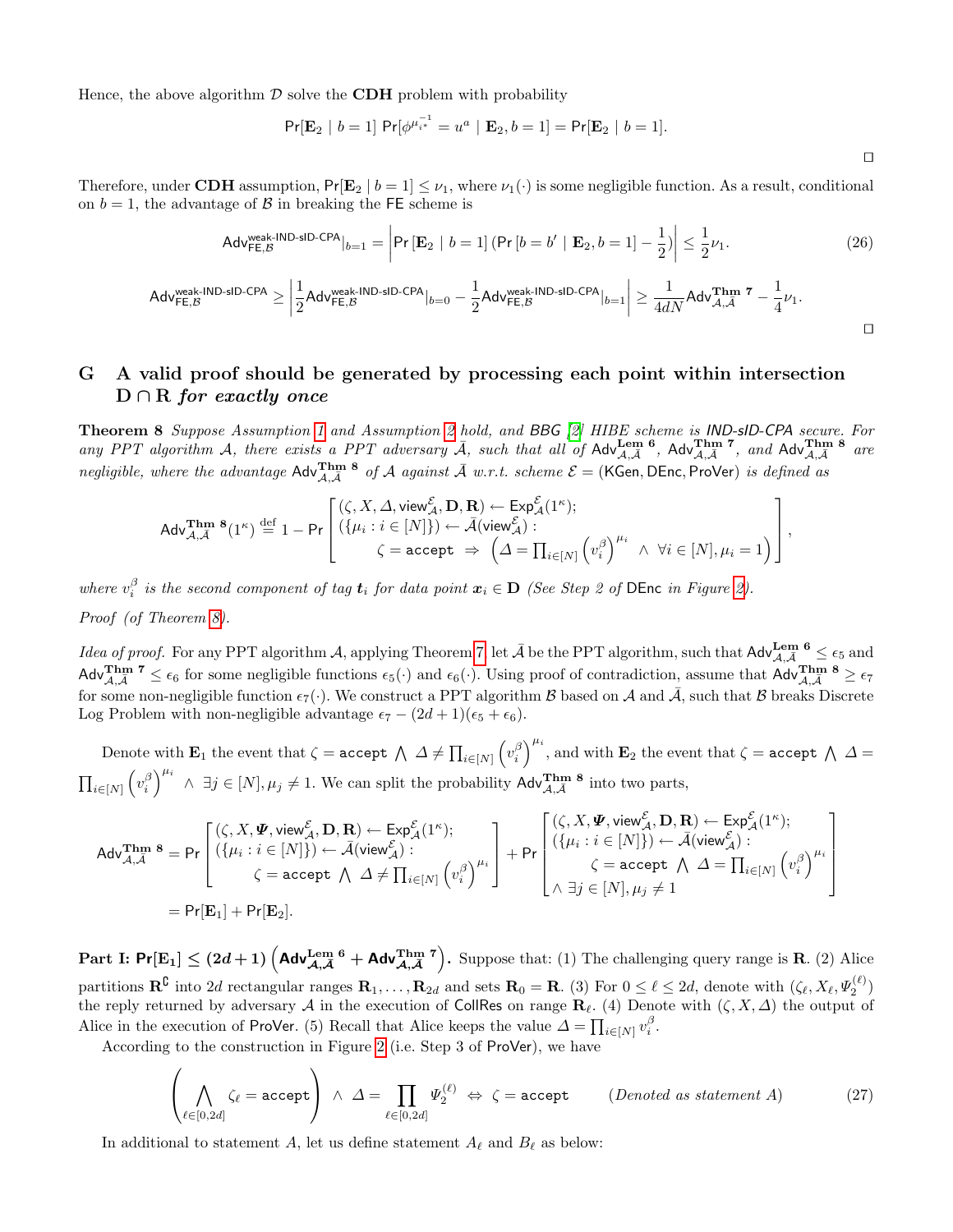$A_\ell\colon\, \zeta_\ell = \texttt{accept} \;\;\Rightarrow\;\; \Psi_2^{(\ell)} = \prod_{i\in[N]} v_i^{\beta\mu_i}, \, 0\leq \ell\leq 2d.$  $B_\ell\colon\thinspace\zeta_\ell=\texttt{accept}\thinspace\wedge\Psi_2^{(\ell)}=\prod_{i\in[N]}v_i^{\beta\mu_i}\quad\Rightarrow\quad \forall\bm{x}_i\in\mathbf{D}\cap\mathbf{R}^\complement,\mu_i=0,\,0\leq\ell\leq 2d.$ 

The conjunctions of statements A,  $A_{\ell}$ 's  $(0 \leq \ell \leq 2d)$ , and  $B_{\ell}$ 's  $(0 \leq \ell \leq 2d)$ , directly imply that

$$
\zeta = \text{accept} \qquad \Rightarrow \qquad \Delta = \prod_{\mathbf{x}_i \in \mathbf{D} \cap \left( \bigcup_{0 \le \ell \le 2d} \mathbf{R}_{\ell} \right)} v_i^{\beta \mu_i} = \prod_{\mathbf{x}_i \in \mathbf{D}} v_i^{\beta \mu_i}.
$$
 (28)

Applying Proposition [1](#page-18-1) and Proposition [2](#page-18-2) in Appendix [B,](#page-18-3) we have

$$
\Pr\left[\zeta = \text{accept} \Rightarrow \Delta = \prod_{x_i \in \mathbf{D}} v_i^{\beta \mu_i}\right] \ge \Pr\left[A \wedge A_0 \wedge \ldots \wedge A_{2d} \wedge B_0 \wedge \ldots \wedge B_{2d}\right]
$$

$$
\ge 1 - \Pr[\neg A] - \sum_{\ell=0}^{2d} \Pr\left[\neg A_{\ell}\right] - \sum_{\ell=0}^{2d} \Pr[\neg B_{\ell}]
$$

$$
\ge 1 - 0 - \sum_{\ell=0}^{2d} \text{Adv}_{\mathcal{A}, \bar{\mathcal{A}}}^{\text{Lem 6}} - \sum_{\ell=0}^{2d} \text{Adv}_{\mathcal{A}, \bar{\mathcal{A}}}^{\text{Thm 7}}
$$

$$
= 1 - (2d + 1) \left(\text{Adv}_{\mathcal{A}, \bar{\mathcal{A}}}^{\text{Len 6}} + \text{Adv}_{\mathcal{A}, \bar{\mathcal{A}}}^{\text{Thm 7}}\right).
$$

Therefore,

$$
\Pr[\mathbf{E}_1] = 1 - \Pr\left[\zeta = \texttt{accept} \Rightarrow \varDelta = \prod_{\mathbf{x}_i \in \mathbf{D}} v_i^{\beta \mu_i} \right] \leq (2d+1) \left(\mathsf{Adv}_{\mathcal{A}, \bar{\mathcal{A}}}^{\mathbf{Lem}} \mathbf{^6} + \mathsf{Adv}_{\mathcal{A}, \bar{\mathcal{A}}}^{\mathbf{Thm}} \mathbf{^7} \right).
$$

Part II: Break Discrete Log Problem. Applying the result in Part I, we have  $Pr[E_2] = Adv_{\mathcal{A},\bar{\mathcal{A}}}^{\text{Thm 8}} - Pr[E_1] \geq$  $\mathsf{Adv}_{\mathcal{A},\bar{\mathcal{A}}}^{\mathbf{Thm}}$   $\mathsf{B} - (2d+1)$   $\left(\mathsf{Adv}_{\mathcal{A},\bar{\mathcal{A}}}^{\mathbf{Lem}}$   $\mathsf{B}^{\mathbf{C}} + \mathsf{Adv}_{\mathcal{A},\bar{\mathcal{A}}}^{\mathbf{Thm}}$   $\mathsf{A}^{\mathbf{C}}\right)$ . We construct the following algorithm to break the Discrete Log Problem.

#### DLP Adversary  $\beta$

- 1. The input is  $(v, v^a) \in \tilde{\mathbb{G}}^2$ . The goal is to find  $a \in \mathbb{Z}_p$ .
- 2. Invoke scheme  $\mathcal{E} = (KGen, DEnc, ProVer)$  with  $f_2$  defined as above, with the following modification: – In DEnc, for each  $i \in [N]$ , choose  $y_i, z_i \in \mathbb{Z}_p$  at random and set  $v_i = (v^a)^{y_i} \cdot v^{z_i} \in \widetilde{\mathbb{G}}$ . Note: B has full information of private key.
- 3. Simulate the experiment  $\mathsf{Exp}_{\mathcal{A}}^{\mathcal{E}}$ , by invoking the adversary  $\mathcal{A}$  (playing the role Bob) to interact with Alice in  $\mathcal{E}$ . Then invoke  $\bar{\mathcal{A}}$ (view $\mathcal{E}_{\mathcal{A}}$ ) to obtain  $\{\mu_i : i \in [N]\}.$
- 4. With probability equal to  $Pr[\mathbf{E}_2]$ , it holds that  $\zeta = \text{accept} \setminus \Delta = \prod_{i \in [N]} (v_i^{\beta})^{\mu_i} \setminus \exists j \in [N], \mu_j \neq 1$ .
- 5. According to our scheme in Figure [2](#page-11-0) (Step 4 of DEnc),  $\Delta = \prod_{i \in [N]} v_i^{\beta}$ . So a univariable equation in the unknown variable a of order 1 in group  $\mathbb{Z}_p$  can be formed by substituting  $v_j = v^{ay_j + z_j}$ . Solve this equation and get a root  $a^*$ . Output  $a^*$ .

The PPT algorithm B constructed as above breaks **DLP** with probability  $Pr[E_2]$ . Therefore, under Computational Diffie Hellman Assumption [1,](#page-6-2) **DLP** is infeasible and thus  $Pr[\mathbf{E}_2]$  has to be negligible.

Combining results in Part I and II, we have

$$
\mathsf{Adv}_{\mathcal{A},\bar{\mathcal{A}}}^{\mathbf{Thm}} \mathsf{B} \leq (2d+1) \left( \mathsf{Adv}_{\mathcal{A},\bar{\mathcal{A}}}^{\mathbf{Lem}} \mathsf{B} + \mathsf{Adv}_{\mathcal{A},\bar{\mathcal{A}}}^{\mathbf{Thm}} \mathsf{7} \right) + \mathsf{Adv}_{\mathcal{B}}^{\mathbf{DLP}}.
$$

 $\Box$ 

### H Proof of Main Theorem [3](#page-12-0)

Theorem [3](#page-12-0) (Main Theorem) Suppose Assumption [1](#page-6-2) and Assumption [2](#page-6-1) hold, and BBG [\[2\]](#page-15-1) HIBE scheme is INDsID-CPA secure. Then the RC protocol  $\mathcal{E} = (\mathsf{KGen}, \mathsf{DEnc}, \mathsf{ProVer})$  constructed in Figure [2](#page-11-0) is  $\mathcal{VRC}$  w.r.t. function  $F(\cdot, \cdot)$ as defined in Section [4.1,](#page-5-1) under Definition [2.](#page-6-3) Namely,  $\mathcal E$  is correct and sound w.r.t. function F.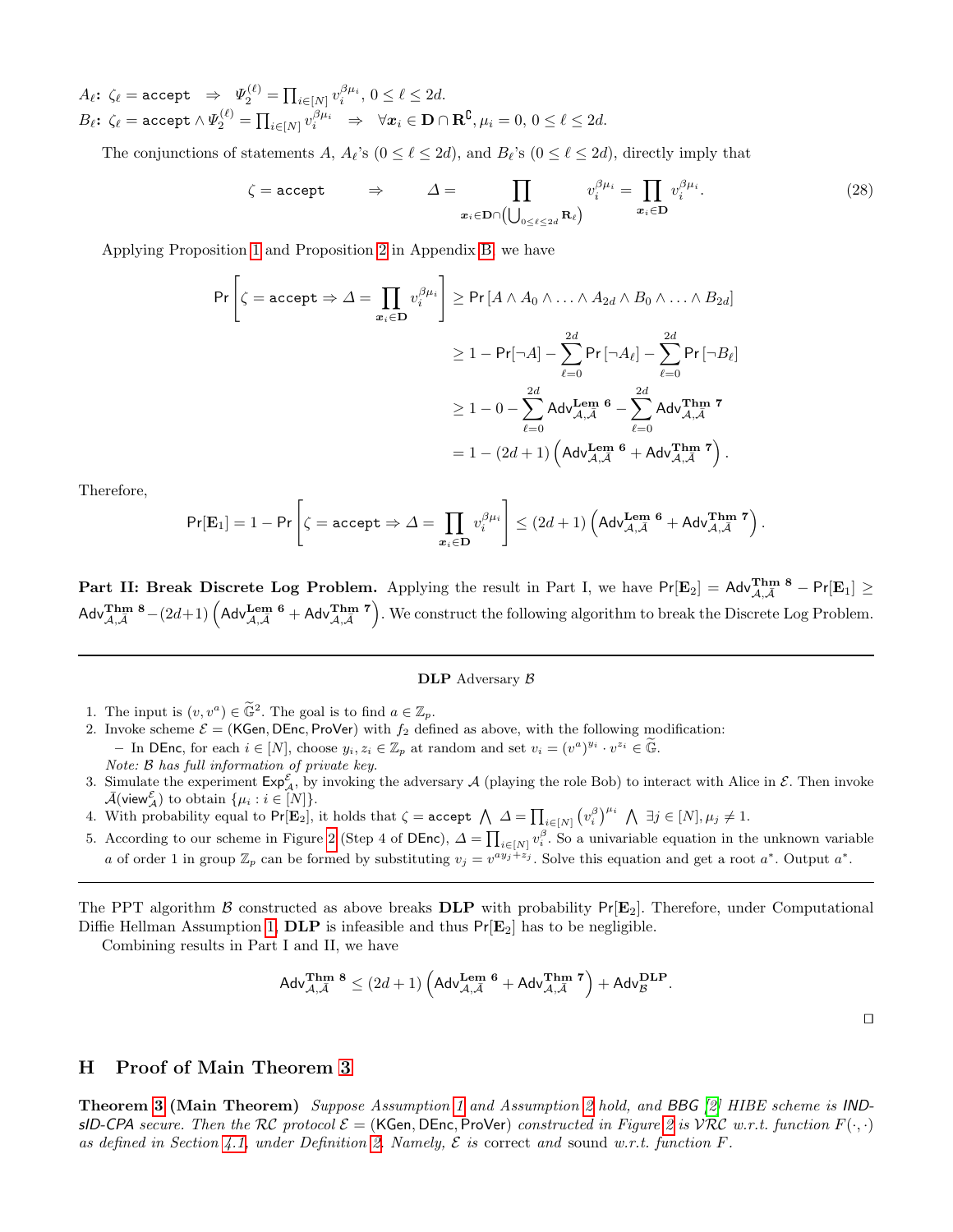Proof (of Theorem [3\)](#page-12-0). The correctness is straightforward once we have Lemma [1.](#page-8-2) Here we save the details and focus on the soundness part.

Suppose  $\mathcal E$  is not sound, i.e. there exists a PPT algorithm  $\mathcal A$ , with non-negligible advantage  $\epsilon_6$  against  $\mathcal E$ :

$$
\mathsf{Adv}^{\mathcal{E}}_{\mathcal{A}}=\mathsf{Pr}\left[\begin{matrix}(\zeta,X,\pmb{\varPsi},\mathsf{view}^{\mathcal{E}}_{\mathcal{A}},\mathbf{D},\mathbf{R})\leftarrow \mathsf{Exp}^{\mathcal{E}}_{\mathcal{A}}(1^{\kappa}); \\ \zeta=\mathsf{accept}\;\; \textstyle\bigwedge\; X\neq F(\mathbf{D},\mathbf{R})\pmod{p}\end{matrix}\right]\geq \epsilon_6.
$$

Applying Theorem [8,](#page-29-0) let  $\bar{\mathcal{A}}$  be the extractor for  $\mathcal{A}$  such that all of  $\mathsf{Adv}_{\mathcal{A},\bar{\mathcal{A}}}^{\mathbf{Lem}}$ ,  $\mathsf{Adv}_{\mathcal{A},\bar{\mathcal{A}}}^{\mathbf{Thm}}$ , and  $\mathsf{Adv}_{\mathcal{A},\bar{\mathcal{A}}}^{\mathbf{Thm}}$ , are negligible.

We intend to construct a PPT algorithm  $\beta$  based on  $\mathcal A$  to break Assumption [1](#page-6-2) (Computational Diffie-Hellman Problem), and argue that B succeeds with probability about  $\epsilon_6$ , with the help of  $\bar{\mathcal{A}}$ , under Assumption [1,](#page-6-2) Assumption [2,](#page-6-1) and the assumption that BBG [\[2\]](#page-15-1) HIBE is  $IND-SID-CPA$  secure. The contradiction will imply that such adversary  $A$ does not exist and the constructed scheme  $\mathcal E$  is sound.

Adversary B against Computational Diffie-Hellman Problem

- 1. The input is  $(u, u^{\beta}, v^{\beta}) \in \widetilde{\mathbb{G}}$ . The goal is to find v.
- 
- 2. Choose a random number  $R_1$  from  $\widetilde{\mathbb{G}}$ . Then  $R_1 = v\theta$  for some unknown  $\theta \in \widetilde{\mathbb{G}}$ .<br>3. For  $1 \leq j \leq m$ , choose  $z_j$  at random from  $\mathbb{Z}_p^*$  and set  $u_j \leftarrow u^{z_j}$  and compute  $u_j^{\beta} = (u^{\beta})^{z_j}$ . Let  $W_m$
- 4. Convert  $(W_m, R_1, R_2 = v^{\beta})$  to  $S_{m+1} = \{(\theta v_i, v_i^{\beta})\}_{i=0}^m$  in the same way as in construction of algorithm  $\mathcal{A}_1$  in the proof of Lemma [5](#page-22-0) in Appendix [E.1.](#page-22-1)
- 5. From  $S_{m+1}$ , simulate the scheme  $\mathcal E$  just as adversary  $\mathcal B$  in the proof of Lemma [6](#page-24-0) in Appendix [E.2.](#page-24-1)
- 6. Invoke the adversary A and simulate the experiment  $\textsf{Exp}^{\mathcal{E}}_{\mathcal{A}}$ . Let  $(X, \bar{\Psi_1}, \bar{\Psi_2}, \bar{\Psi_3}, \bar{\Psi_4})$  be the reply returned by adversary A on challenging query range  $R$  in the execution of CollRes.
- 7. Simulate the experiment  $Exp_{\mathcal{A}}^{\mathcal{E}}$  honestly (just using the algorithm Eval instead of adversary  $\mathcal{A}$ ) and get query result  $Y =$  $|\mathbf{D} \cap \mathbf{R}|$  and proof  $(\Psi_1, \Psi_2, \Psi_3, \Psi_4)$ .
- 8. Let Z be the inverse of  $(X Y)$  modulo p and compute  $\theta' = \left(\frac{\bar{\psi}_1}{\bar{\psi}_1}\right)^Z$ . Note: (1)  $Y = F(\mathbf{D}, \mathbf{R})$ . (2) If A succeeds, then  $X \neq F(\mathbf{D}, \mathbf{R})$  (mod p). Recall the definition of function  $F : \mathbb{D} \times \mathbb{R} \to \mathbb{Z}_p$ in Section [4.1.](#page-5-1)
- 9. Output  $\frac{R_1}{\theta'}$ .

Note that as in proof of Lemma [6,](#page-24-0) the simulated scheme  $\mathcal E$  is identical to a real one from the view of adversary  $\mathcal A$ . For the constructed adversary  $\mathcal{B}$ , we make the following claim:

Claim H.02 Suppose Assumption [1](#page-6-2) and Assumption [2](#page-6-1) hold, and BBG [\[2\]](#page-15-1) HIBE scheme is IND-sID-CPA secure. If A succeeds, it holds with o.h.p. (i.e. with probability  $(1 - negl)$ ) that  $\left(\frac{\bar{\Psi}_1}{\theta^X}\right)^{\beta} = \bar{\Psi}_2 = \Psi_2 = \left(\frac{\Psi_1}{\theta^Y}\right)^{\beta}$ .

Proof (of Claim [H.02\)](#page-31-0). If A succeeds, then its output  $(X, \bar{\Psi_1}, \bar{\Psi_2}, \bar{\Psi_3}, \bar{\Psi_4})$  will pass all verifications in the scheme  $\mathcal E$ (Step A2 of CollRes and Step 3 in ProVer in Figure [2\)](#page-11-0). So we have

<span id="page-31-1"></span><span id="page-31-0"></span>
$$
\left(\frac{\bar{\Psi_1}}{\theta^X}\right)^{\beta} = \bar{\Psi_2}, \ \zeta = \text{accept.}
$$
\n(29)

where  $\zeta \in \{\text{accept}, \text{reject}\}\$  denotes the corresponding decision (a part of output of ProVer) regarding  $\mathcal{A}$ 's reply on the challenging query.

Let  $(\mu_1, \ldots, \mu_N)$  be the output of extractor  $\bar{\mathcal{A}}$ . Under Assumption [1,](#page-6-2) Assumption [2](#page-6-1) and the assumption that BBG [\[2\]](#page-15-1) HIBE scheme is IND-sID-CPA secure, by applying Lemma [6,](#page-24-0) Theorem [7](#page-25-0) and Theorem [8,](#page-29-0) the following implications hold with o.h.p.,

$$
\zeta = \text{accept} \Rightarrow \left(\Delta = \prod_{i \in [N]} \left(v_i^{\beta}\right)^{\mu_i} \wedge \forall i \in [N], \mu_i = 1\right);
$$

$$
\zeta = \text{accept} \Rightarrow \bar{\Psi}_2 = \prod_{x_i \in \text{D} \cap \text{R}} \left(v_i^{\beta}\right)^{\mu_i}.
$$

Hence, conditional on  $A$  succeeds, with o.h.p. we have

 $\mathfrak{g}$ 

<span id="page-31-2"></span>
$$
\bar{\mathbf{\Psi}}_2 = \prod_{\mathbf{x}_i \in \mathbf{D} \cap \mathbf{R}} \left( v_i^{\beta} \right)^{\mu_i} = \prod_{\mathbf{x}_i \in \mathbf{D} \cap \mathbf{R}} v_i^{\beta}.
$$
\n(30)